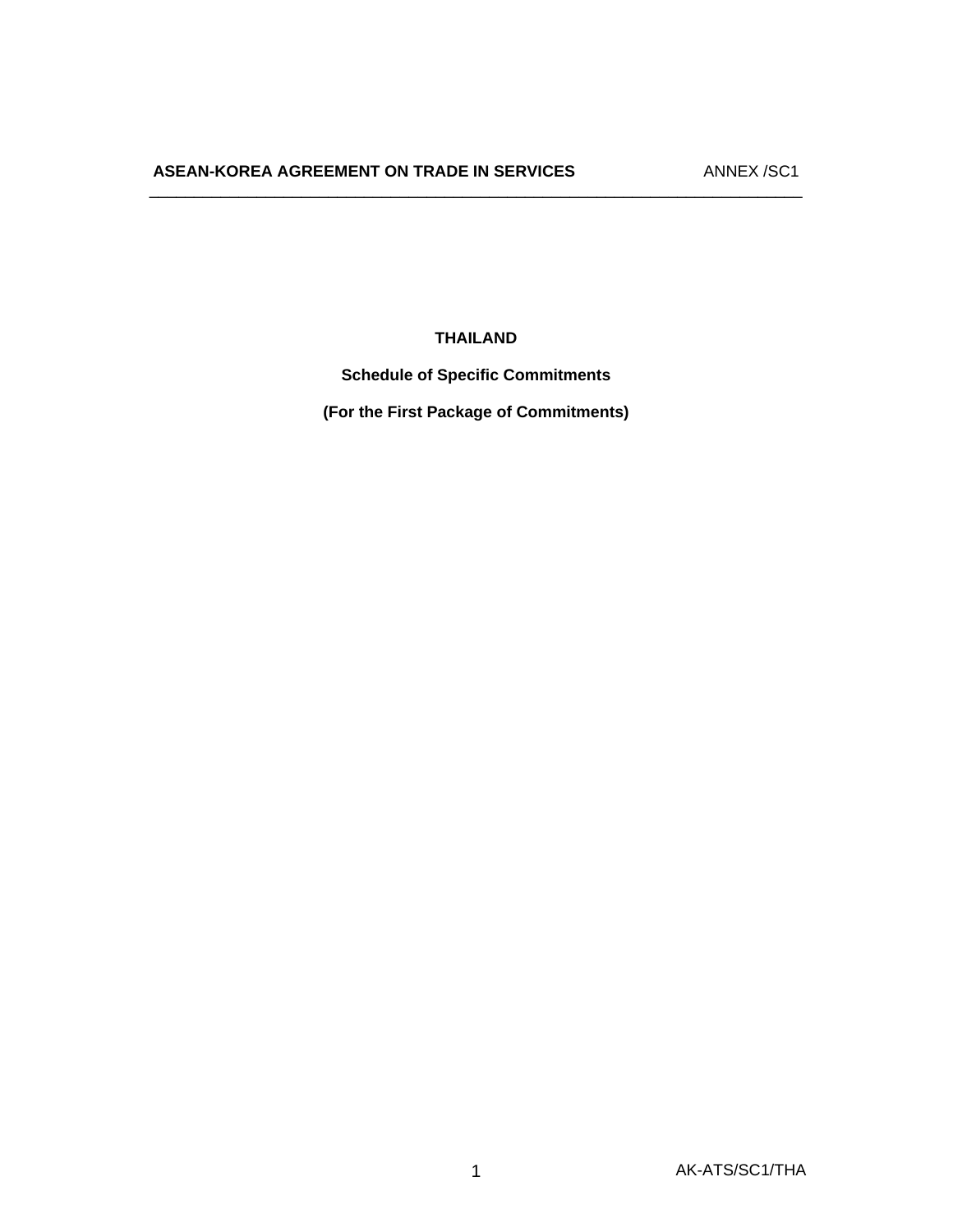### **THAILAND –SCHEDULE OF SPECIFIC COMMITMENTS**

| Modes of Supply:                                                 | 2) Consumption abroad<br>1) Cross-border supply                                                                                                                                                                                                                                             | 3) Commercial presence                                                                                                                                                                                                                                           | 4) Presence of natural persons |
|------------------------------------------------------------------|---------------------------------------------------------------------------------------------------------------------------------------------------------------------------------------------------------------------------------------------------------------------------------------------|------------------------------------------------------------------------------------------------------------------------------------------------------------------------------------------------------------------------------------------------------------------|--------------------------------|
| <b>Sector or Sub-sector</b>                                      | <b>Limitations on Market Access</b>                                                                                                                                                                                                                                                         | <b>Limitations on National Treatment</b>                                                                                                                                                                                                                         | <b>Additional Commitments</b>  |
| <b>HORIZONTAL COMMITMENTS</b>                                    |                                                                                                                                                                                                                                                                                             |                                                                                                                                                                                                                                                                  |                                |
| <b>ALL SECTORS</b><br><b>INCLUDED IN THIS</b><br><b>SCHEDULE</b> | $(1), (2), (3), (4)$ For a service supplier of<br>another Party who is a natural                                                                                                                                                                                                            | $(1), (2), (3), (4)$ For a service supplier of<br>another Party who is a natural                                                                                                                                                                                 |                                |
|                                                                  | person of that Party but is not a<br>national of that Party: Unbound                                                                                                                                                                                                                        | person of that Party but is not a<br>national of that Party: Unbound                                                                                                                                                                                             |                                |
|                                                                  | Unless otherwise specified at the<br>3)<br>sector- specific level, commercial<br>presence in sectors or subsectors in<br>this schedule is permitted only<br>through a limited liability company<br>which is registered in Thailand and<br>which<br>meets<br>the<br>following<br>conditions: | Unless otherwise specified at the<br>3)<br>sector-specific level, for commercial<br>entity incorporated pursuant to<br>Thailand's laws and regulations with<br>foreign equity participation<br>not<br>exceeding 49 percent of<br>the<br>registered capital: None |                                |
|                                                                  | Foreign equity participation<br>(a)<br>must not exceed 49 per cent<br>of the registered capital;<br>and<br>The<br>(b)<br>number<br>of<br>foreign<br>shareholders must be less<br>than half of the total number<br>shareholders<br>of<br>Ωf<br>the<br>company concerned.                     | Unbound,<br>Others :<br>including<br>subsidies                                                                                                                                                                                                                   |                                |

Note: The scope and classification of sub-sectors contained in this schedule, unless otherwise specified, corresponds to the explanatory notes for services listed in the 1991 Central Product Classification (CPC) of the United Nations Statistical Office, while the ordering is based on the Services Sectoral Classification List set out in document MTN.GNS/W/120 dated 10 July 1991.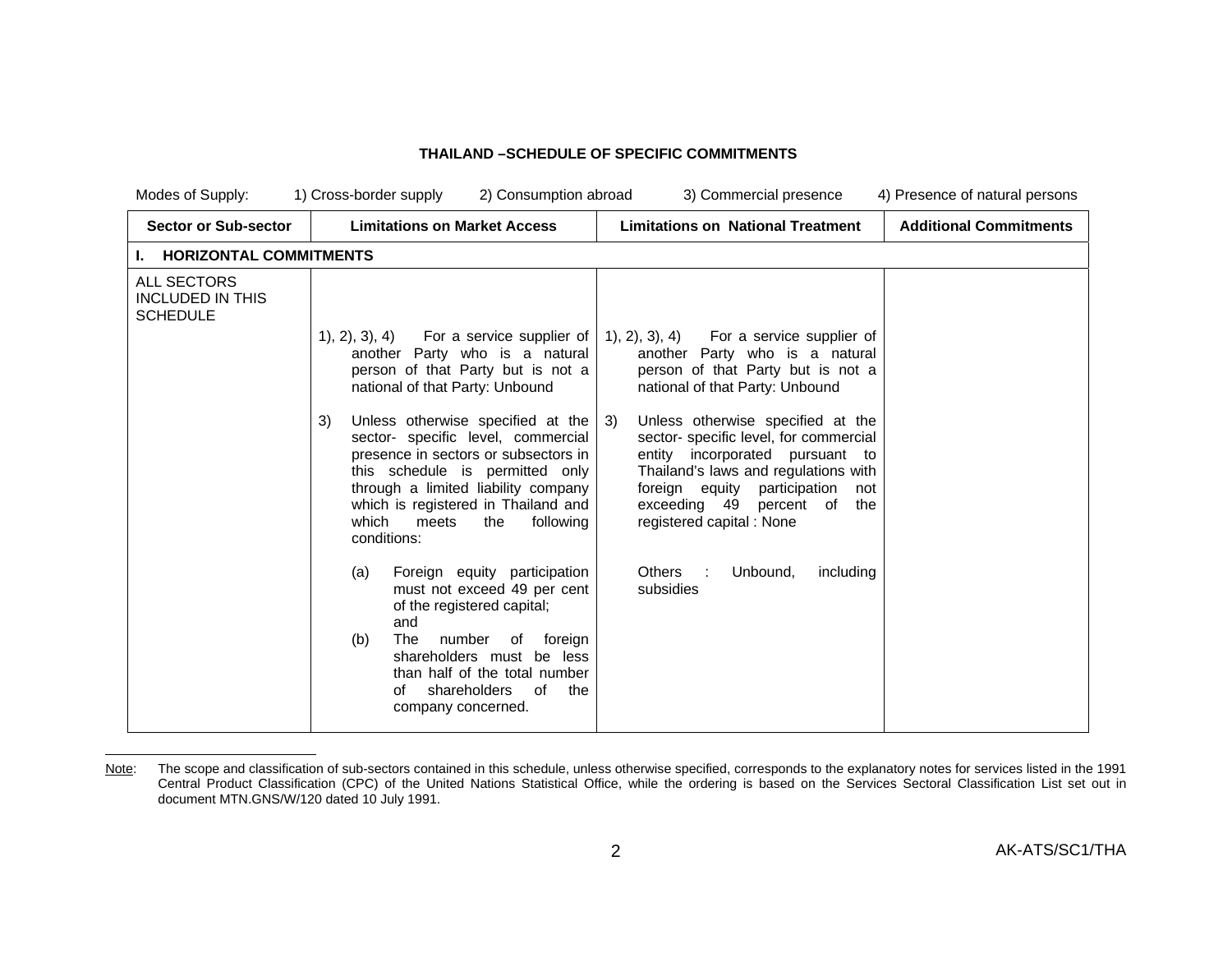| <b>Sector or Sub-sector</b> | <b>Limitations on Market Access</b>                                                                                                                                                                                                                                                                                                                                                                                                                                                                                                                                                                                                                                                                                                                                                                                          | <b>Limitations on National Treatment</b>                                                          | <b>Additional Commitments</b> |
|-----------------------------|------------------------------------------------------------------------------------------------------------------------------------------------------------------------------------------------------------------------------------------------------------------------------------------------------------------------------------------------------------------------------------------------------------------------------------------------------------------------------------------------------------------------------------------------------------------------------------------------------------------------------------------------------------------------------------------------------------------------------------------------------------------------------------------------------------------------------|---------------------------------------------------------------------------------------------------|-------------------------------|
|                             | Unless otherwise specified at the<br>4)<br>level, temporary<br>sector-specific<br>movement of natural persons is<br>unbound except in the following<br>categories.                                                                                                                                                                                                                                                                                                                                                                                                                                                                                                                                                                                                                                                           | Unbound, except as provided in the<br>4)<br>MA column<br>Contractual Service Suppliers<br>Unbound |                               |
|                             | <b>Business Visitors (BV)</b><br>(a) Service sellers:<br>Representatives of a service supplier<br>who enter and stay in Thailand<br>without<br>temporarily<br>receiving<br>remuneration from within Thailand for<br>the sale of goods or services or<br>entering into agreement for such sale<br>for that services supplier.<br>(b) Persons responsible for establishing a<br>commercial presence:<br>Representatives of a service supplier<br>who enter and stay in Thailand<br>temporarily for the purposes of:<br>participating in business meetings or<br>contacts.<br>visiting of business establishments or<br>other similar activities,<br>entering with a purpose to establish a<br>commercial presence of a service<br>supplier in Thailand when the service<br>supplier has no commercial presence<br>in Thailand. |                                                                                                   |                               |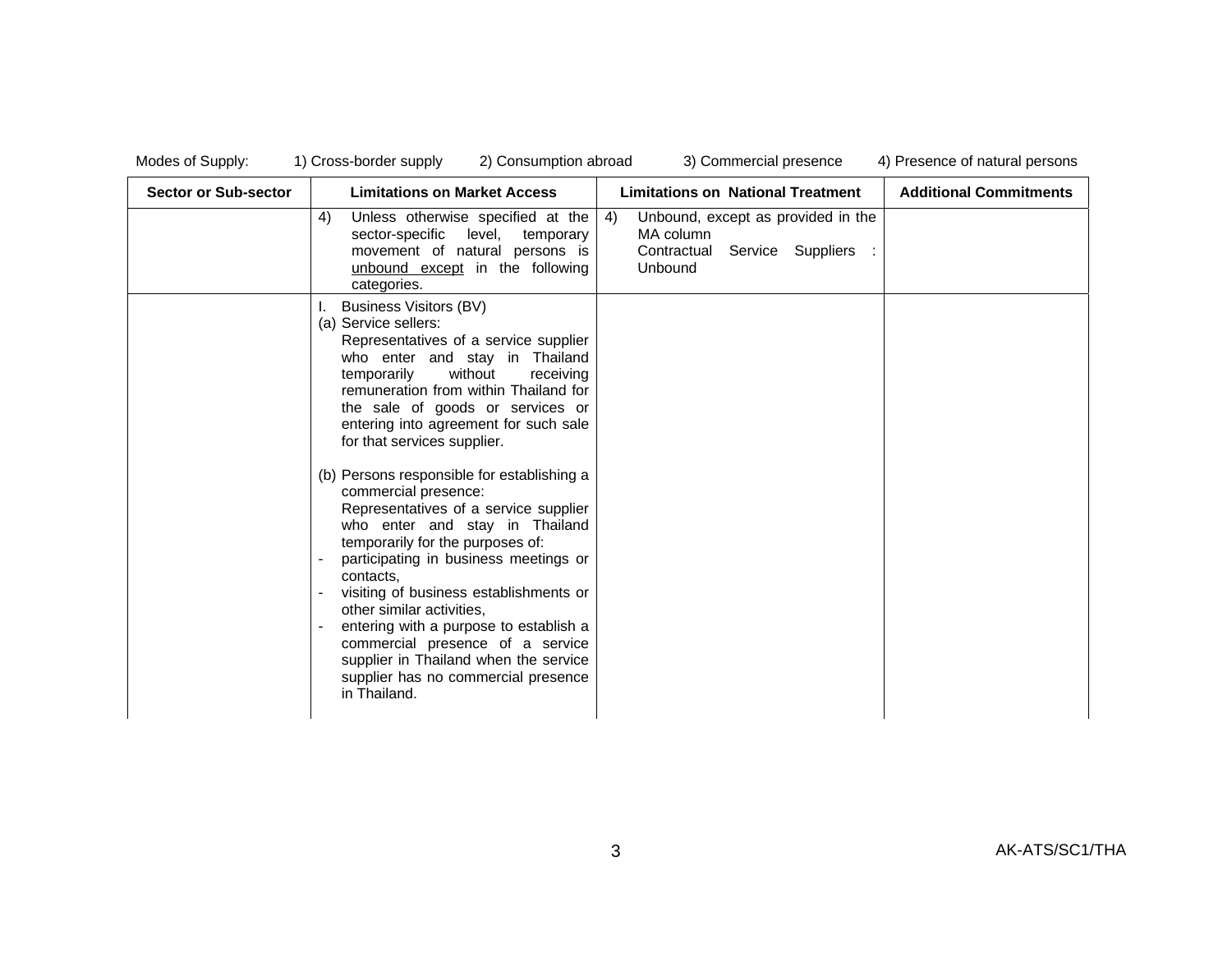| Modes of Supply: |  |  |  |
|------------------|--|--|--|
|------------------|--|--|--|

| <b>Sector or Sub-sector</b> | <b>Limitations on Market Access</b>                                                                                                                                                                                                                          | <b>Limitations on National Treatment</b> | <b>Additional Commitments</b> |
|-----------------------------|--------------------------------------------------------------------------------------------------------------------------------------------------------------------------------------------------------------------------------------------------------------|------------------------------------------|-------------------------------|
|                             | Condition:<br>Representatives of such service<br>suppliers or employees of such<br>juridical person will not be engaged in<br>making direct sales to the general<br>public or in supplying services<br>themselves.                                           |                                          |                               |
|                             | Duration of stay:<br>Temporary stay will be permitted and<br>a work permit granted, when apply<br>for, for an initial period of not more<br>than 90 days.                                                                                                    |                                          |                               |
|                             | Representative of category (b) may<br>be extended for a further period of not<br>more than one year from the arrival<br>date, provided that the criteria<br>stipulated by the Immigration Bureau<br>and the Department of Employment<br>have been satisfied. |                                          |                               |
|                             | II. Intra-corporate Transferees (ICT)<br>Employees of a company established in<br>the territory of a Party who are<br>transferred temporarily for the supply of a<br>service through commercial presence in<br>Thailand.                                     |                                          |                               |
|                             | The employees refer to Executives,<br>Managers, or Specialists as defined<br>below.                                                                                                                                                                          |                                          |                               |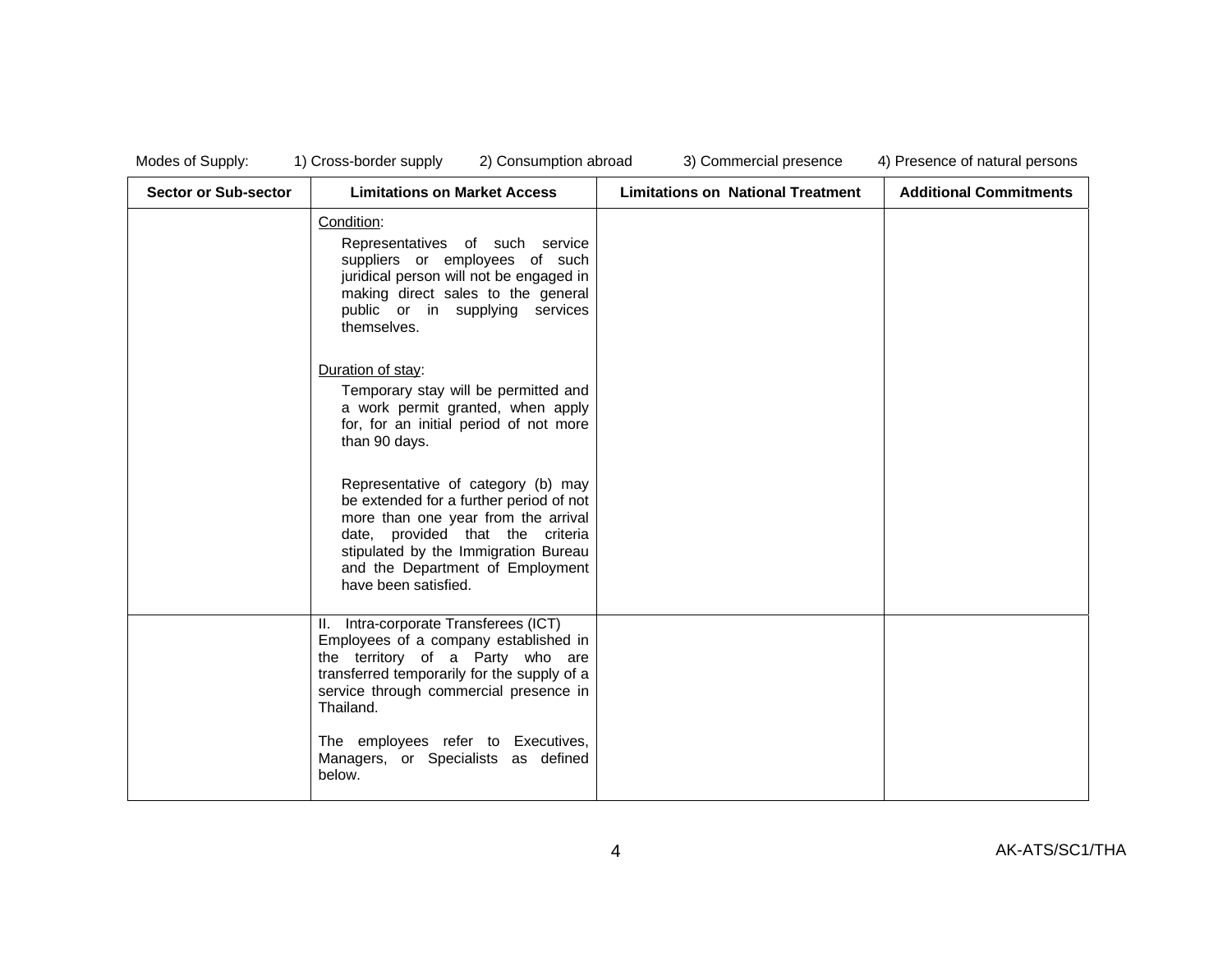| Modes of Supply |  |  |  |  |
|-----------------|--|--|--|--|
|-----------------|--|--|--|--|

| <b>Sector or Sub-sector</b> | <b>Limitations on Market Access</b>                                                                                                                                                                                                                                                                                                                                                                                                                                                                                                                                                                                                                                                                                                                                                                                                                                                                                                                                                                                                            | <b>Limitations on National Treatment</b> | <b>Additional Commitments</b> |
|-----------------------------|------------------------------------------------------------------------------------------------------------------------------------------------------------------------------------------------------------------------------------------------------------------------------------------------------------------------------------------------------------------------------------------------------------------------------------------------------------------------------------------------------------------------------------------------------------------------------------------------------------------------------------------------------------------------------------------------------------------------------------------------------------------------------------------------------------------------------------------------------------------------------------------------------------------------------------------------------------------------------------------------------------------------------------------------|------------------------------------------|-------------------------------|
|                             | Manager is defined as:<br>A person within an organization who<br>primarily directs the organization, or a<br>department or sub-division of the<br>organization; supervises and controls the<br>work of other supervisory, professional or<br>managerial employees; has the authority<br>to hire and fire or recommend hiring,<br>firing, or other personnel actions (such as<br>promotion or leave authorization); and<br>exercises discretionary authority over<br>day-to-day operations. Does not include<br>first-line<br>supervisors,<br>unless<br>the<br>employees supervised are professionals,<br>nor does it include employees who<br>primarily perform tasks necessary for the<br>provision of the service.<br>Executive is defined as:<br>A person within an organization who<br>primarily directs the management of the<br>organization, exercises wide latitude in<br>decision-making, and receives only<br>general supervision or direction from<br>higher-level executives (the board of<br>directors, or shareholders of<br>the |                                          |                               |
|                             | business). An executive would<br>not<br>directly perform tasks related to the<br>actual provision of a service or services<br>of the organization.                                                                                                                                                                                                                                                                                                                                                                                                                                                                                                                                                                                                                                                                                                                                                                                                                                                                                             |                                          |                               |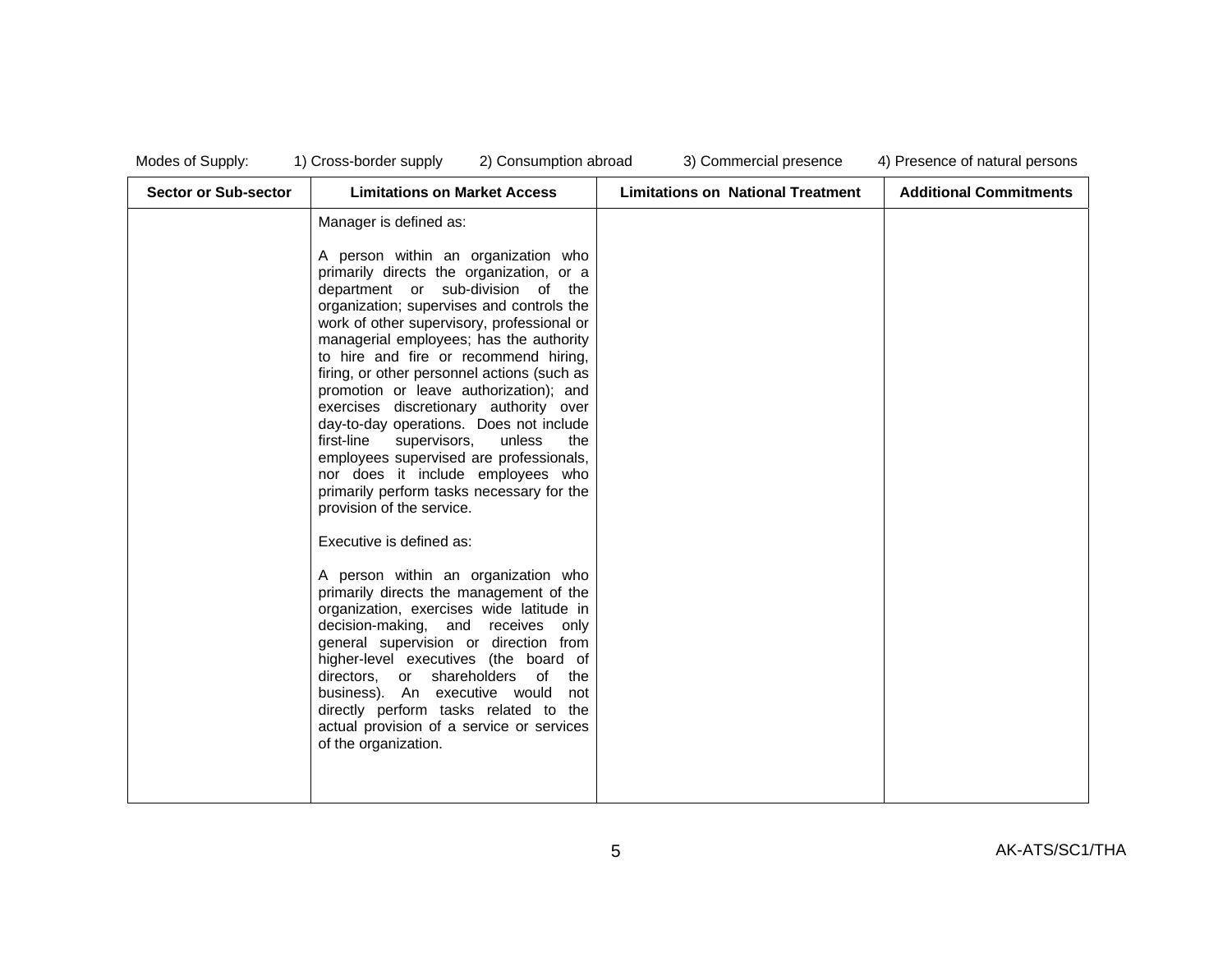| Modes of Supply: |  |
|------------------|--|
|------------------|--|

| <b>Sector or Sub-sector</b> | <b>Limitations on Market Access</b>                                                                                                                                                                                                                                                                                                                                                                                  | <b>Limitations on National Treatment</b> | <b>Additional Commitments</b> |
|-----------------------------|----------------------------------------------------------------------------------------------------------------------------------------------------------------------------------------------------------------------------------------------------------------------------------------------------------------------------------------------------------------------------------------------------------------------|------------------------------------------|-------------------------------|
|                             | Specialist is defined as:<br>A person within an organization who<br>possesses knowledge at an advanced<br>level of continued expertise essential to<br>the establishment provision of the service<br>and/or possesses proprietary knowledge<br>of the organization's services, research<br>equipment, techniques, or management.<br>Condition:<br>Such employees must have been<br>employed by the company concerned |                                          |                               |
|                             | outside Thailand for a period of not less<br>than one year immediately preceding the<br>date of his or her application for<br>admission; have satisfied the criteria<br>stipulated by the Immigration Bureau and<br>hold a Non-Immigration visa; and have<br>satisfied the criteria for management<br>needs <sup>1</sup> stipulated by the Department of<br>Employment.                                              |                                          |                               |
|                             | Duration of stay:<br>Temporary stay will be permitted and a<br>work permit granted, when apply for, for a<br>one year period, and may be extended<br>for a further three terms of not more than<br>one year each subject to verification of<br>ongoing<br>employment<br>with<br>original<br>employer and compliance with relevant                                                                                    |                                          |                               |

 $1$  In considering managerial needs, the following facts shall be taken into consideration by the relevant authority, namely: (1) size of fully paid-up capital; (2) employment creation; (3) extent of foreign investment; (4) export promotion; (5) transfer of technology; (6) special needs of the management.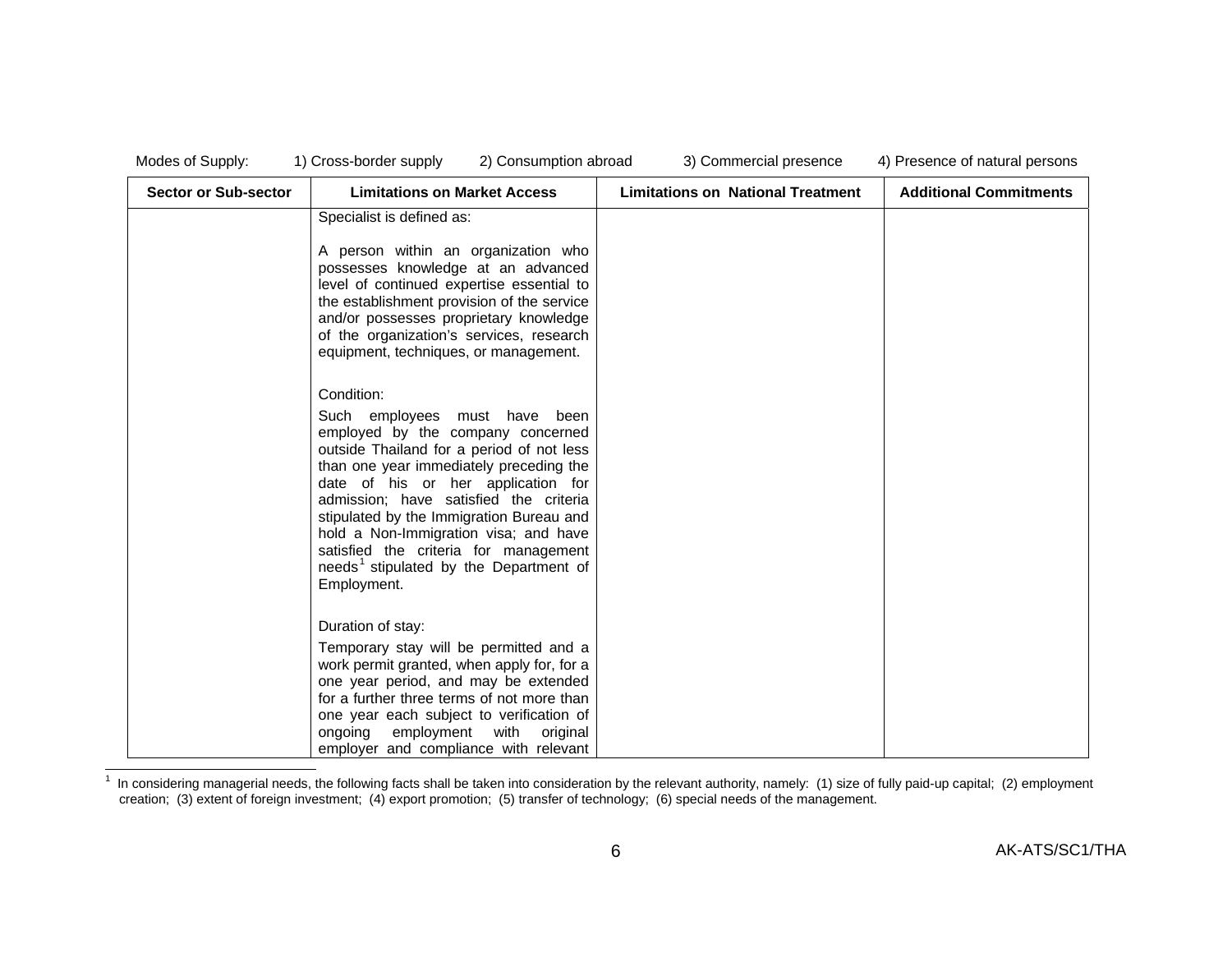| <b>Sector or Sub-sector</b> | <b>Limitations on Market Access</b>                                                                                                                                                                                                                | <b>Limitations on National Treatment</b> | <b>Additional Commitments</b> |
|-----------------------------|----------------------------------------------------------------------------------------------------------------------------------------------------------------------------------------------------------------------------------------------------|------------------------------------------|-------------------------------|
|                             | Thai laws and regulations.                                                                                                                                                                                                                         |                                          |                               |
|                             | III. Contractual Service Suppliers (CSS)                                                                                                                                                                                                           |                                          |                               |
|                             | Definition:<br>Employees of a foreign based company<br>who enter and stay in Thailand<br>temporarily in order to perform service<br>pursuant to a contract between their<br>employer and a company (service<br>consumer) incorporated in Thailand. |                                          |                               |
|                             | Condition:<br>Access is subject to the following<br>conditions and those in sector-specific<br>commitments, where applicable:                                                                                                                      |                                          |                               |
|                             | Upon the foreign-based company:<br>The foreign-based company has no<br>commercial presence in Thailand,<br>and                                                                                                                                     |                                          |                               |
|                             | has obtained a service contract for<br>the provision of a service in Thailand<br>for a period not exceeding three<br>months from a company incorporated<br>in Thailand.                                                                            |                                          |                               |
|                             | Upon the service contract:<br>The service contract shall comply<br>with the laws, regulations and<br>requirements of Thailand.<br>The contract has to be obtained in<br>the sub-sectors below without<br>conferring entitlement to practice as     |                                          |                               |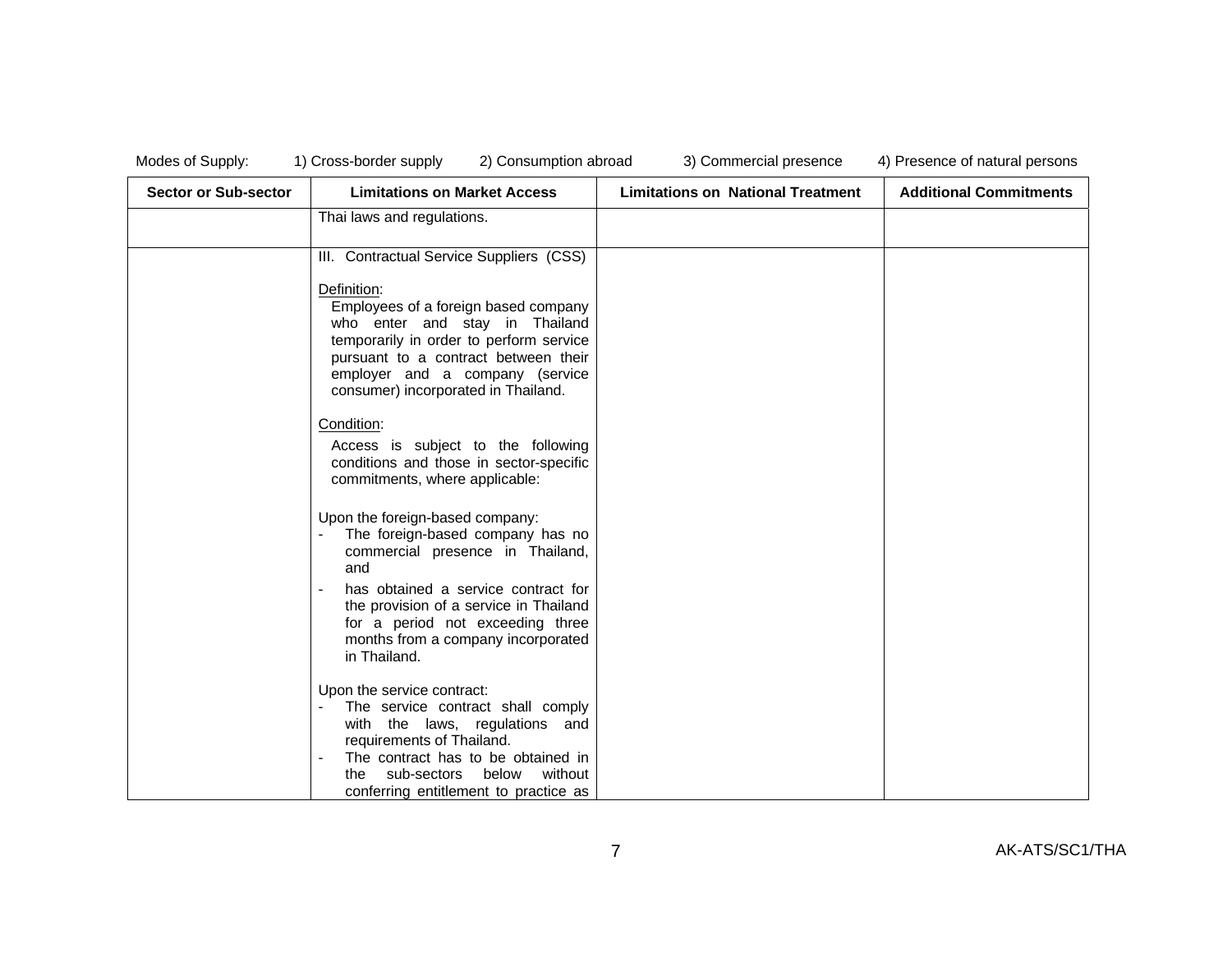| <b>Sector or Sub-sector</b> | <b>Limitations on Market Access</b>                                                                                                                                                                                                                                                                                                                                                                                                                                                                                                                                                                                                                                                                   | <b>Limitations on National Treatment</b> | <b>Additional Commitments</b> |
|-----------------------------|-------------------------------------------------------------------------------------------------------------------------------------------------------------------------------------------------------------------------------------------------------------------------------------------------------------------------------------------------------------------------------------------------------------------------------------------------------------------------------------------------------------------------------------------------------------------------------------------------------------------------------------------------------------------------------------------------------|------------------------------------------|-------------------------------|
|                             | a licensed professional in Thailand.                                                                                                                                                                                                                                                                                                                                                                                                                                                                                                                                                                                                                                                                  |                                          |                               |
|                             | Upon the employees:<br>The employees must meet the<br>requirements<br>prescribed<br>for<br>"Specialist" above,<br>have been offering such services as<br>an employee of the foreign-based<br>company supplying the services for<br>at least the year immediately<br>preceding the date of his or her<br>application for admission,<br>have processed the necessary<br>academic<br>professional<br>and<br>qualifications as specified for the<br>sector or activity concerned,<br>have satisfied the criteria stipulated<br>by the Immigration Bureau and hold<br>a Non-Immigration visa, and<br>have satisfied the criteria<br>for<br>management needs stipulated by the<br>Department of Employment. |                                          |                               |
|                             | Duration of stay:<br>The Temporary stay will be permitted<br>and a work permit granted, when apply<br>for, for a period of not more than one<br>year or the duration of the contract,<br>whichever is less.<br>The sub-sectors applicable:<br>As below:<br>Consultancy services related to the<br>installation of computer hardware                                                                                                                                                                                                                                                                                                                                                                   |                                          |                               |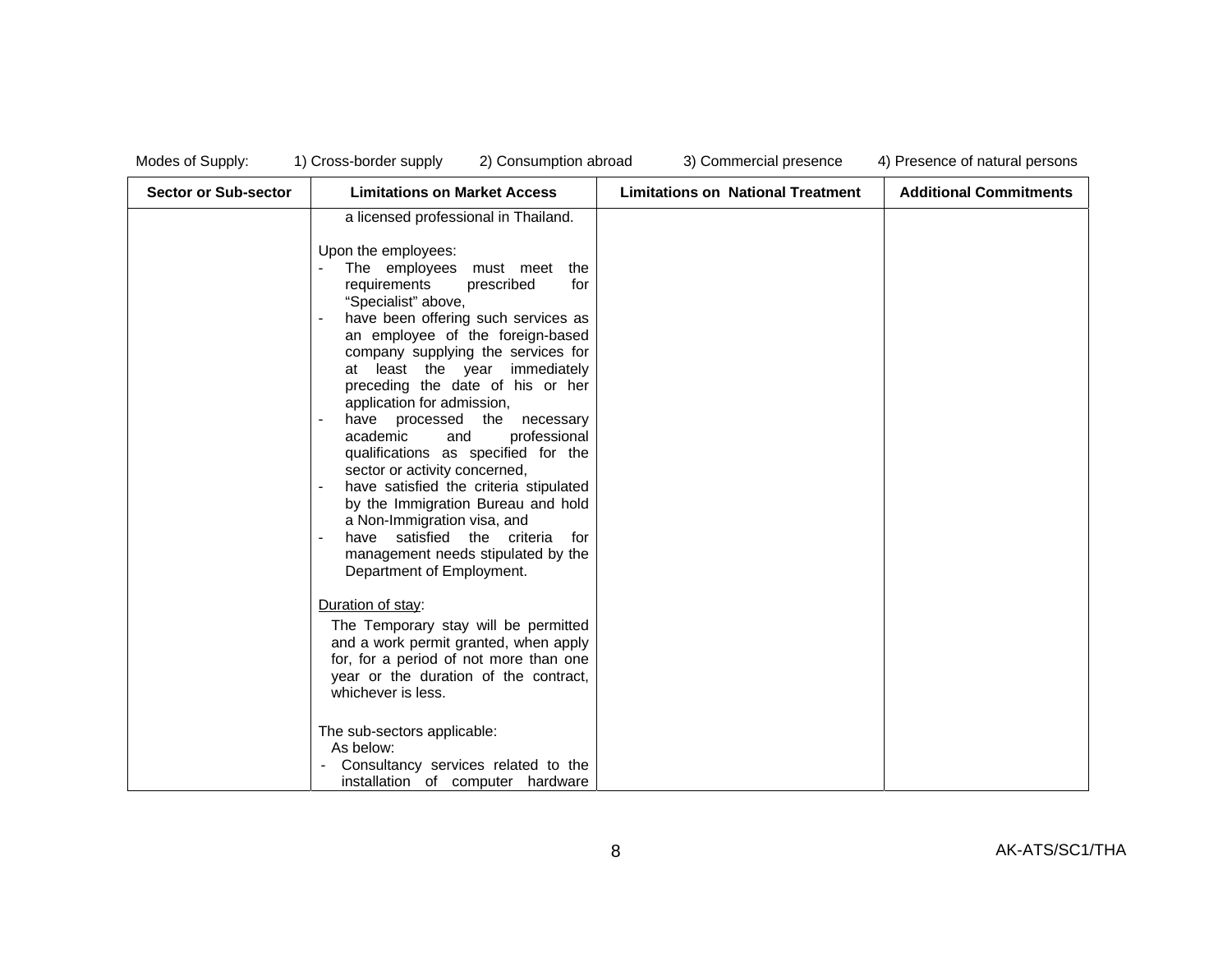| <b>Sector or Sub-sector</b> | <b>Limitations on Market Access</b>                                                                                                                                                                                                                                                                                                                                                                                                                                                                                                                                                                                                                                                                                                                                                                   | <b>Limitations on National Treatment</b>                                                    | <b>Additional Commitments</b> |
|-----------------------------|-------------------------------------------------------------------------------------------------------------------------------------------------------------------------------------------------------------------------------------------------------------------------------------------------------------------------------------------------------------------------------------------------------------------------------------------------------------------------------------------------------------------------------------------------------------------------------------------------------------------------------------------------------------------------------------------------------------------------------------------------------------------------------------------------------|---------------------------------------------------------------------------------------------|-------------------------------|
|                             | (CPC 84100)<br>Software implementation services<br>(CPC<br>84210+84220+84230+<br>84240+84250)<br>Data processing services (excluding<br>provided<br>those<br>over<br>public<br>telecommunications network) (CPC<br>84310+84320+84330+84390)<br>Data base services (excluding those<br>provided<br>over<br>public<br>telecommunications network) (CPC<br>84400)<br>Other computer services : Software<br>training services for staff of clients<br>(part of CPC 84900)<br>General Management Consulting<br>Services (CPC 86501)<br>Hotel Lodging Services (CPC 64110)<br>Restaurant Services (CPC 64210)<br>Related scientific and technical<br>consulting services for oil and gas<br>exploration and production (part of<br>CPC 8675)<br>Environmental services (CPC 9401-<br>9409), except Engineer |                                                                                             |                               |
|                             | 3),4)<br>Regarding acquisition and usage<br>of land according to the Land<br>of Thailand, foreign<br>Code<br>nationals or domestic companies<br>which are deemed foreigners are<br>not allowed to purchase or own<br>land in Thailand. However, they<br>may lease land<br>and<br>own<br>buildings. Foreigners are also                                                                                                                                                                                                                                                                                                                                                                                                                                                                                | 3), 4)<br>Acquisition and usage of land:<br>Unbound, except as provided in<br>the MA column |                               |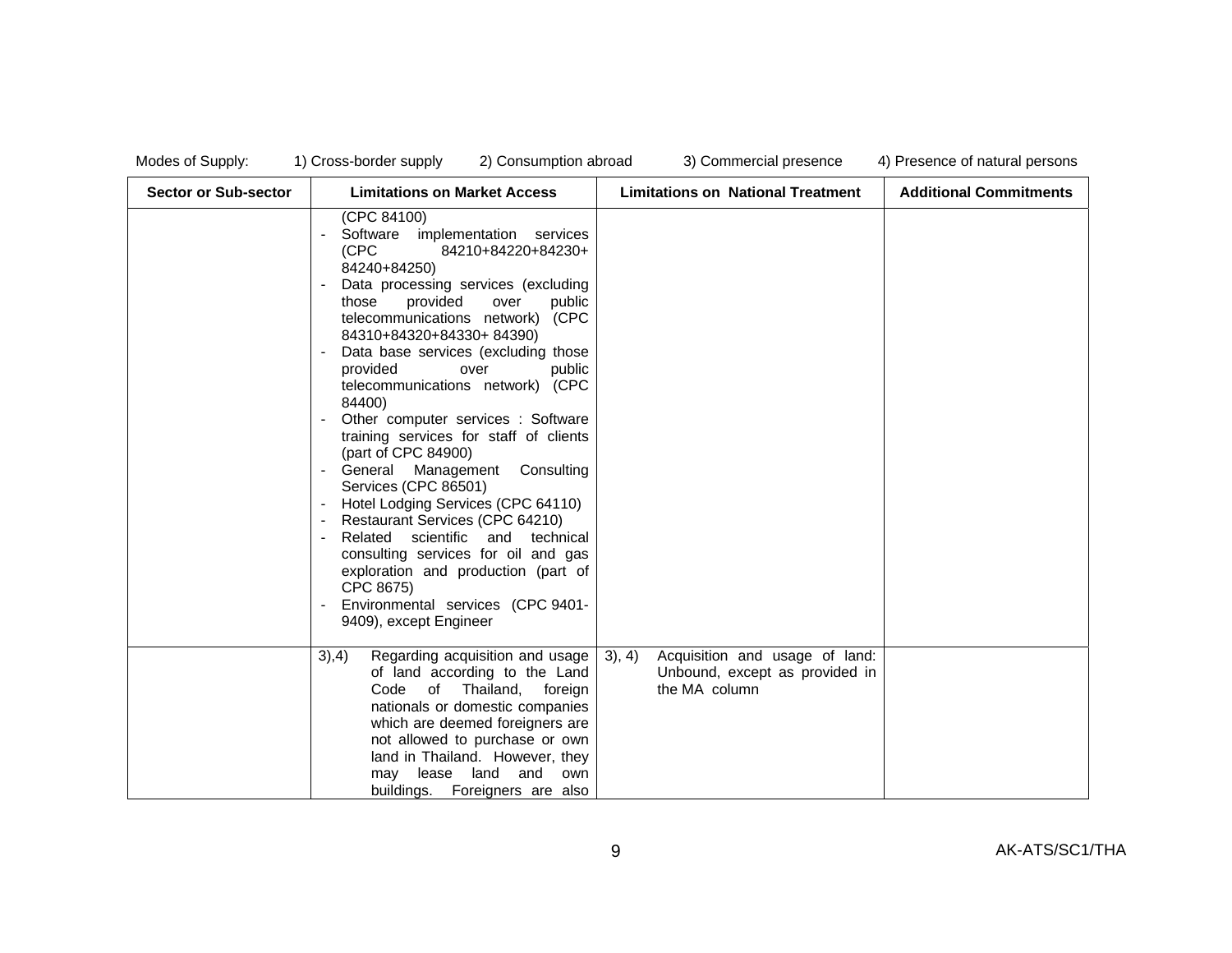|     | <b>Sector or Sub-sector</b>                                                                 | <b>Limitations on Market Access</b>                                                                                                          | <b>Limitations on National Treatment</b>                                                                    | <b>Additional Commitments</b> |
|-----|---------------------------------------------------------------------------------------------|----------------------------------------------------------------------------------------------------------------------------------------------|-------------------------------------------------------------------------------------------------------------|-------------------------------|
|     |                                                                                             | allowed<br><b>of</b><br>to<br>part<br>own<br>condominium units under the<br>laws and regulations governing<br>the ownership of condominiums. |                                                                                                             |                               |
| Ш.  | SECTOR SPECIFIC COMMITMENTS                                                                 |                                                                                                                                              |                                                                                                             |                               |
| 1.  | <b>BUSINESS</b><br><b>SERVICES</b>                                                          |                                                                                                                                              |                                                                                                             |                               |
| Α.  | Professional<br><b>Services</b>                                                             |                                                                                                                                              |                                                                                                             |                               |
| (a) | Legal services<br>(CPC<br>86111+86119+<br>86120+86130+8619<br>$\left( 0\right)$             | Unbound<br>1)<br>2)<br>None<br>3)<br>None<br>Unbound<br>4)                                                                                   | Unbound<br>1)<br>2)<br>None<br>3)<br>None<br>Unbound<br>4)                                                  |                               |
| (b) | Accounting, auditing<br>and bookkeeping<br>services (CPC<br>86211 to 86213<br>+86219+86220) | Unbound<br>1)<br>2)<br>None<br>3)<br>None<br>4)<br>Unbound                                                                                   | 1)<br>Unbound<br>2)<br>None<br>3)<br>None<br>Unbound<br>4)                                                  |                               |
| (d) | Architectural<br>services (CPC<br>86711 to<br>86714+86719                                   | 1)<br>Unbound<br>2)<br>None<br>3)<br>None<br>4)<br>Unbound                                                                                   | 1)<br>Unbound<br>2)<br>None<br>3)<br>None<br>4)<br>Unbound                                                  |                               |
| (e) | Engineering<br>services (CPC<br>86721 to 86727<br>$+86729$                                  | 1)<br>Unbound<br>2)<br>None<br>3)<br>None<br>4)<br>(a) As indicated in the horizontal<br>section                                             | 1)<br>Unbound<br>2)<br>None<br>3)<br>None<br>4)<br>Unbound, except as provided in the<br>horizontal section |                               |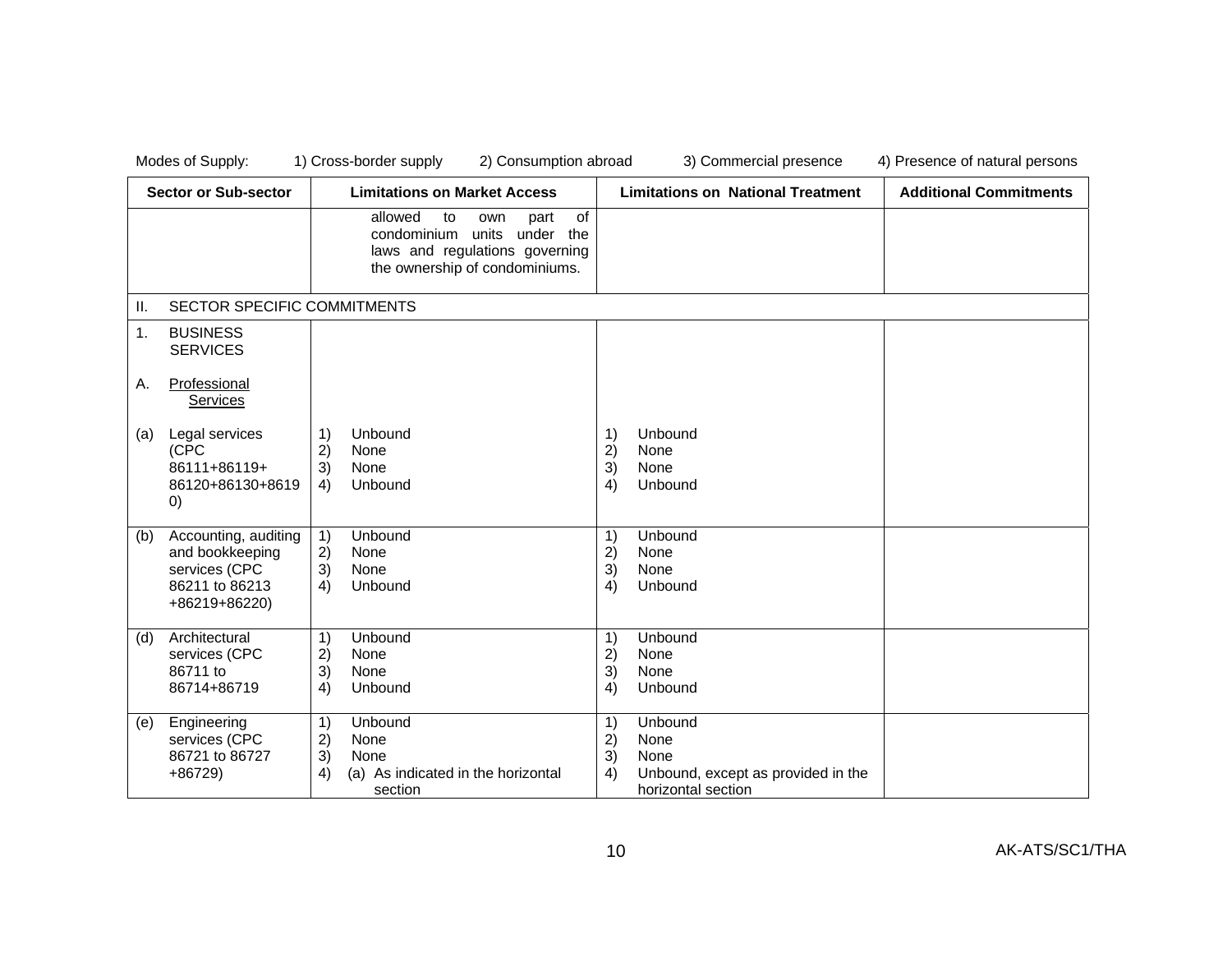| <b>Sector or Sub-sector</b> |                                                                                                                                             | <b>Limitations on Market Access</b>                              |                                                                                                                                                                                                                                                                                                                             | <b>Limitations on National Treatment</b> |                                                                                     | <b>Additional Commitments</b> |
|-----------------------------|---------------------------------------------------------------------------------------------------------------------------------------------|------------------------------------------------------------------|-----------------------------------------------------------------------------------------------------------------------------------------------------------------------------------------------------------------------------------------------------------------------------------------------------------------------------|------------------------------------------|-------------------------------------------------------------------------------------|-------------------------------|
| (g)                         | Urban planning and<br>landscape<br>architectural<br>services<br>(CPC 86741 to<br>86742)                                                     | 1)<br>2)<br>3)<br>4)                                             | (b) Unbound for civil engineer<br>Unbound<br>None<br>None<br>Unbound                                                                                                                                                                                                                                                        | 1)<br>2)<br>3)<br>4)                     | Unbound<br>None<br>None<br>Unbound                                                  |                               |
| В.                          | Computer<br>and<br><b>Related Services</b>                                                                                                  |                                                                  |                                                                                                                                                                                                                                                                                                                             |                                          |                                                                                     |                               |
| (a)                         | Consultancy<br>services related to<br>the installation<br>of<br>computer hardware<br>(CPC 84100)                                            | $\left( \begin{matrix} 1 \end{matrix} \right)$<br>2)<br>3)<br>4) | Unbound<br>None<br>None<br>Entry<br>of<br>contractual<br>service<br>suppliers may subject to numerical<br>ceilings and specific qualification<br>requirements set by Ministry of<br>Information and Communications<br>"ICT<br>(hereinafter<br>Technology<br>Ministry"), otherwise as indicated in<br>the horizontal section | 1)<br>2)<br>3)<br>4)                     | Unbound<br>None<br>None<br>Unbound, except as provided in the<br>horizontal section |                               |
| (b)                         | Software<br>implementation<br>services (excluding<br>programming and<br>systems<br>maintenance<br>services)<br>(CPC 84210+84220<br>$+84230$ | 1)<br>2)<br>3)<br>4)                                             | Unbound<br>None<br>None<br>Entry<br>of<br>contractual<br>service<br>suppliers may subject to numerical<br>ceilings and specific qualification<br>requirements set by ICT Ministry,<br>otherwise as indicated<br>in the<br>horizontal section                                                                                | 1)<br>2)<br>3)<br>4)                     | Unbound<br>None<br>None<br>Unbound, except as provided in the<br>horizontal section |                               |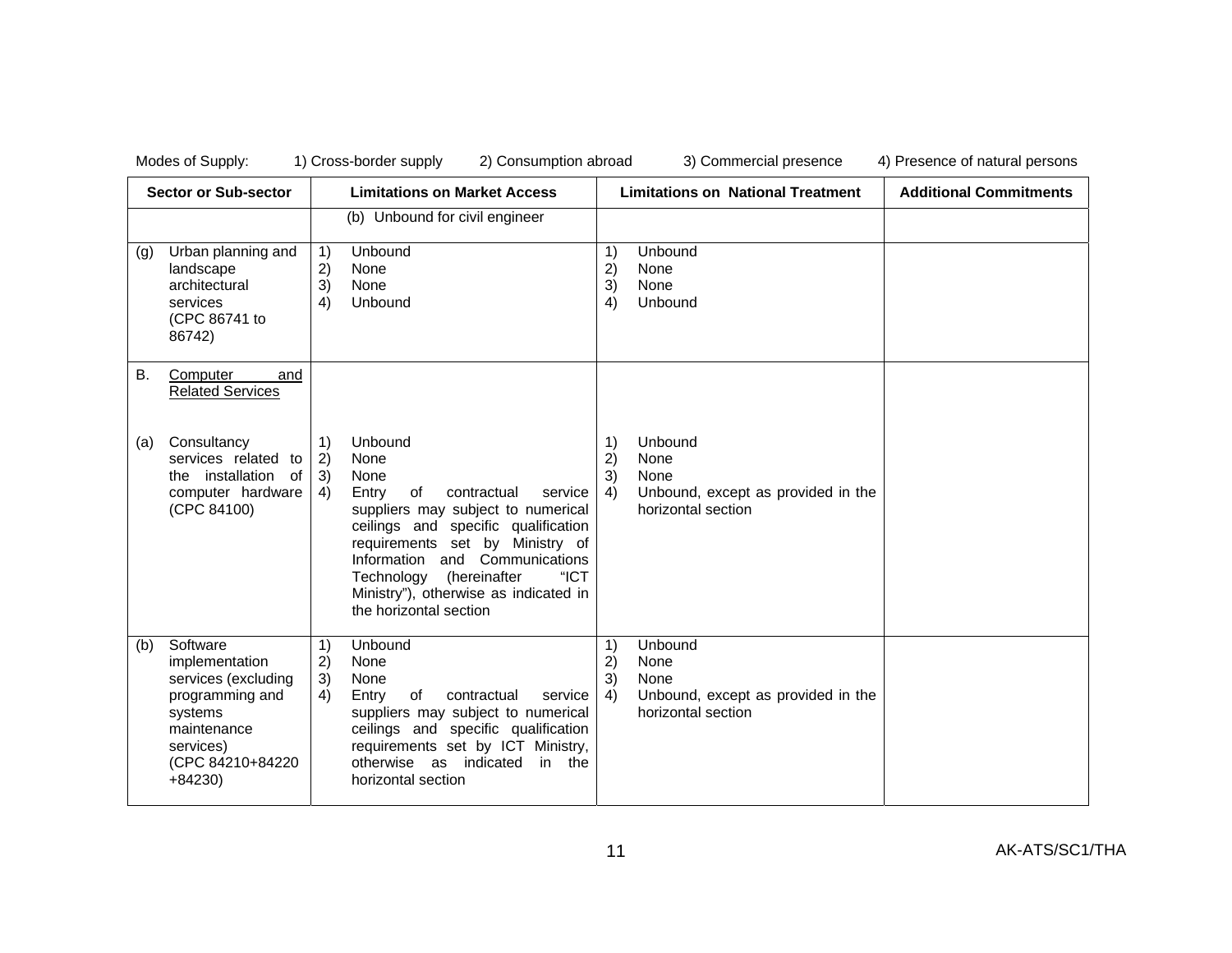| <b>Sector or Sub-sector</b><br><b>Limitations on Market Access</b> |                                                                                                                                                |                      | <b>Limitations on National Treatment</b>                                                                                                                                                                                                     |                      | <b>Additional Commitments</b>                                                                                                                                                                                                                                                                                                                  |  |
|--------------------------------------------------------------------|------------------------------------------------------------------------------------------------------------------------------------------------|----------------------|----------------------------------------------------------------------------------------------------------------------------------------------------------------------------------------------------------------------------------------------|----------------------|------------------------------------------------------------------------------------------------------------------------------------------------------------------------------------------------------------------------------------------------------------------------------------------------------------------------------------------------|--|
|                                                                    | Programming and<br>systems<br>maintenance<br>services<br>(CPC<br>84240+84250)                                                                  | 1)<br>2)<br>3)       | Unbound<br>None<br>None                                                                                                                                                                                                                      | 1)<br>2)<br>3)       | Unbound<br>None<br>Conditional upon the result of the<br>proposal to amend the definition of<br>'foreigner' in the Foreign Business<br>Act B.E. 2542, commercial presence<br>specified in the MA column which is<br>owned or controlled by the foreigner<br>subject<br>be<br>certain<br>to<br>may<br>requirements stipulated under such<br>law |  |
|                                                                    |                                                                                                                                                | 4)                   | Entry<br>of<br>contractual<br>service<br>suppliers may subject to numerical<br>ceilings and specific qualification<br>requirements set by ICT Ministry,<br>otherwise as indicated<br>in the<br>horizontal section                            | 4)                   | Unbound, except as provided in the<br>horizontal section                                                                                                                                                                                                                                                                                       |  |
| (c)                                                                | Data processing<br>services (excluding<br>those provided over<br>public<br>telecommunications<br>network)<br>(CPC 84310+84320<br>+84330+84390) | 1)<br>2)<br>3)<br>4) | Unbound<br>None<br>None<br>Entry<br>of<br>contractual<br>service<br>suppliers may subject to numerical<br>ceilings and specific qualification<br>requirements set by ICT Ministry,<br>otherwise as indicated<br>in the<br>horizontal section | 1)<br>2)<br>3)<br>4) | Unbound<br>None<br>None<br>Unbound, except as provided in the<br>horizontal section                                                                                                                                                                                                                                                            |  |
| (d)                                                                | Data base services<br>(excluding those<br>provided over public<br>telecommunications<br>network)                                               | 1)<br>2)<br>3)<br>4) | Unbound<br>None<br>None<br>Entry<br>of<br>contractual<br>service<br>suppliers may subject to numerical                                                                                                                                       | 1)<br>2)<br>3)<br>4) | Unbound<br>None<br>None<br>Unbound, except as provided in the<br>horizontal section                                                                                                                                                                                                                                                            |  |

\*\* National treatment limitation in this mode of supply is subject to further negotiation in view of the outcome of the legislative deliberation in Thailand.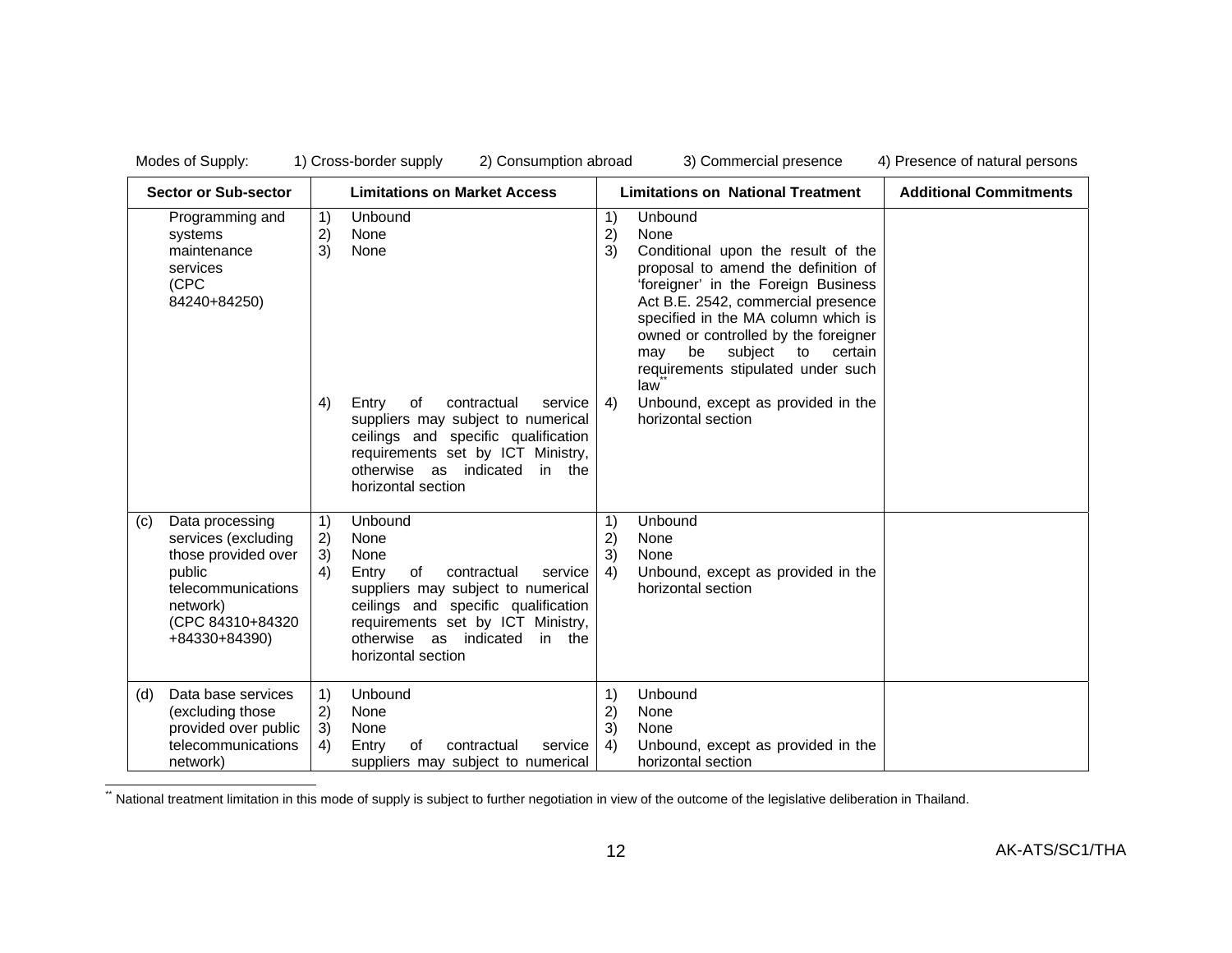|     | <b>Sector or Sub-sector</b>                                                                              |                      | <b>Limitations on Market Access</b>                                                                                                                                                                                                       |                      | <b>Limitations on National Treatment</b>                                                                                                                                                                                                                                                                                                                                                             | <b>Additional Commitments</b> |
|-----|----------------------------------------------------------------------------------------------------------|----------------------|-------------------------------------------------------------------------------------------------------------------------------------------------------------------------------------------------------------------------------------------|----------------------|------------------------------------------------------------------------------------------------------------------------------------------------------------------------------------------------------------------------------------------------------------------------------------------------------------------------------------------------------------------------------------------------------|-------------------------------|
|     | (CPC 84400)                                                                                              |                      | ceilings and specific qualification<br>requirements set by ICT Ministry,<br>otherwise as indicated in the<br>horizontal section                                                                                                           |                      |                                                                                                                                                                                                                                                                                                                                                                                                      |                               |
| (e) | Other computer<br>services: software<br>training services for<br>staff of clients (part<br>of CPC 84900) | 1)<br>2)<br>3)<br>4) | Unbound<br>None<br>None<br>contractual<br>Entry<br>of<br>service<br>suppliers may subject to numerical<br>ceilings and specific qualification<br>requirements set by ICT Ministry,<br>otherwise as indicated in the<br>horizontal section | 1)<br>2)<br>3)<br>4) | Unbound<br>None<br>Conditional upon the result of the<br>proposal to amend the definition of<br>'foreigner' in the Foreign Business<br>Act B.E. 2542, commercial presence<br>specified in the MA column which is<br>owned or controlled by the foreigner<br>be subject to<br>certain<br>may<br>requirements stipulated under such<br>law<br>Unbound, except as provided in the<br>horizontal section |                               |
| Е.  | Rental/Leasing<br>Services without<br>Operators                                                          |                      |                                                                                                                                                                                                                                           |                      |                                                                                                                                                                                                                                                                                                                                                                                                      |                               |

<sup>\*\*</sup> National treatment limitation in this mode of supply is subject to further negotiation in view of the outcome of the legislative deliberation in Thailand.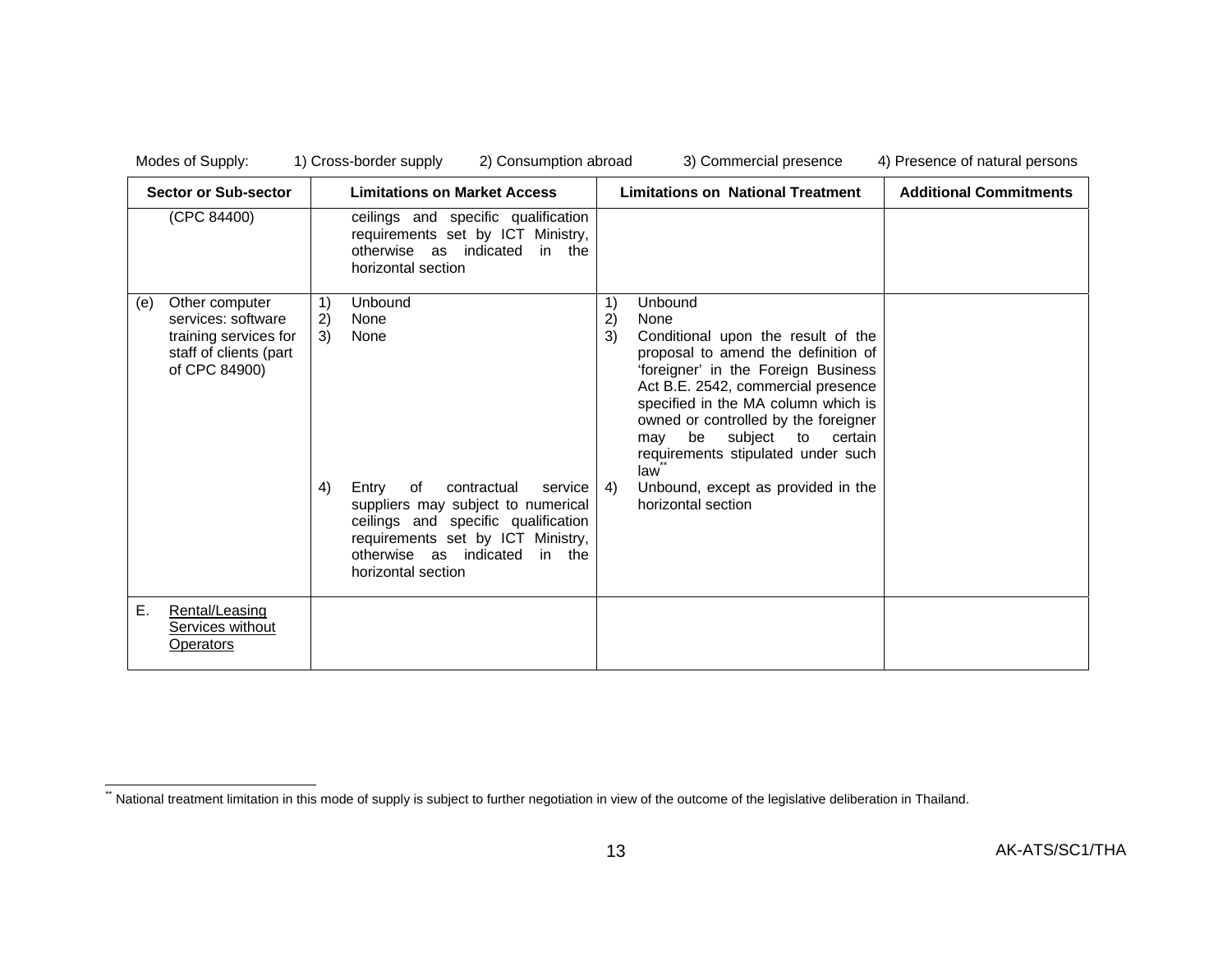| <b>Sector or Sub-sector</b> |                                                                                                                                                                                                         | <b>Limitations on Market Access</b> |                                                                                                                            |                      | <b>Limitations on National Treatment</b>                                            | <b>Additional Commitments</b> |
|-----------------------------|---------------------------------------------------------------------------------------------------------------------------------------------------------------------------------------------------------|-------------------------------------|----------------------------------------------------------------------------------------------------------------------------|----------------------|-------------------------------------------------------------------------------------|-------------------------------|
| (d)                         | Rental and leasing<br>services concerning<br>agricultural<br>machinery,<br>construction<br>machinery, office<br>machinery, other<br>machinery and<br>equipment without<br>operator<br>(CPC 83106-83109) | 1)<br>2)<br>3)<br>4)                | Unbound<br>None<br>None<br>As indicated<br>the<br>horizontal<br>in<br>section                                              | 1)<br>2)<br>3)<br>4) | Unbound<br>None<br>None<br>Unbound, except as provided in the<br>horizontal section |                               |
| F.                          | <b>Other Business</b><br>Services                                                                                                                                                                       |                                     |                                                                                                                            |                      |                                                                                     |                               |
| (a)                         | Advertising services<br>(CPC 87110+87120<br>$+87190$                                                                                                                                                    | 1)<br>2)<br>3)<br>4)                | Unbound<br>None<br>None<br>As indicated<br>in the<br>horizontal<br>section                                                 | 1)<br>2)<br>3)<br>4) | Unbound<br>None<br>None<br>Unbound, except as provided in the<br>horizontal section |                               |
| (b)                         | Market research<br>and public opinion<br>polling services<br>(CPC 86401 to<br>86402)                                                                                                                    | 1)<br>2)<br>3)<br>4)                | Unbound<br>None<br>None<br>As indicated<br>horizontal<br>in the<br>section                                                 | 1)<br>2)<br>3)<br>4) | Unbound<br>None<br>None<br>Unbound, except as provided in the<br>horizontal section |                               |
| (c)                         | General<br>management<br>consulting services<br>(CPC 86501)                                                                                                                                             | 1)<br>2)<br>3)<br>4)                | None<br>None<br>None<br>(a) As indicated in the horizontal<br>section<br>(b) Unbound for legal and auditing<br>consultants | 1)<br>2)<br>3)<br>4) | None<br>None<br>None<br>Unbound, except as provided in the<br>horizontal section    |                               |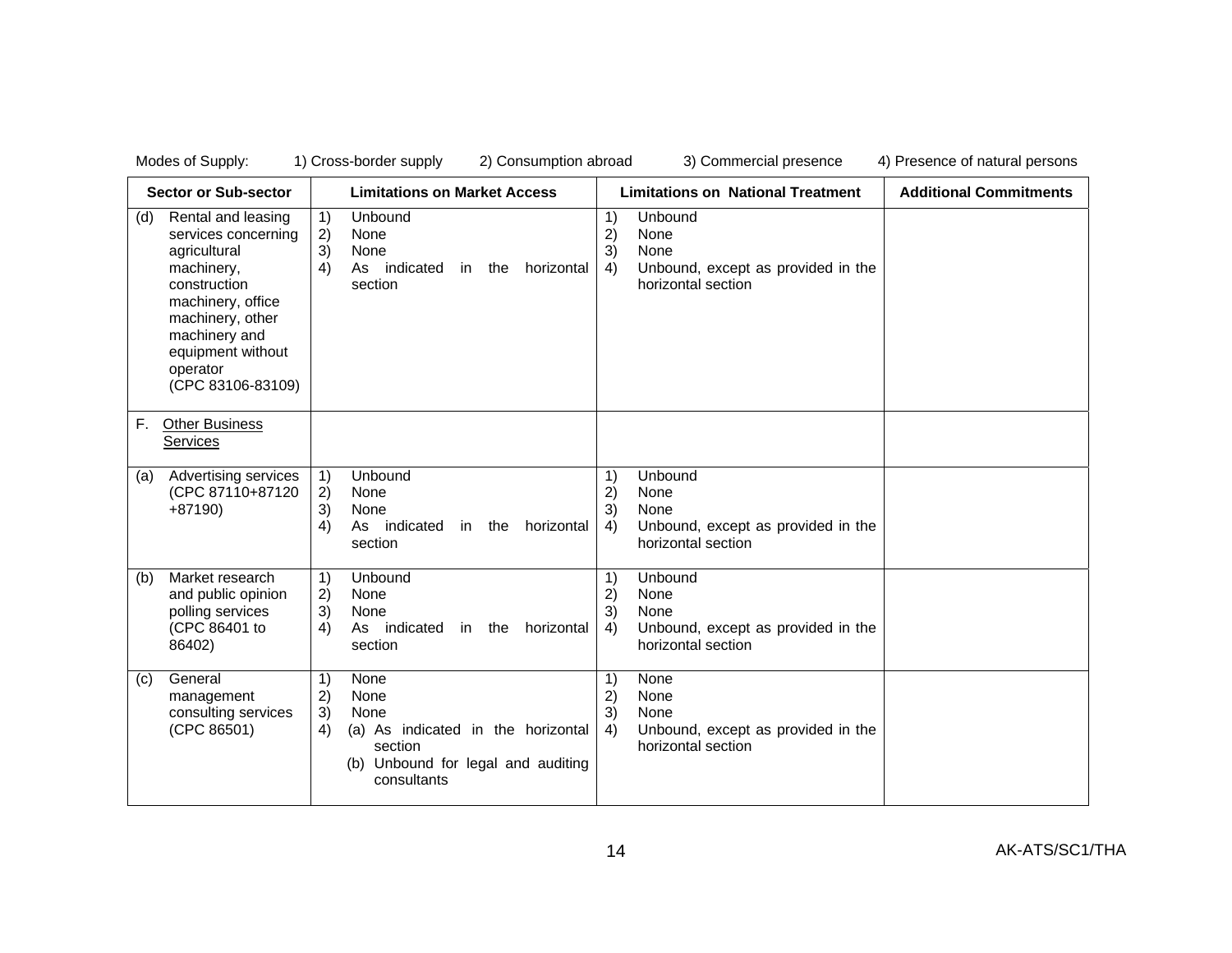| <b>Sector or Sub-sector</b>                                                                                                                                                                                           | <b>Limitations on Market Access</b>                                                                              | <b>Limitations on National Treatment</b>                                                                                  | <b>Additional Commitments</b> |
|-----------------------------------------------------------------------------------------------------------------------------------------------------------------------------------------------------------------------|------------------------------------------------------------------------------------------------------------------|---------------------------------------------------------------------------------------------------------------------------|-------------------------------|
| <b>Technical testing</b><br>(e)<br>and analysis<br>services<br>(CPC<br>86761+86769)                                                                                                                                   | Unbound<br>1)<br>2)<br>None<br>3)<br>None<br>4)<br>As indicated<br>in the<br>horizontal<br>section               | Unbound<br>1)<br>2)<br>None<br>3)<br>None<br>Unbound, except as provided in the<br>4)<br>horizontal section               |                               |
| Services incidental<br>(f)<br>to agriculture:<br>Consultancy<br>services on<br>agricultural<br>extension:<br>soil preparation<br>seed production<br>plant protection<br>harvesting<br>grading<br>packing<br>storaging | Unbound<br>1)<br>2)<br>None<br>3)<br>None<br>4)<br>As indicated<br>horizontal<br>the<br>in<br>section            | Unbound<br>1)<br>2)<br>None<br>3)<br>None<br>Unbound, except as provided in the<br>4)<br>horizontal section               |                               |
| Soil analysis<br>laboratory<br>Soil survey and land                                                                                                                                                                   | 1)<br>None<br>2)<br>None<br>3)<br>None<br>4)<br>As indicated<br>horizontal<br>in the<br>section<br>1)<br>Unbound | 1)<br>None<br>2)<br>None<br>3)<br>None<br>Unbound, except as provided in the<br>4)<br>horizontal section<br>Unbound<br>1) |                               |
| use Planning                                                                                                                                                                                                          | 2)<br>None<br>3)<br>None<br>4)<br>As indicated<br>in the<br>horizontal<br>section                                | None<br>2)<br>3)<br>None<br>Unbound, except as provided in the<br>4)<br>horizontal section                                |                               |
| Cover crop seed<br>multiplication                                                                                                                                                                                     | Unbound<br>1)<br>2)<br>None                                                                                      | Unbound<br>1)<br>$\mathbf{2}$<br>None                                                                                     |                               |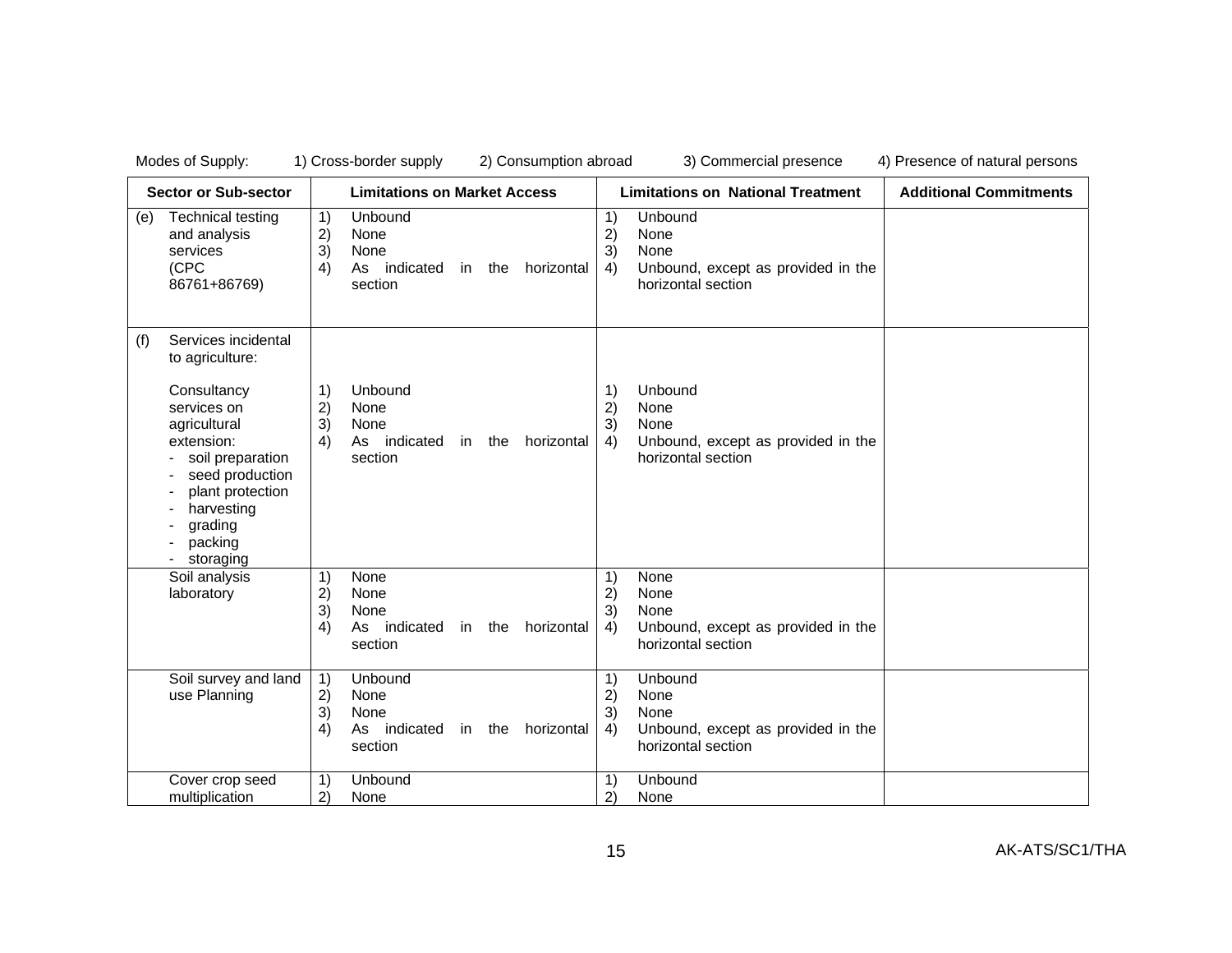| <b>Sector or Sub-sector</b> |                                                                      | <b>Limitations on Market Access</b>                              |                                                                               |                      | <b>Limitations on National Treatment</b>                                            | <b>Additional Commitments</b> |
|-----------------------------|----------------------------------------------------------------------|------------------------------------------------------------------|-------------------------------------------------------------------------------|----------------------|-------------------------------------------------------------------------------------|-------------------------------|
|                             |                                                                      | 3)<br>4)                                                         | None<br>As indicated in the horizontal<br>section                             | 3)<br>4)             | None<br>Unbound, except as provided in the<br>horizontal section                    |                               |
| (f)                         | Services incidental<br>to forestry:                                  |                                                                  |                                                                               |                      |                                                                                     |                               |
|                             | Forestry consultant<br>services                                      | $\left( \begin{matrix} 1 \end{matrix} \right)$<br>2)<br>3)<br>4) | Unbound<br>None<br>None<br>As indicated<br>horizontal<br>in the<br>section    | 1)<br>2)<br>3)<br>4) | Unbound<br>None<br>None<br>Unbound, except as provided in the<br>horizontal section |                               |
| (g)                         | Services incidental<br>to fishing:                                   |                                                                  |                                                                               |                      |                                                                                     |                               |
|                             | International<br>trading, exporting<br>products services<br>(broker) | 1)<br>2)<br>3)<br>4)                                             | Unbound<br>None<br>None<br>horizontal<br>As indicated<br>the<br>in<br>section | 1)<br>2)<br>3)<br>4) | Unbound<br>None<br>None<br>Unbound, except as provided in the<br>horizontal section |                               |
|                             | Quality analysis<br>services                                         | 1)<br>2)<br>3)<br>4)                                             | Unbound<br>None<br>None<br>As indicated<br>horizontal<br>in the<br>section    | 1)<br>2)<br>3)<br>4) | Unbound<br>None<br>None<br>Unbound, except as provided in the<br>horizontal section |                               |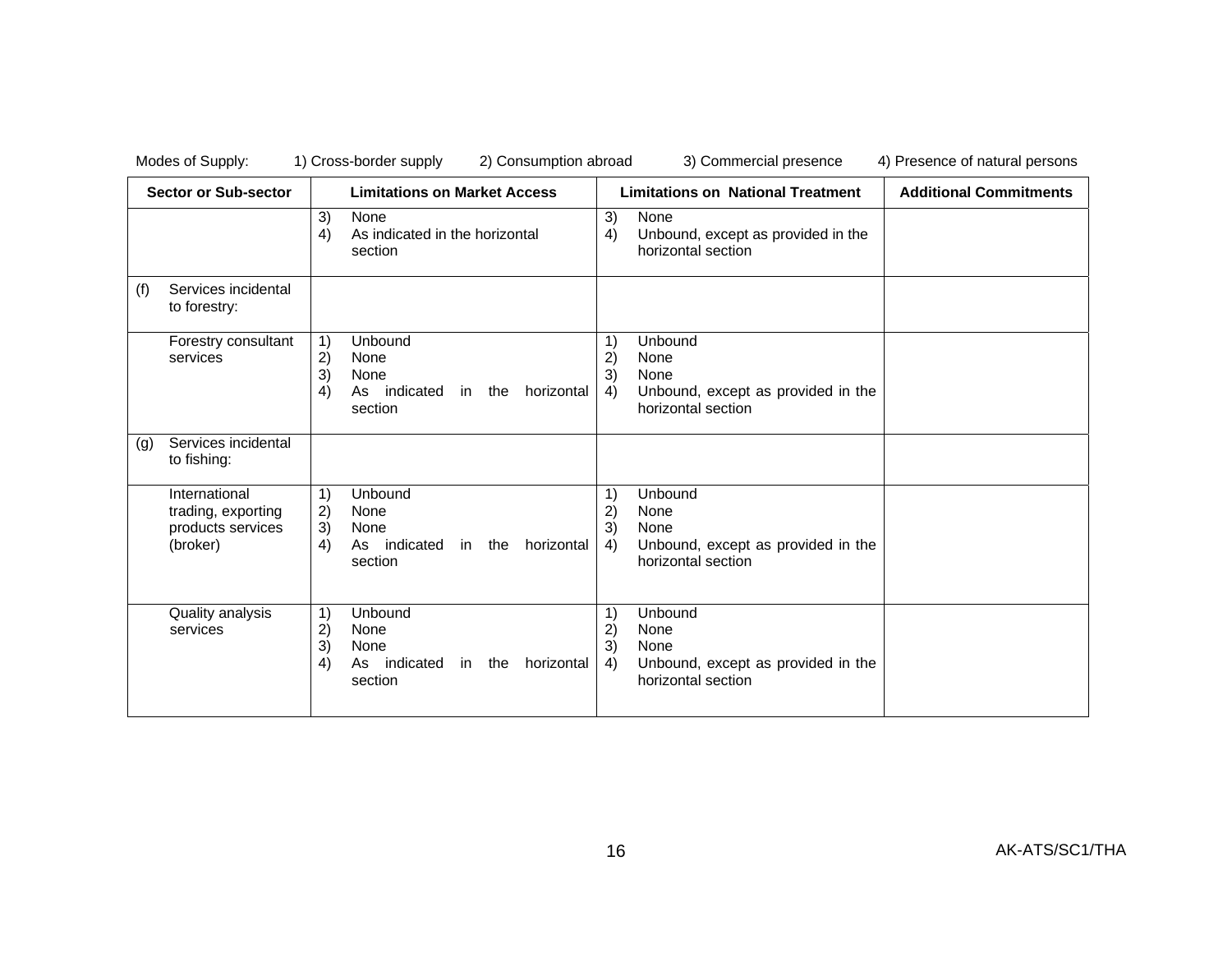|     | <b>Sector or Sub-sector</b>                                                                                                                             |                      | <b>Limitations on Market Access</b>                                                                        |                      | <b>Limitations on National Treatment</b>                                                                                                                                                                                                                                                          | <b>Additional Commitments</b> |
|-----|---------------------------------------------------------------------------------------------------------------------------------------------------------|----------------------|------------------------------------------------------------------------------------------------------------|----------------------|---------------------------------------------------------------------------------------------------------------------------------------------------------------------------------------------------------------------------------------------------------------------------------------------------|-------------------------------|
|     | Canning process<br>analysis services                                                                                                                    | 1)<br>2)<br>3)<br>4) | Unbound<br>None<br>None<br>As indicated<br>horizontal<br>in the<br>sections                                | 1)<br>2)<br>3)<br>4) | Unbound<br>None<br>None<br>Unbound, except as provided in the<br>horizontal section                                                                                                                                                                                                               |                               |
|     | <b>Technical services</b>                                                                                                                               |                      |                                                                                                            |                      |                                                                                                                                                                                                                                                                                                   |                               |
|     | - Consulting<br>- Research on<br>marketing<br>- Quality control                                                                                         | 1)<br>2)<br>3)<br>4) | Unbound<br>None<br>None<br>As indicated<br>horizontal<br>in<br>the<br>section                              | 1)<br>2)<br>3)<br>4) | Unbound<br>None<br>None<br>Unbound, except as provided in the<br>horizontal section                                                                                                                                                                                                               |                               |
| (h) | Services incidental<br>to mining at oil and<br>gas fields                                                                                               | 1)<br>2)<br>3)<br>4) | Unbound<br>None<br>None<br>(a) As indicated in the horizontal<br>section<br>(b) Unbound for civil engineer | 1)<br>2)<br>3)<br>4) | Unbound<br>None<br>None<br>Unbound, except as provided in the<br>horizontal section                                                                                                                                                                                                               |                               |
| (m) | <b>Related scientific</b><br>and technical<br>consulting services<br>(CPC 8675)<br>- Oil and gas<br>exploration and<br>production (part of<br>CPC 8675) | 1)<br>2)<br>3)       | Unbound<br>None<br>None                                                                                    | 1)<br>2)<br>3)       | Unbound<br>None<br>Conditional upon the result of the<br>proposal to amend the definition of<br>'foreigner' in the Foreign Business<br>Act B.E. 2542, commercial presence<br>specified in the MA column which is<br>owned or controlled by the foreigner<br>subject<br>certain<br>may<br>be<br>to |                               |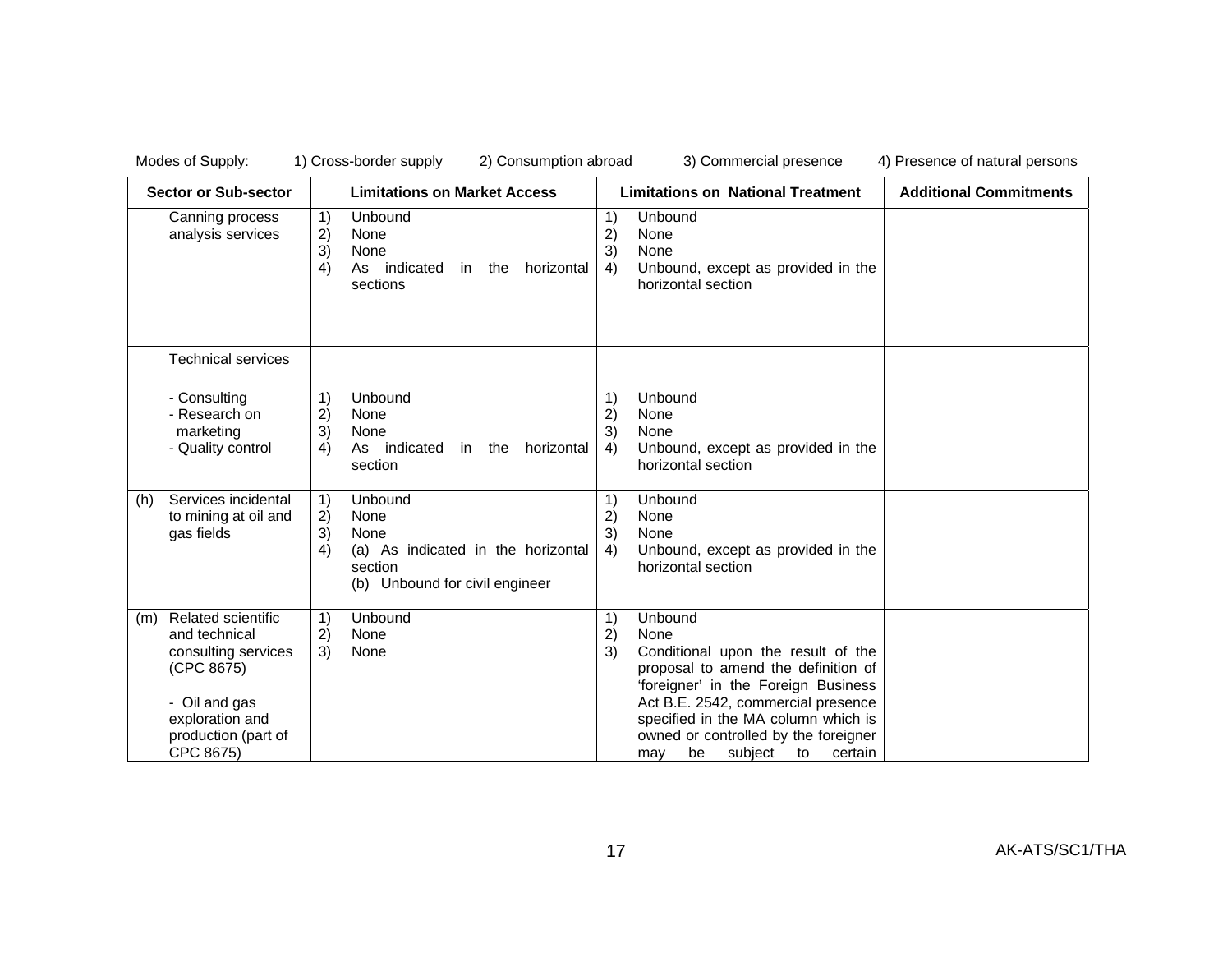|     | Modes of Supply:                                                                                                 |                      | 1) Cross-border supply<br>2) Consumption abroad                                                                                                                                                                                                      |                      | 3) Commercial presence                                                                                | 4) Presence of natural persons |
|-----|------------------------------------------------------------------------------------------------------------------|----------------------|------------------------------------------------------------------------------------------------------------------------------------------------------------------------------------------------------------------------------------------------------|----------------------|-------------------------------------------------------------------------------------------------------|--------------------------------|
|     | <b>Sector or Sub-sector</b>                                                                                      |                      | <b>Limitations on Market Access</b>                                                                                                                                                                                                                  |                      | <b>Limitations on National Treatment</b>                                                              | <b>Additional Commitments</b>  |
|     |                                                                                                                  | 4)                   | of contractual<br>(a) Entry<br>service<br>suppliers will be subject to the<br>the<br>Petroleum<br>approval<br>0f<br>Committee required in Petroleum<br>Act, otherwise as indicated in the<br>horizontal<br>section<br>(b) Unbound for civil engineer | 4)                   | requirements stipulated under such<br>law<br>Unbound, except as provided in the<br>horizontal section |                                |
| (n) | Maintenance and<br>repair services of<br>office machinery<br>and equipment<br>including computers<br>(CPC 84500) | 1)<br>2)<br>3)<br>4) | Unbound<br>None<br>None<br>As indicated<br>the<br>horizontal<br>in<br>section                                                                                                                                                                        | 1)<br>2)<br>3)<br>4) | Unbound<br>None<br>None<br>Unbound, except as provided in the<br>horizontal section                   |                                |
| (q) | Packaging services<br>(CPC 87600)                                                                                | 1)<br>2)<br>3)<br>4) | Unbound<br>None<br>None<br>Unbound                                                                                                                                                                                                                   | 1)<br>2)<br>3)<br>4) | Unbound<br>None<br>None<br>Unbound                                                                    |                                |
| (r) | Publishing and<br>printing services<br>excluding publishing<br>newspaper<br>(CPC 88442)                          | 1)<br>2)<br>3)<br>4) | Unbound<br>None<br>None<br>Unbound                                                                                                                                                                                                                   | 1)<br>2)<br>3)<br>4) | Unbound<br>None<br>None<br>Unbound                                                                    |                                |
| (t) | Other<br><b>Translation and</b><br>interpretation                                                                | 1)<br>2)             | Unbound<br>None                                                                                                                                                                                                                                      | 1)<br>2)             | Unbound<br>None                                                                                       |                                |

\*\* National treatment limitation in this mode of supply is subject to further negotiation in view of the outcome of the legislative deliberation in Thailand.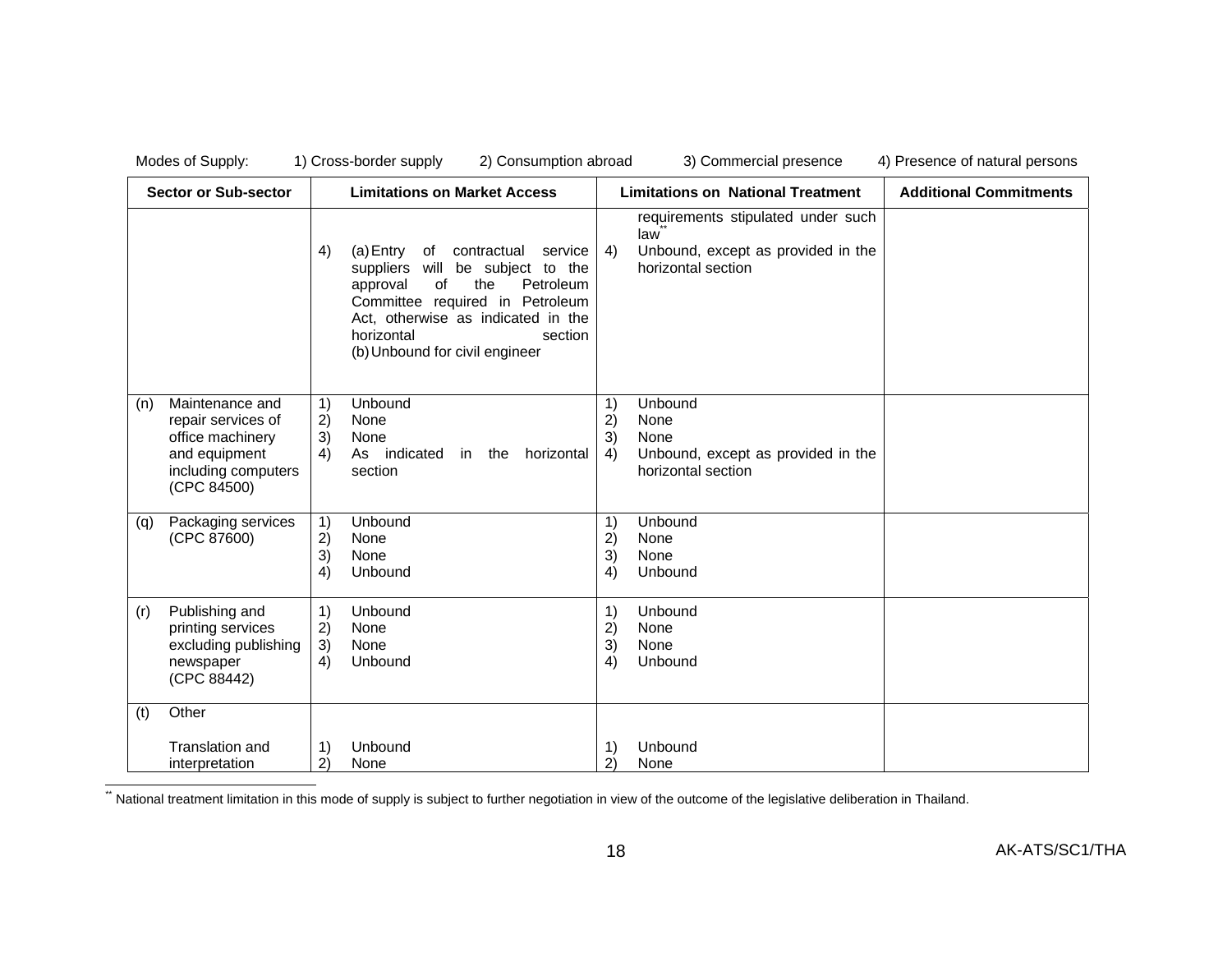$\Gamma$ 

Modes of Supply: 1) Cross-border supply 2) Consumption abroad 3) Commercial presence 4) Presence of natural persons

 $\top$ 

|     | <b>Sector or Sub-sector</b>                                                                                                                                                                                                                                                                                                                                                                                                                                                                                                                                                                                                                                                                                                                                                                                                                                                                                                                                                                                           | <b>Limitations on Market Access</b>                                                                                                                                                                                                                                                                                                                                                              | <b>Limitations on National Treatment</b>                                               | <b>Additional Commitments</b>                                                                                                                                                                                                                                                                                                                                                                      |  |  |
|-----|-----------------------------------------------------------------------------------------------------------------------------------------------------------------------------------------------------------------------------------------------------------------------------------------------------------------------------------------------------------------------------------------------------------------------------------------------------------------------------------------------------------------------------------------------------------------------------------------------------------------------------------------------------------------------------------------------------------------------------------------------------------------------------------------------------------------------------------------------------------------------------------------------------------------------------------------------------------------------------------------------------------------------|--------------------------------------------------------------------------------------------------------------------------------------------------------------------------------------------------------------------------------------------------------------------------------------------------------------------------------------------------------------------------------------------------|----------------------------------------------------------------------------------------|----------------------------------------------------------------------------------------------------------------------------------------------------------------------------------------------------------------------------------------------------------------------------------------------------------------------------------------------------------------------------------------------------|--|--|
|     | services (CPC<br>87905)                                                                                                                                                                                                                                                                                                                                                                                                                                                                                                                                                                                                                                                                                                                                                                                                                                                                                                                                                                                               | 3)<br>None<br>3)<br>None<br>4)<br>As indicated<br>4)<br>horizontal<br>in the<br>section<br>horizontal section                                                                                                                                                                                                                                                                                    | Unbound, except as provided in the                                                     |                                                                                                                                                                                                                                                                                                                                                                                                    |  |  |
| 2.  | <b>COMMUNICATION SERVICES</b>                                                                                                                                                                                                                                                                                                                                                                                                                                                                                                                                                                                                                                                                                                                                                                                                                                                                                                                                                                                         |                                                                                                                                                                                                                                                                                                                                                                                                  |                                                                                        |                                                                                                                                                                                                                                                                                                                                                                                                    |  |  |
| C.  | <b>Telecommunications Services</b>                                                                                                                                                                                                                                                                                                                                                                                                                                                                                                                                                                                                                                                                                                                                                                                                                                                                                                                                                                                    |                                                                                                                                                                                                                                                                                                                                                                                                  |                                                                                        |                                                                                                                                                                                                                                                                                                                                                                                                    |  |  |
|     |                                                                                                                                                                                                                                                                                                                                                                                                                                                                                                                                                                                                                                                                                                                                                                                                                                                                                                                                                                                                                       | Commitments undertaken in this offer are subject to the following general conditions:                                                                                                                                                                                                                                                                                                            |                                                                                        |                                                                                                                                                                                                                                                                                                                                                                                                    |  |  |
|     | Each service to be supplied in Thailand requires a specific governmental licence.<br>Licences are granted only to service suppliers duly constituted according to the Thai legislation, which requires head office and management<br>located in the Thai territory.<br>Due to scarce resources, the number of licences may be limited.<br>The services in the Schedule of Specific Commitments shall be on facilities basis.<br>The service provider shall be a Thai registered company with foreign equity participation not exceeding 20 per cent of the registered capital<br>and the number of foreign shareholders must not exceed 20 per cent of the total number of shareholders of the company.<br>Conditional upon passage and coming into force of all necessary new communication acts, commencing from the year of 2006, commitments<br>on public telecommunication services will be introduced, and carried out in accordance with the implementing regulations to be issued by<br>virtue of those acts. |                                                                                                                                                                                                                                                                                                                                                                                                  |                                                                                        |                                                                                                                                                                                                                                                                                                                                                                                                    |  |  |
| (c) | Public local,<br>domestic long<br>distance and<br>international<br>services:<br>(a) Voice telephone<br>services<br>(b) Telex services<br>Telegraph services<br>(d) Facsimile services                                                                                                                                                                                                                                                                                                                                                                                                                                                                                                                                                                                                                                                                                                                                                                                                                                 | 1),2) None, other than traffic shall be<br>1), 2) None<br>routed through a<br>gateway<br>-in<br>Thailand operated by a supplier duly<br>licensed; the provision of concerned<br>services shall be agreed by the<br>supplier duly licensed of both ends.<br>3)<br>Conditional<br>3)<br>Conditional upon passage and<br>coming into force of all necessary<br>communication<br>acts.<br>new<br>new | upon<br>passage<br>and<br>coming into force of all necessary<br>communication<br>acts. | Conditional<br>upon passage<br>and coming into force of all<br>necessary<br>new<br>communication<br>acts.<br>commencing from the year<br>2006,<br>Thailand<br>οf<br>will<br>introduce into its Schedule of<br>Specific Commitments on<br>public<br>telecommunication<br>services its treatment on the<br>subjects<br>relating<br>to<br>competitive<br>safeguards,<br>interconnection,<br>universal |  |  |

AK-ATS/SC1/THA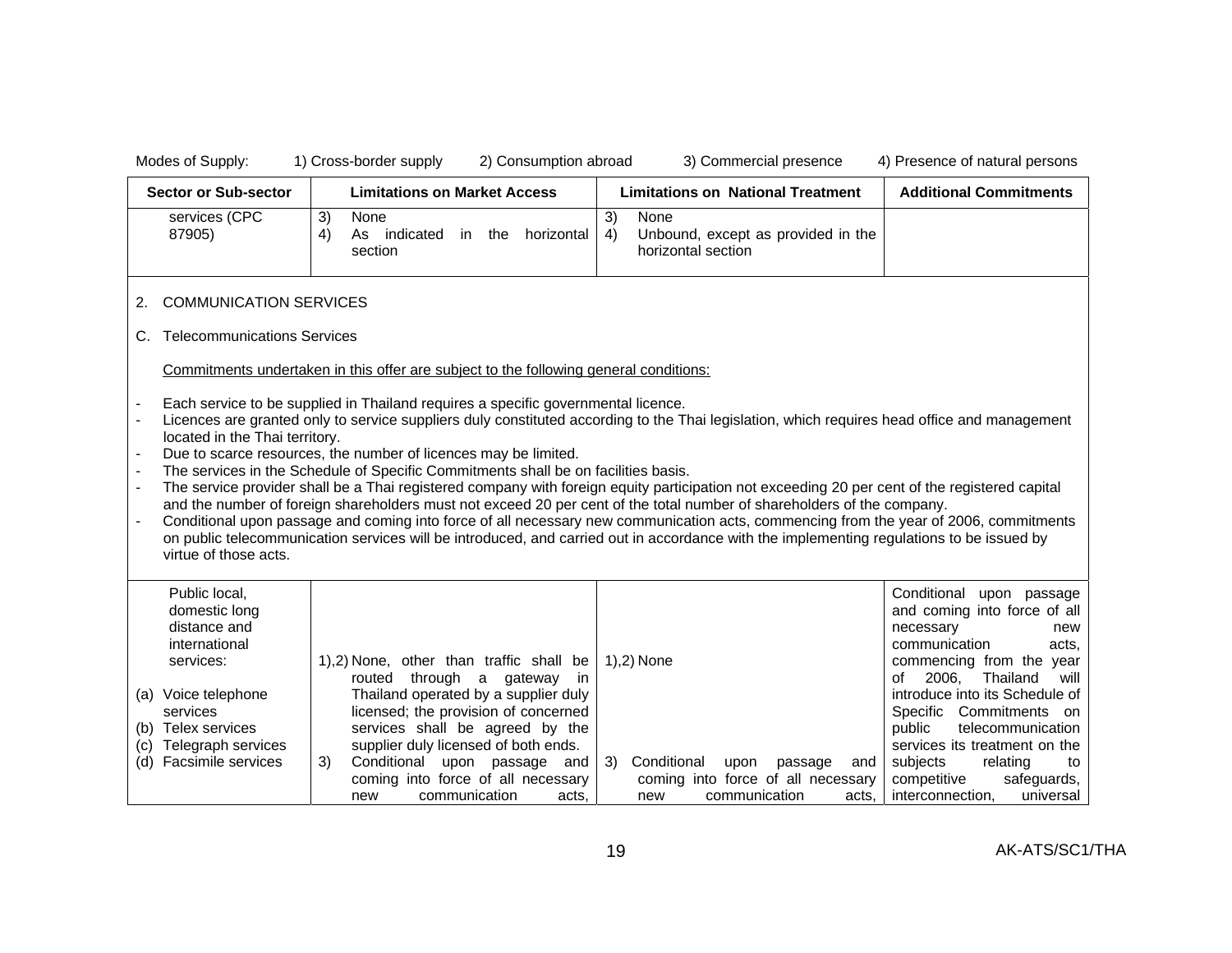| <b>Sector or Sub-sector</b>                               | <b>Limitations on Market Access</b>                                                                                                                                                                                                                                                                                                                                                                                                                                                                                            | <b>Limitations on National Treatment</b>                                                                                                                                                                                                                                                                                                                   | <b>Additional Commitments</b>                                                                                                                                       |
|-----------------------------------------------------------|--------------------------------------------------------------------------------------------------------------------------------------------------------------------------------------------------------------------------------------------------------------------------------------------------------------------------------------------------------------------------------------------------------------------------------------------------------------------------------------------------------------------------------|------------------------------------------------------------------------------------------------------------------------------------------------------------------------------------------------------------------------------------------------------------------------------------------------------------------------------------------------------------|---------------------------------------------------------------------------------------------------------------------------------------------------------------------|
|                                                           | commencing from the year of 2006,<br>Thailand will introduce the market<br>access elements as contained in<br>those acts into the relevant parts of<br>Schedule<br>of<br>Specific<br>its<br>Commitments relating to the supply<br>telecommunication<br>οf<br>public<br>services.<br>Unbound as indicated in the<br>4)<br>horizontal section                                                                                                                                                                                    | commencing from the year of 2006,<br>Thailand will introduce the national<br>treatment elements as contained in<br>those acts into the relevant parts of<br>Schedule<br>of<br>Specific<br>its<br>Commitments relating to the supply<br>telecommunication<br>οf<br>public<br>services.<br><b>Unbound</b><br>as indicated in the<br>4)<br>horizontal section | service, public availability of<br>licensing criteria, separation<br>of regulatory and operational<br>functions, and the allocation<br>and use of scarce resources. |
| Data base access<br>(i)<br>services (part of<br>CPC 7523) | 1.1 Service providers must use<br>1)<br>public<br>telecommunication<br>under<br>network<br>national<br>telecommunication authorities;<br>1.2 Radio application service is<br>subject<br>to<br>frequency<br>availability.                                                                                                                                                                                                                                                                                                       | None<br>$\left( \begin{matrix} 1 \end{matrix} \right)$                                                                                                                                                                                                                                                                                                     |                                                                                                                                                                     |
|                                                           | 2)<br>None<br>3)<br>Shall be a Thai registered<br>(a)<br>company with foreign equity<br>participation not exceeding 40<br>per cent of the registered<br>capital and the number of<br>foreign shareholders must not<br>exceed 40 per cent of the total<br>number of shareholders of the<br>company<br>Such company<br>shall<br>be<br>(b)<br>permitted under<br>the built-<br>transferred-operated concept<br>Must<br>use<br>public<br>(c)<br>telecommunication<br>network<br>under<br>national<br>telecommunication authorities | 2)<br>None<br>3)<br>No limitations as long as foreign<br>equity participation does not exceed<br>40 per cent                                                                                                                                                                                                                                               |                                                                                                                                                                     |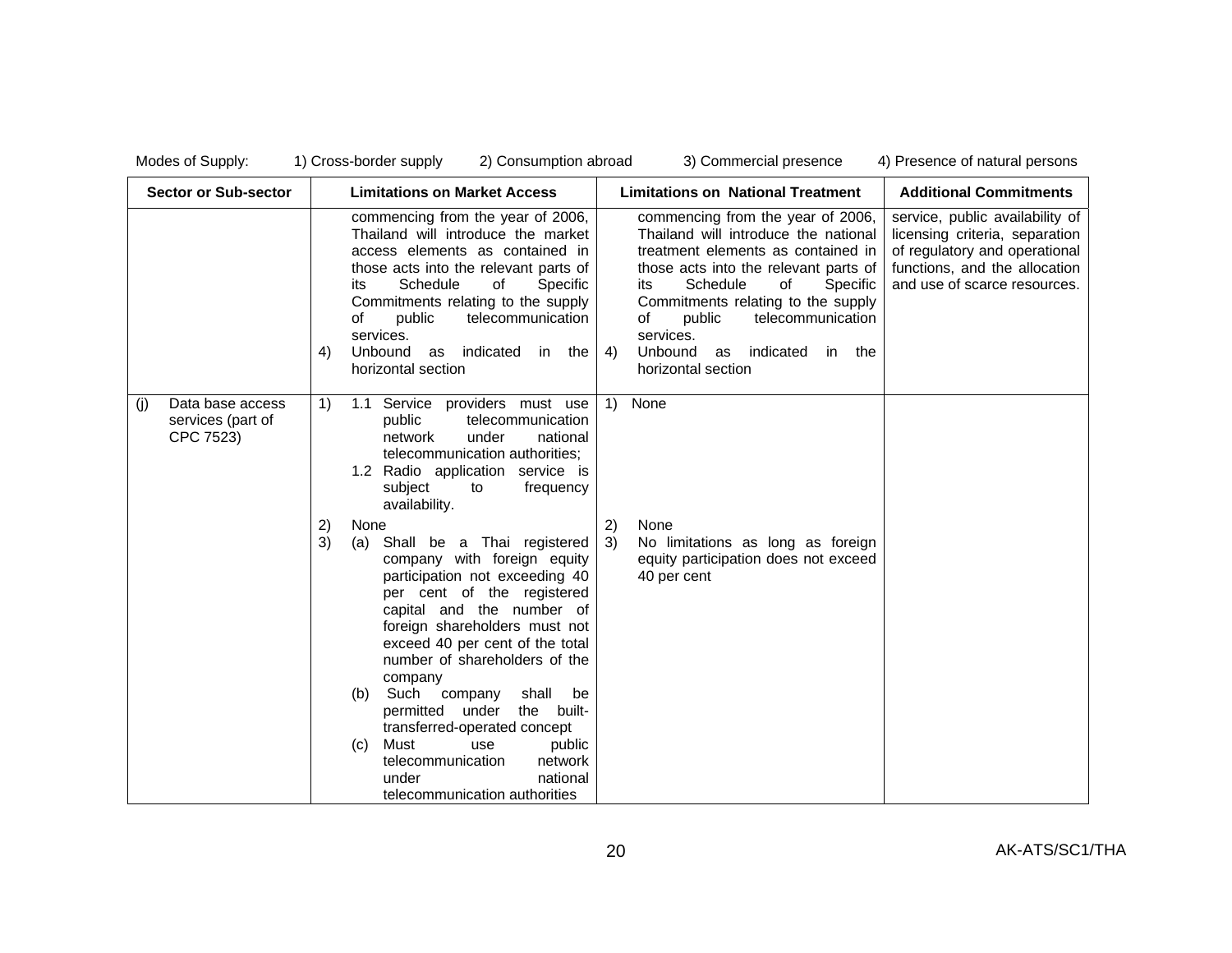| Modes of Supply:                                                                      | 1) Cross-border supply<br>2) Consumption abroad                                                                                                                                                                                                                                                                                                                                                                                                                                                                                                                                                                                                                                                                                                                                   | 3) Commercial presence                                                                                                                                                                       | 4) Presence of natural persons |
|---------------------------------------------------------------------------------------|-----------------------------------------------------------------------------------------------------------------------------------------------------------------------------------------------------------------------------------------------------------------------------------------------------------------------------------------------------------------------------------------------------------------------------------------------------------------------------------------------------------------------------------------------------------------------------------------------------------------------------------------------------------------------------------------------------------------------------------------------------------------------------------|----------------------------------------------------------------------------------------------------------------------------------------------------------------------------------------------|--------------------------------|
| <b>Sector or Sub-sector</b>                                                           | <b>Limitations on Market Access</b>                                                                                                                                                                                                                                                                                                                                                                                                                                                                                                                                                                                                                                                                                                                                               | <b>Limitations on National Treatment</b>                                                                                                                                                     | <b>Additional Commitments</b>  |
|                                                                                       | As indicated<br>4)<br>in the<br>horizontal<br>section                                                                                                                                                                                                                                                                                                                                                                                                                                                                                                                                                                                                                                                                                                                             | Unbound, except as provided in the<br>4)<br>horizontal section                                                                                                                               |                                |
| On-line information<br>(n)<br>and/or data<br>processing services<br>(part of CPC 843) | 1.1 Services providers must use<br>1)<br>telecommunication<br>network<br>under<br>national<br>telecommunication authorities;<br>1.2 Radio application service is<br>subject to frequency availability<br>2)<br>None<br>3)<br>(a) Shall be a Thai registered<br>company with foreign equity<br>participation not exceeding 40<br>per cent of the registered capital<br>and the number of foreign<br>shareholders must not exceed 40<br>per cent of the total number of<br>shareholders of the company<br>(b) Such company shall be permitted<br>the<br>built-transferred-<br>under<br>operated concept<br>(c) Must<br>public<br>use<br>telecommunication<br>network<br>under<br>national<br>telecommunication authorities<br>As indicated<br>in the<br>horizontal<br>4)<br>section | 1)<br>None<br>2)<br>None<br>3)<br>No limitations as long as foreign<br>equity participation does not exceed<br>40 per cent<br>Unbound, except as provided in the<br>4)<br>horizontal section |                                |
| Other<br>(0)                                                                          |                                                                                                                                                                                                                                                                                                                                                                                                                                                                                                                                                                                                                                                                                                                                                                                   |                                                                                                                                                                                              |                                |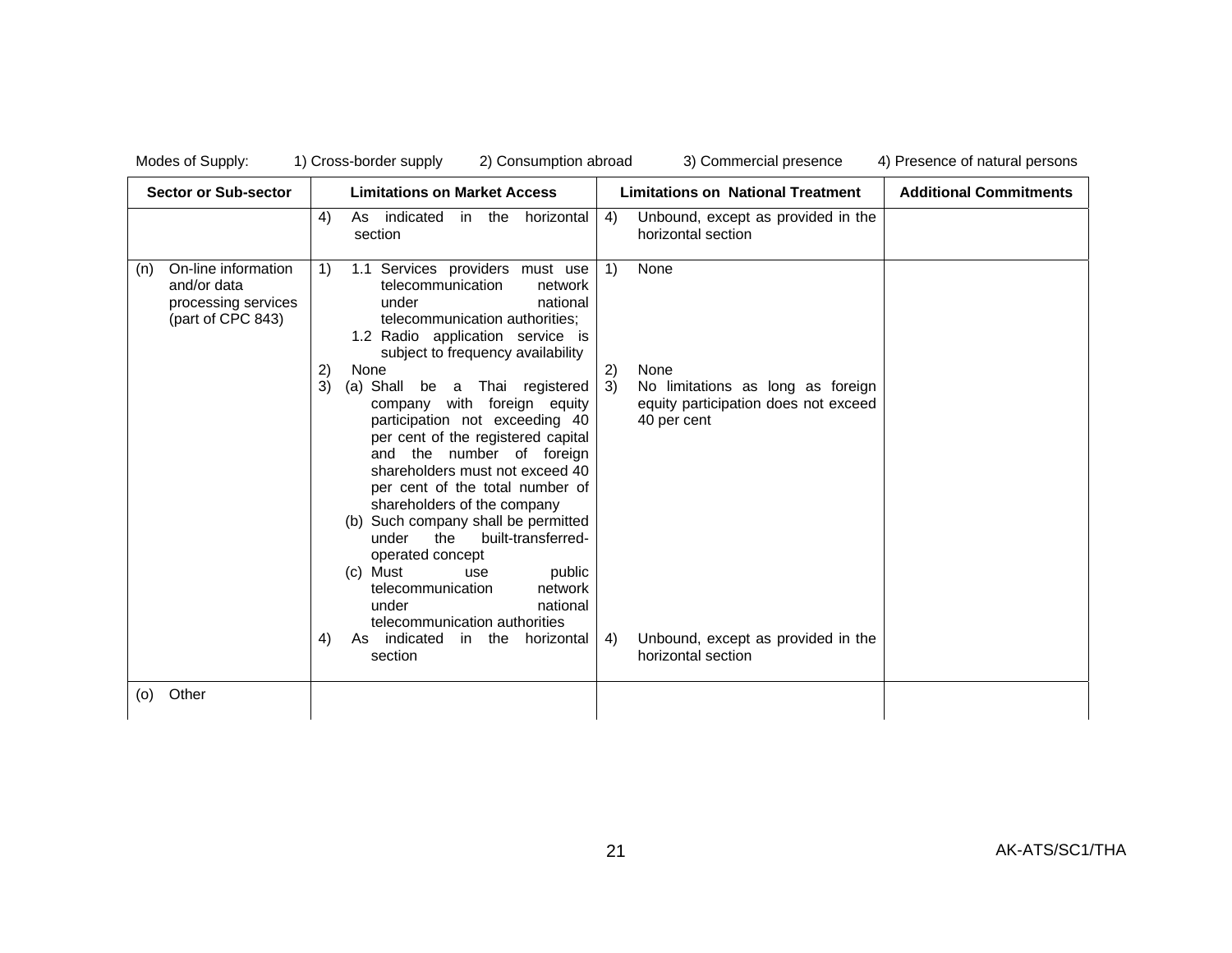| <b>Sector or Sub-sector</b>                                               | <b>Limitations on Market Access</b>                                                                                                                                                                                                                                                                                                                                                              | <b>Limitations on National Treatment</b>                                                                    | <b>Additional Commitments</b> |
|---------------------------------------------------------------------------|--------------------------------------------------------------------------------------------------------------------------------------------------------------------------------------------------------------------------------------------------------------------------------------------------------------------------------------------------------------------------------------------------|-------------------------------------------------------------------------------------------------------------|-------------------------------|
| Telecommunication<br>s equipment sales<br>services (part of<br>CPC 75420) | Unbound<br>1)<br>2)<br>None<br>3)<br>None<br>(a) As indicated in the horizontal<br>4)<br>section<br>Unbound for civil engineer<br>(b)                                                                                                                                                                                                                                                            | Unbound<br>1)<br>2)<br>None<br>3)<br>None<br>Unbound, except as provided in the<br>4)<br>horizontal section |                               |
| Telecommunication<br>s consulting<br>services<br>(CPC 75440)              | Unbound<br>1)<br>2)<br>None<br>3)<br>None<br>4)<br>(a) As indicated in the horizontal<br>section<br>Unbound for civil engineer<br>(b)                                                                                                                                                                                                                                                            | Unbound<br>1)<br>2)<br>None<br>3)<br>None<br>Unbound, except as provided in the<br>4)<br>horizontal section |                               |
| Videotext<br>(part of CPC 75299)                                          | 1)<br>1.1 Service providers must use<br>public<br>telecommunication<br>network<br>under<br>national<br>telecommunication authorities;<br>1.2 Radio application service is<br>subject to frequency availability<br>2)<br>None                                                                                                                                                                     | None<br>1)<br>(2)<br>None                                                                                   |                               |
|                                                                           | 3)<br>(a) Shall be a Thai registered<br>company with foreign equity<br>participation not exceeding 40<br>per cent of the registered<br>capital and the number of<br>foreign shareholders must not<br>exceed 40 per cent of the total<br>number of shareholders of the<br>company<br>shall<br>Such company<br>be<br>(b)<br>under<br>built-<br>permitted<br>the<br>transferred-operated<br>concept | 3)<br>No limitations as long as foreign<br>equity participation does not exceed<br>40 per cent              |                               |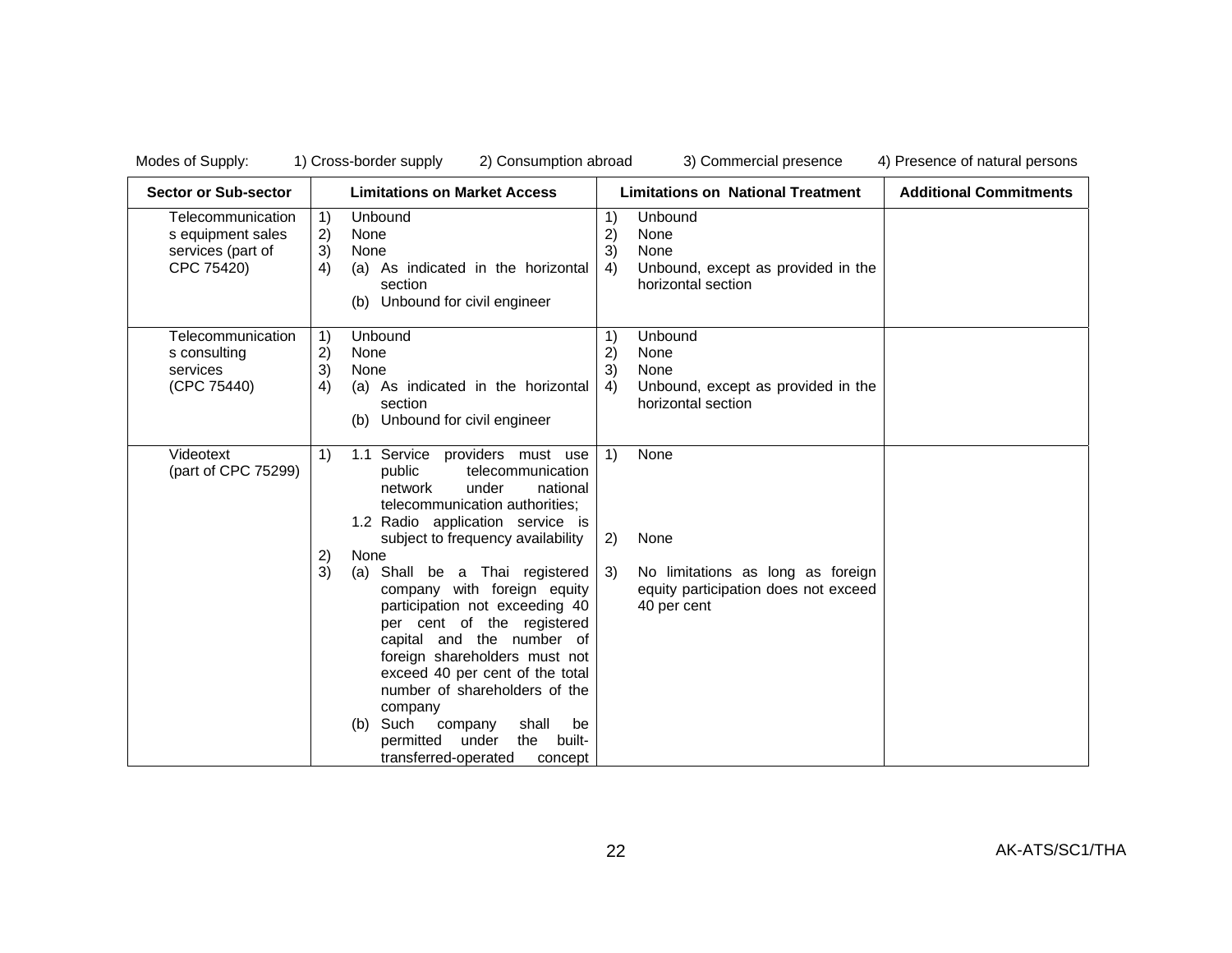| <b>Sector or Sub-sector</b>           | <b>Limitations on Market Access</b>                                                                                                                                                                                                                                                                                                                                                                                                                                                                           | <b>Limitations on National Treatment</b>                                                                                                                               | <b>Additional Commitments</b> |
|---------------------------------------|---------------------------------------------------------------------------------------------------------------------------------------------------------------------------------------------------------------------------------------------------------------------------------------------------------------------------------------------------------------------------------------------------------------------------------------------------------------------------------------------------------------|------------------------------------------------------------------------------------------------------------------------------------------------------------------------|-------------------------------|
|                                       | by national telecommunication<br>authorities $2$                                                                                                                                                                                                                                                                                                                                                                                                                                                              |                                                                                                                                                                        |                               |
|                                       | Must<br>public<br>(c)<br>use<br>telecommunication<br>network<br>national<br>under<br>telecommunication authorities<br>(d) Selection of service providers<br>shall be based on open tender<br>As indicated in the horizontal<br>4)<br>section                                                                                                                                                                                                                                                                  | Unbound, except as provided in the<br>4)<br>horizontal section                                                                                                         |                               |
| Teleconference<br>(part of CPC 75292) | 1.1 Service providers must use<br>1)<br>telecommunication<br>public<br>network<br>under<br>national<br>telecommunication authorities;<br>1.2 Radio application service is<br>subject to frequency availability<br>2)<br>None<br>3)<br>(a) Shall be a Thai registered<br>company with foreign equity<br>participation not exceeding 40<br>per cent of the registered capital<br>and the number of foreign<br>shareholders must not exceed 40<br>per cent of the total number of<br>shareholders of the company | $\left( \begin{matrix} 1 \end{matrix} \right)$<br>None<br>2)<br>None<br>No limitations as long as foreign<br>3)<br>equity participation does not exceed<br>40 per cent |                               |
|                                       | (b) Such company shall be permitted<br>built-transferred-<br>under<br>the<br>operated concept by national<br>telecommunication authorities <sup>3</sup><br>(c) Must<br>public<br>use                                                                                                                                                                                                                                                                                                                          |                                                                                                                                                                        |                               |

 $^2$  This condition will be applied for at least 10 years.<br> $^3$  This condition will be applied for at least 10 years.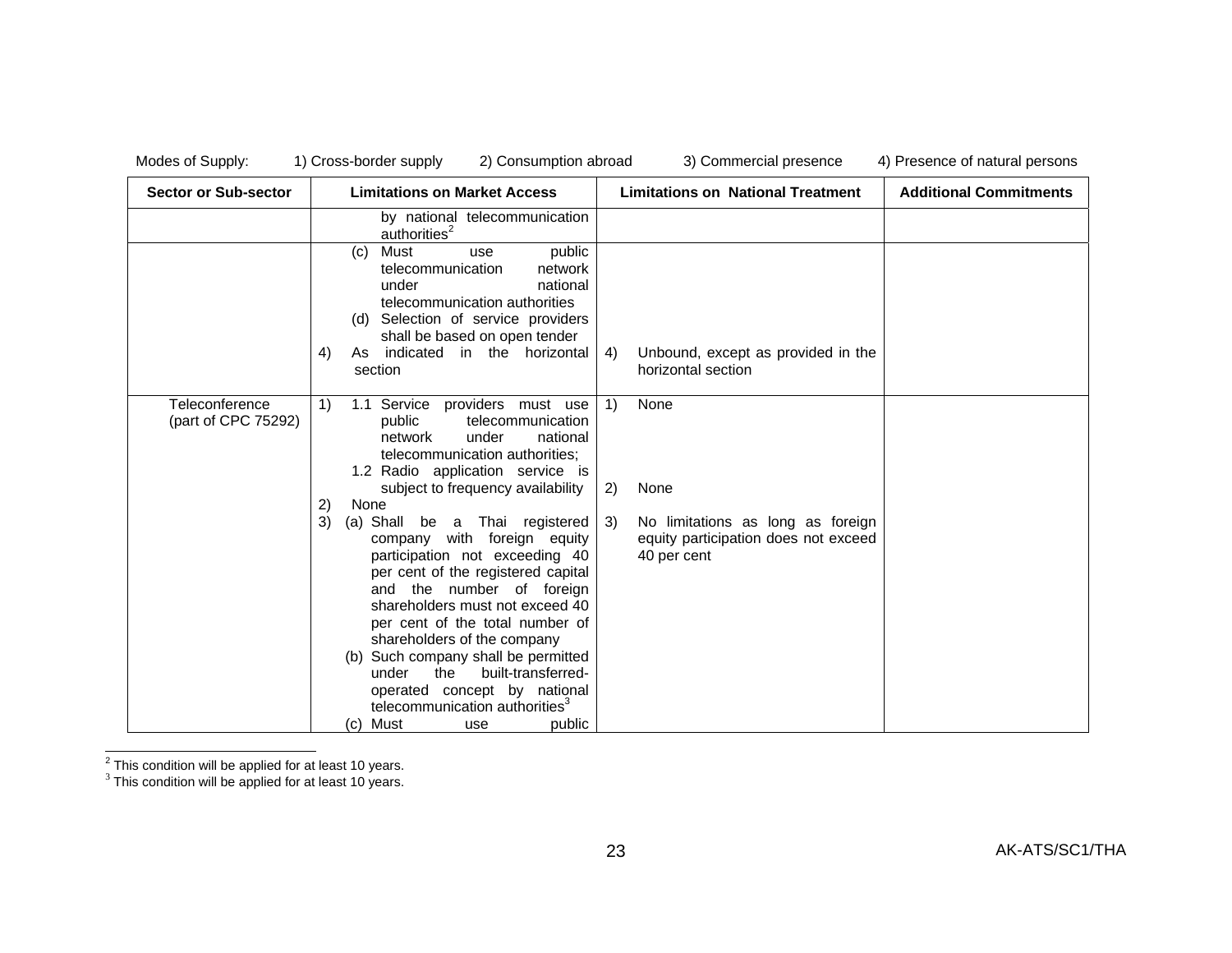| <b>Sector or Sub-sector</b>                               | <b>Limitations on Market Access</b>                                                                                                                                                                                                                                                                                                                                                                                                                                                                                                                        | <b>Limitations on National Treatment</b>                                                                     | <b>Additional Commitments</b> |
|-----------------------------------------------------------|------------------------------------------------------------------------------------------------------------------------------------------------------------------------------------------------------------------------------------------------------------------------------------------------------------------------------------------------------------------------------------------------------------------------------------------------------------------------------------------------------------------------------------------------------------|--------------------------------------------------------------------------------------------------------------|-------------------------------|
|                                                           | telecommunication<br>network<br>under<br>national<br>telecommunication authorities<br>(d) Selection of service providers<br>shall be based on open tender<br>As indicated in the horizontal<br>4)<br>section                                                                                                                                                                                                                                                                                                                                               | Unbound, except as provided in the<br>4)<br>horizontal section                                               |                               |
| Domestic leased<br><b>circuits</b><br>(part of CPC 75299) | $\left( \begin{matrix} 1 \end{matrix} \right)$<br>1.1 Service providers must use<br>public<br>telecommunication<br>national<br>network<br>under<br>telecommunication authorities;<br>1.2 Radio application service is<br>subject to frequency availability                                                                                                                                                                                                                                                                                                 | 1)<br>None                                                                                                   |                               |
|                                                           | 2)<br>None<br>3)<br>(a) Shall be a Thai registered<br>company with foreign equity<br>participation not exceeding 40<br>per cent of the registered<br>capital and the number of<br>foreign shareholders must not<br>exceed 40 per cent of the total<br>number of shareholders of the<br>company<br>(b) Such company<br>shall<br>be<br>permitted<br>under<br>the built-<br>transferred-operated<br>concept<br>by national telecommunication<br>authorities <sup>4</sup><br>Must<br>public<br>(c)<br>use<br>telecommunication<br>network<br>national<br>under | None<br>2)<br>3)<br>No limitations as long as foreign<br>equity participation does not exceed<br>40 per cent |                               |

 $4$  This condition will be applied for at least 10 years.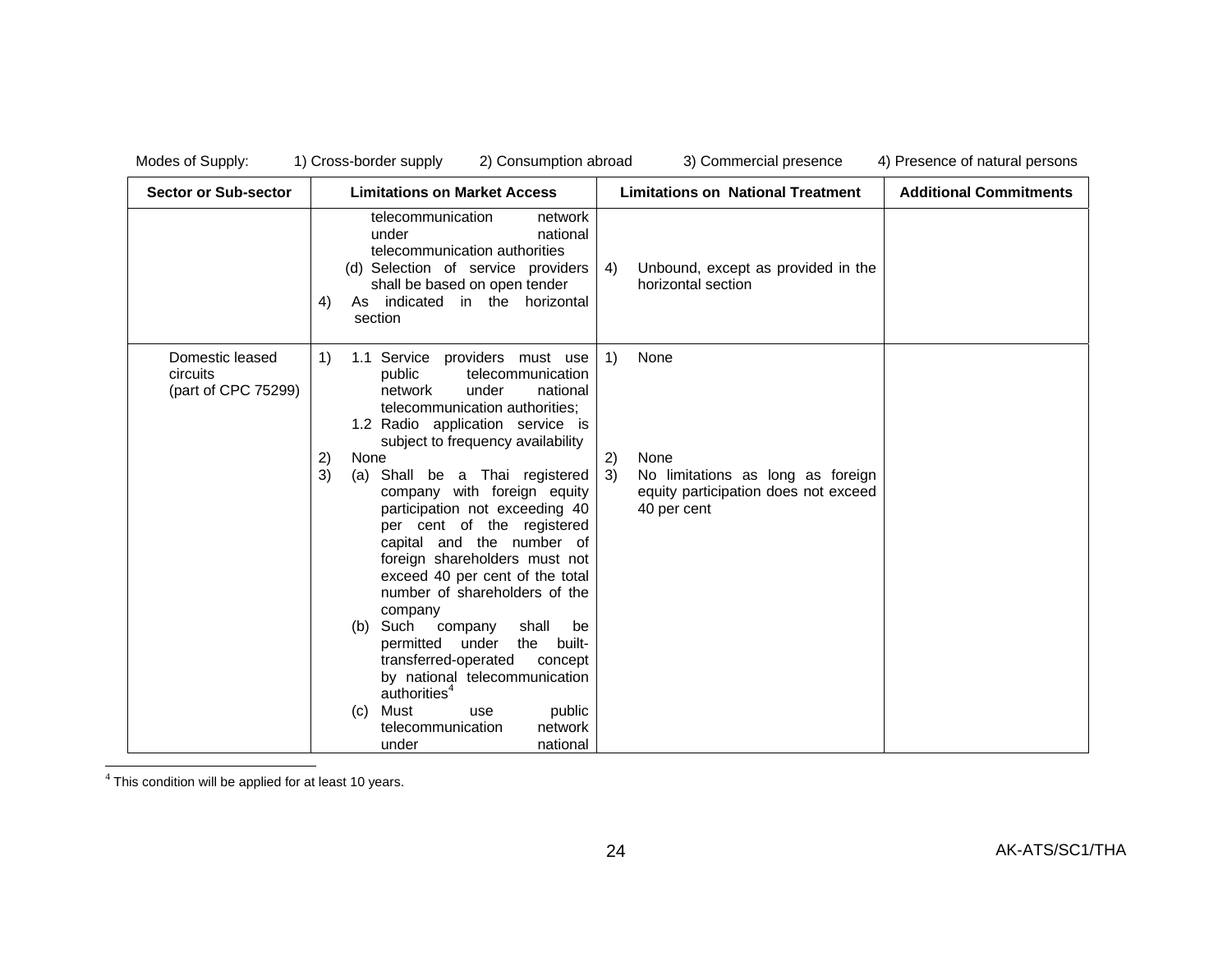|     | <b>Sector or Sub-sector</b>                                                                                                     |                                                                  | <b>Limitations on Market Access</b>                                                                                                                           | <b>Limitations on National Treatment</b> |                                                                                     | <b>Additional Commitments</b> |
|-----|---------------------------------------------------------------------------------------------------------------------------------|------------------------------------------------------------------|---------------------------------------------------------------------------------------------------------------------------------------------------------------|------------------------------------------|-------------------------------------------------------------------------------------|-------------------------------|
|     |                                                                                                                                 | 4)                                                               | telecommunication authorities<br>Selection of service providers<br>(d)<br>shall be based on open tender<br>indicated<br>horizontal<br>in the<br>As<br>section | 4)                                       | Unbound, except as provided in the<br>horizontal section                            |                               |
| D.  | Audiovisual<br>Services                                                                                                         |                                                                  |                                                                                                                                                               |                                          |                                                                                     |                               |
| (a) | Film/video<br>production and<br>distribution services<br>excluding promotion<br>or advertising<br>services (CPC<br>96112+96113) | 1)<br>2)<br>3)<br>4)                                             | Unbound<br>None<br>None<br>As indicated<br>in the<br>horizontal<br>section                                                                                    | 1)<br>2)<br>3)<br>4)                     | Unbound<br>None<br>None<br>Unbound, except as provided in the<br>horizontal section |                               |
| (c) | Radio/television<br>services only for<br>production of<br>radio/TV<br>programmes<br>(CPC<br>96131+96132)                        | 1)<br>2)<br>3)<br>4)                                             | Unbound<br>None<br>None<br>As indicated<br>in the<br>horizontal<br>section                                                                                    | 1)<br>2)<br>3)<br>4)                     | Unbound<br>None<br>None<br>Unbound, except as provided in the<br>horizontal section |                               |
| 3.  | <b>CONSTRUCTION</b><br>AND RELATED<br><b>ENGINEERING</b><br><b>SERVICES</b>                                                     |                                                                  |                                                                                                                                                               |                                          |                                                                                     |                               |
| Α.  | <b>Construction Work</b><br>for Buildings<br>(CPC 51210+51220<br>+51230+51240+512<br>50+51260                                   | $\left( \begin{matrix} 1 \end{matrix} \right)$<br>2)<br>3)<br>4) | Unbound<br>None<br>None<br>(a) As indicated in the horizontal<br>section                                                                                      | 1)<br>2)<br>3)<br>4)                     | Unbound<br>None<br>None<br>Unbound, except as provided in the<br>horizontal section |                               |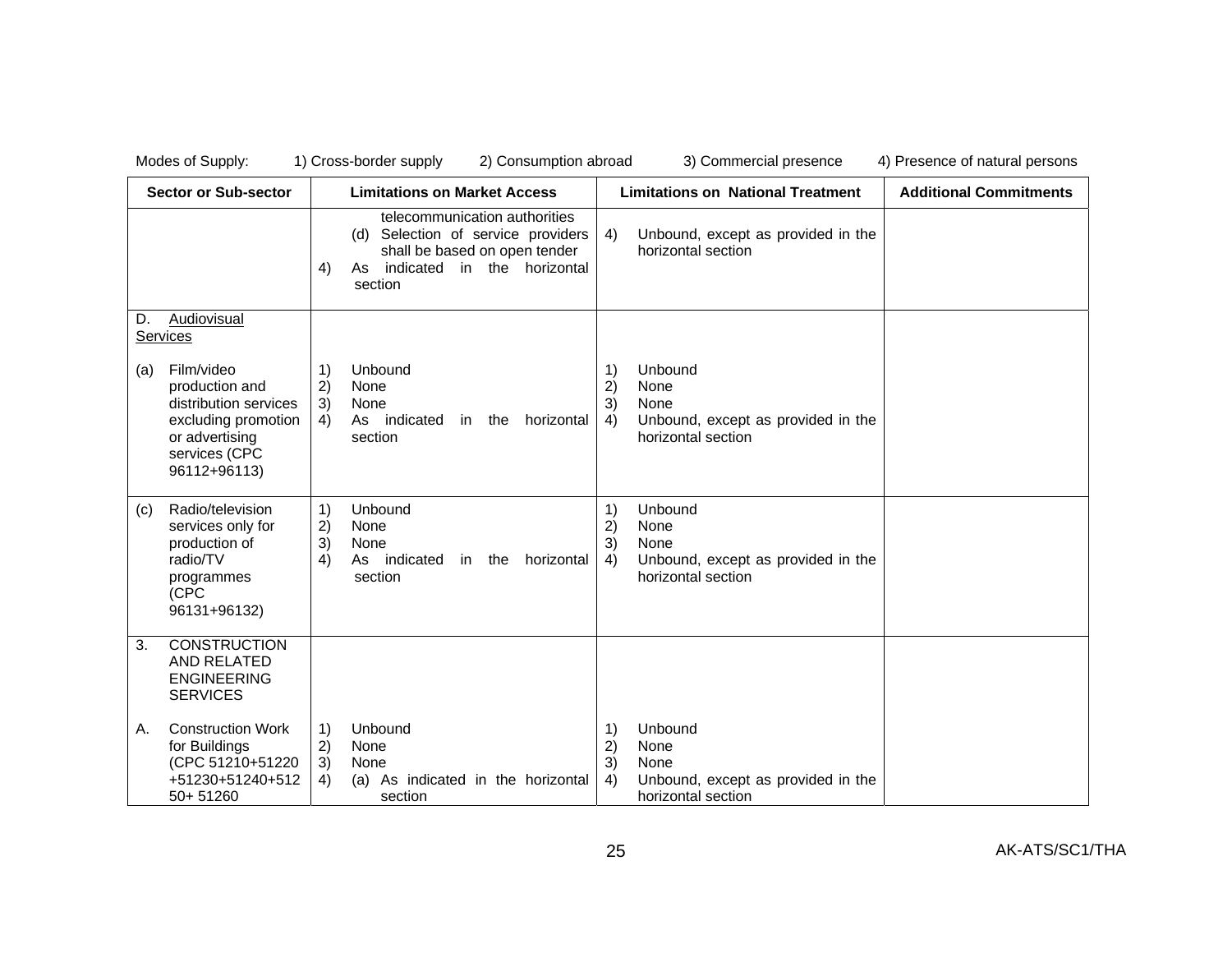| Modes of Supply: |  |  |
|------------------|--|--|
|------------------|--|--|

|             | Sector or Sub-sector                                                                                                                  |                      | <b>Limitations on Market Access</b>                                                                              | <b>Limitations on National Treatment</b> |                                                                                            | <b>Additional Commitments</b> |
|-------------|---------------------------------------------------------------------------------------------------------------------------------------|----------------------|------------------------------------------------------------------------------------------------------------------|------------------------------------------|--------------------------------------------------------------------------------------------|-------------------------------|
|             | +51270+51280+<br>51290)                                                                                                               |                      | Unbound for civil engineer<br>(b)                                                                                |                                          |                                                                                            |                               |
| В.          | <b>Construction Work</b><br>for Civil Engineering<br>(CPC 51310+51320<br>$+51330+51340+$<br>$51350+51360+$<br>51371+51372<br>$+51390$ | 1)<br>2)<br>3)<br>4) | Unbound<br>None<br>None<br>As indicated in the horizontal<br>(a)<br>section<br>Unbound for civil engineer<br>(b) | 1)<br>2)<br>3)<br>4)                     | <b>Unbound</b><br>None<br>None<br>Unbound, except as provided in the<br>horizontal section |                               |
| $C_{\cdot}$ | <b>Installation Work</b><br>(CPC<br>51610+51620+5163<br>0+51641+51642+51<br>643+51644+51649+<br>51650+51660+5169<br>$1+51699$         | 1)<br>2)<br>3)<br>4) | Unbound<br>None<br>None<br>As indicated in the horizontal<br>(a)<br>section<br>Unbound for civil engineer<br>(b) | 2)<br>3)<br>4)                           | Unbound<br>None<br>None<br>Unbound, except as provided in the<br>horizontal section        |                               |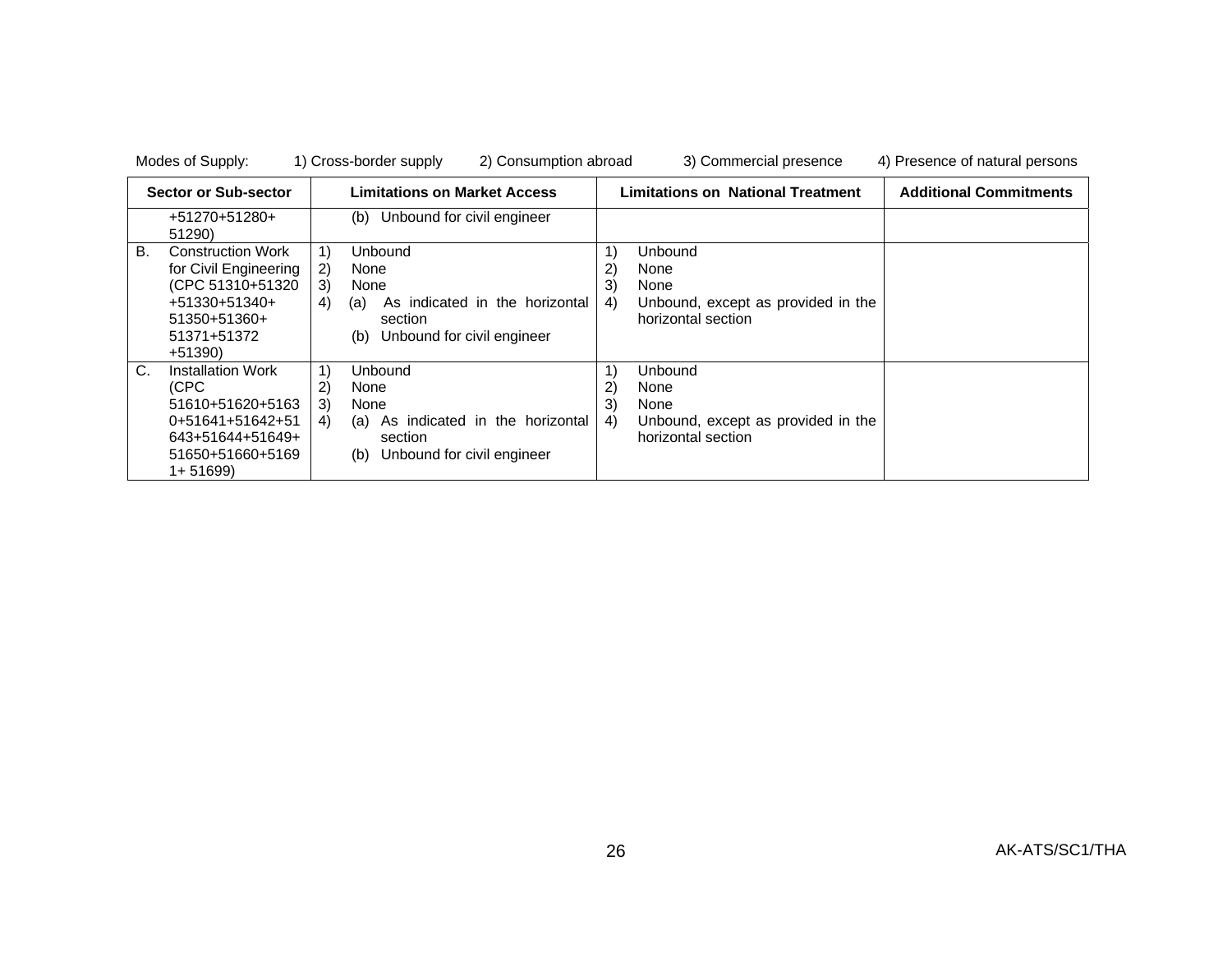| <b>Sector or Sub-sector</b>                                                                                                                |                      | <b>Limitations on Market Access</b>                                                                           | <b>Limitations on National Treatment</b> |                                                                                                                                                                                                                                                                                                                                                                                                            | <b>Additional Commitments</b> |
|--------------------------------------------------------------------------------------------------------------------------------------------|----------------------|---------------------------------------------------------------------------------------------------------------|------------------------------------------|------------------------------------------------------------------------------------------------------------------------------------------------------------------------------------------------------------------------------------------------------------------------------------------------------------------------------------------------------------------------------------------------------------|-------------------------------|
| Assembly Work<br>(CPC 51400)                                                                                                               | 1)<br>2)<br>3)       | Unbound<br>None<br>None                                                                                       | 1)<br>2)<br>3)                           | Unbound<br>None<br>Conditional upon the result of the<br>proposal to amend the definition of<br>'foreigner' in the Foreign Business<br>Act B.E. 2542, commercial presence<br>specified in the MA column which is<br>owned or controlled by the foreigner<br>subject<br>certain<br>be<br>to<br>may<br>requirements stipulated under such<br>law                                                             |                               |
|                                                                                                                                            | 4)                   | As indicated in the horizontal<br>(a)<br>section<br>(b) Unbound for civil engineer                            | 4)                                       | Unbound, except as provided in the<br>horizontal section                                                                                                                                                                                                                                                                                                                                                   |                               |
| <b>Building Completion</b><br>D.<br>and Finishing Work<br>(CPC 51710+51720<br>+51730+51740+517<br>50<br>+51760+51770+517<br>80<br>$+51790$ | 1)<br>2)<br>3)<br>4) | Unbound<br>None<br>None<br>As indicated in the horizontal<br>(a)<br>section<br>(b) Unbound for civil engineer | 1)<br>2)<br>3)<br>4)                     | Unbound<br>None<br>Conditional upon the result of the<br>proposal to amend the definition of<br>'foreigner' in the Foreign Business<br>Act B.E. 2542, commercial presence<br>specified in the MA column which is<br>owned or controlled by the foreigner<br>subject<br>be<br>to<br>certain<br>may<br>requirements stipulated under such<br>law<br>Unbound, except as provided in the<br>horizontal section |                               |
| Е.<br>Other<br><b>Pre-erection Work</b>                                                                                                    | 1)<br>2)             | Unbound<br>None                                                                                               | 1)<br>2)                                 | Unbound<br>None                                                                                                                                                                                                                                                                                                                                                                                            |                               |
| at Construction Site                                                                                                                       | 3)                   | None                                                                                                          | 3)                                       | Conditional upon the result of the                                                                                                                                                                                                                                                                                                                                                                         |                               |

\*\* National treatment limitation in this mode of supply is subject to further negotiation in view of the outcome of the legislative deliberation in Thailand.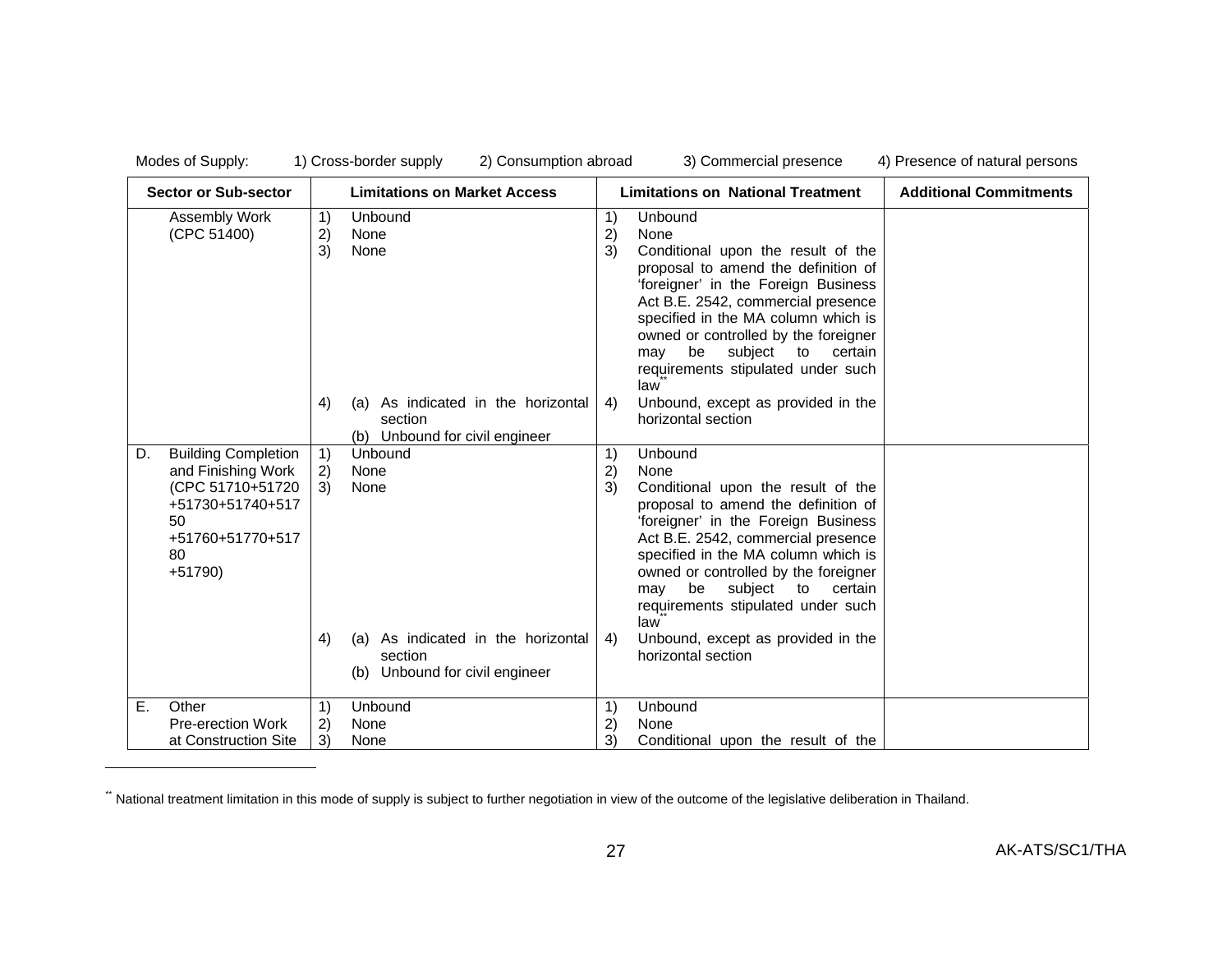| Modes of Supply:                                                                                                                                                                                                                                                                                                             | 1) Cross-border supply<br>2) Consumption abroad                                             | 3) Commercial presence                                                                                                                                                                                                                                                                                                                                  | 4) Presence of natural persons |
|------------------------------------------------------------------------------------------------------------------------------------------------------------------------------------------------------------------------------------------------------------------------------------------------------------------------------|---------------------------------------------------------------------------------------------|---------------------------------------------------------------------------------------------------------------------------------------------------------------------------------------------------------------------------------------------------------------------------------------------------------------------------------------------------------|--------------------------------|
| <b>Sector or Sub-sector</b>                                                                                                                                                                                                                                                                                                  | <b>Limitations on Market Access</b>                                                         | <b>Limitations on National Treatment</b>                                                                                                                                                                                                                                                                                                                | <b>Additional Commitments</b>  |
| (CPC<br>51110+51120+5113<br>0+51140+51150+51<br>160)<br><b>Special Trade</b><br>Construction<br>(CPC<br>51510+51520+5153<br>0+51540+51550+51<br>560+51590)<br>Renting services<br>related to<br>equipment for<br>construction or<br>demolition of<br>buildings or civil<br>engineering works<br>with operator<br>(CPC 51800) | As indicated in the horizontal<br>4)<br>(a)<br>section<br>Unbound for civil engineer<br>(b) | proposal to amend the definition of<br>'foreigner' in the Foreign Business<br>Act B.E. 2542, commercial presence<br>specified in the MA column which is<br>owned or controlled by the foreigner<br>certain<br>may<br>be<br>subject<br>to<br>requirements stipulated under such<br>law<br>Unbound, except as provided in the<br>4)<br>horizontal section |                                |
| <b>DISTRIBUTION</b><br>4.<br><b>SERVICES</b><br><b>Commission Agents'</b><br>А.<br>Services<br>(CPC 62111 to<br>62118)                                                                                                                                                                                                       | Unbound<br>1)<br>2)<br>None<br>3)<br>None<br>Unbound<br>4)                                  | Unbound<br>1)<br>2)<br>None<br>3)<br>None<br>4)<br>Unbound                                                                                                                                                                                                                                                                                              |                                |
|                                                                                                                                                                                                                                                                                                                              |                                                                                             |                                                                                                                                                                                                                                                                                                                                                         |                                |

\*\* National treatment limitation in this mode of supply is subject to further negotiation in view of the outcome of the legislative deliberation in Thailand.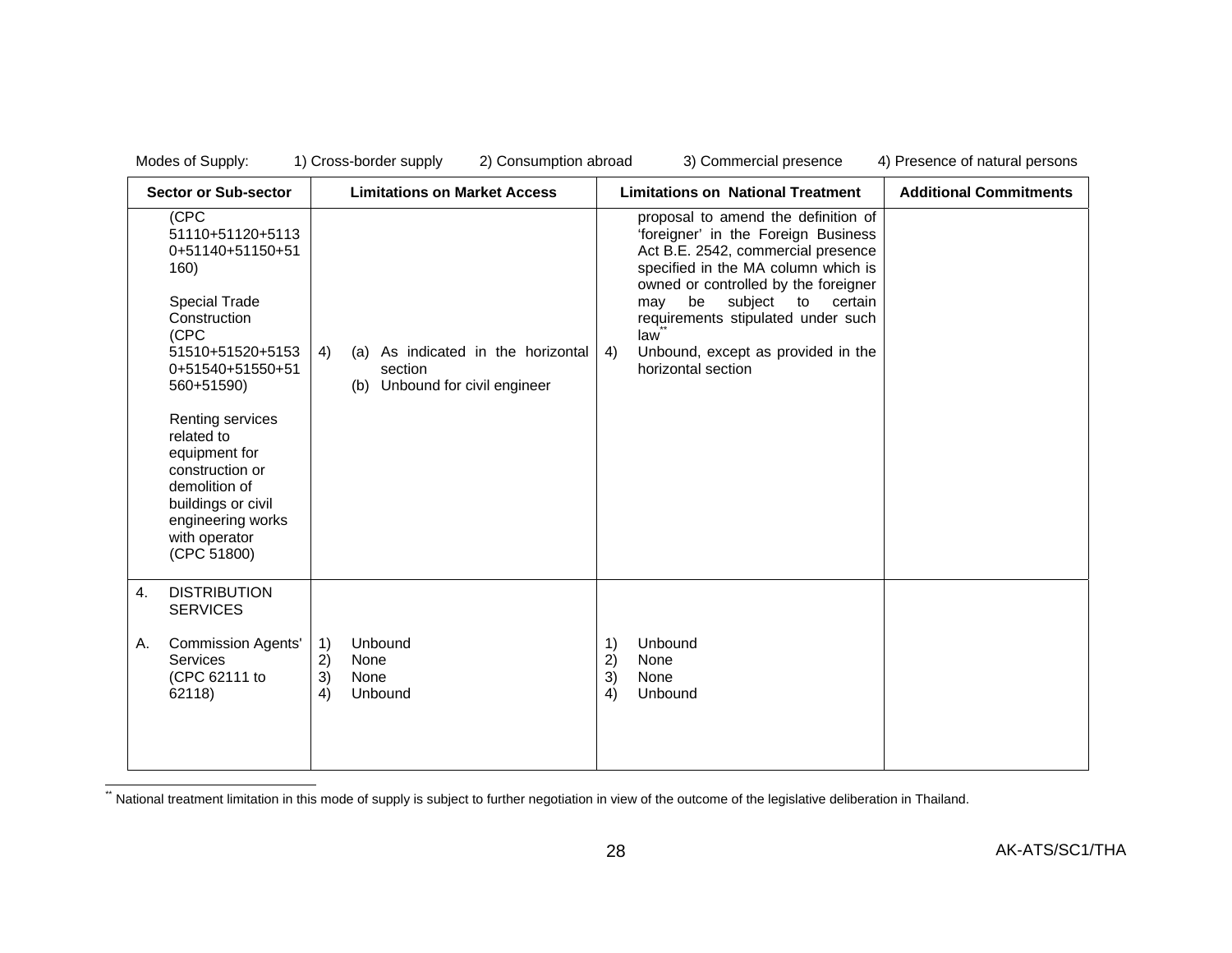| Modes of Supply |  |
|-----------------|--|
|-----------------|--|

| <b>Sector or Sub-sector</b>                                                                                                                                                                                                      | <b>Limitations on Market Access</b>                                                                                                                                                                                                                                                                                                                                                                                                                                                                                                                                                                            | <b>Limitations on National Treatment</b>                   | <b>Additional Commitments</b> |
|----------------------------------------------------------------------------------------------------------------------------------------------------------------------------------------------------------------------------------|----------------------------------------------------------------------------------------------------------------------------------------------------------------------------------------------------------------------------------------------------------------------------------------------------------------------------------------------------------------------------------------------------------------------------------------------------------------------------------------------------------------------------------------------------------------------------------------------------------------|------------------------------------------------------------|-------------------------------|
| <b>EDUCATIONAL</b><br>5.<br><b>SERVICES</b><br>International and<br>$A + B$ .<br><b>National School</b><br>Education<br><b>Services</b><br>(excluding adult<br>and other<br>education<br>services) (CPC<br>9219+9221<br>$+9222)$ | Unbound<br>1)<br>2)<br>None<br>3)<br>None<br>4)<br>Foreign natural persons may enter<br>Thailand<br>to<br>supply<br>education<br>services provided that:<br>(1) the natural persons are invited<br>employed by education<br>or<br>institutions duly established and<br>registered in Thailand;<br>(2) the natural persons possess<br>qualification and experiences<br>set by such institutions as well<br>as meeting other criteria that<br>may be set by Ministry of<br>Education, where applicable.<br>The initial temporary stay shall be<br>one year or the duration of<br>employment period, whichever is | Unbound<br>1)<br>2)<br>None<br>3)<br>None<br>Unbound<br>4) |                               |
|                                                                                                                                                                                                                                  | shorter, with possibility of extension.<br>Others : As indicated in the<br>horizontal section                                                                                                                                                                                                                                                                                                                                                                                                                                                                                                                  |                                                            |                               |
| Technical and<br>В.<br>Vocational<br><b>Education Services</b><br>(CPC 9223+9224)                                                                                                                                                | 1)<br>None<br>2)<br>None<br>3)<br>None<br>4)<br>Foreign natural persons may enter<br>Thailand<br>to<br>supply<br>education<br>services provided that:                                                                                                                                                                                                                                                                                                                                                                                                                                                          | 1)<br>None<br>2)<br>None<br>3)<br>None<br>Unbound<br>4)    |                               |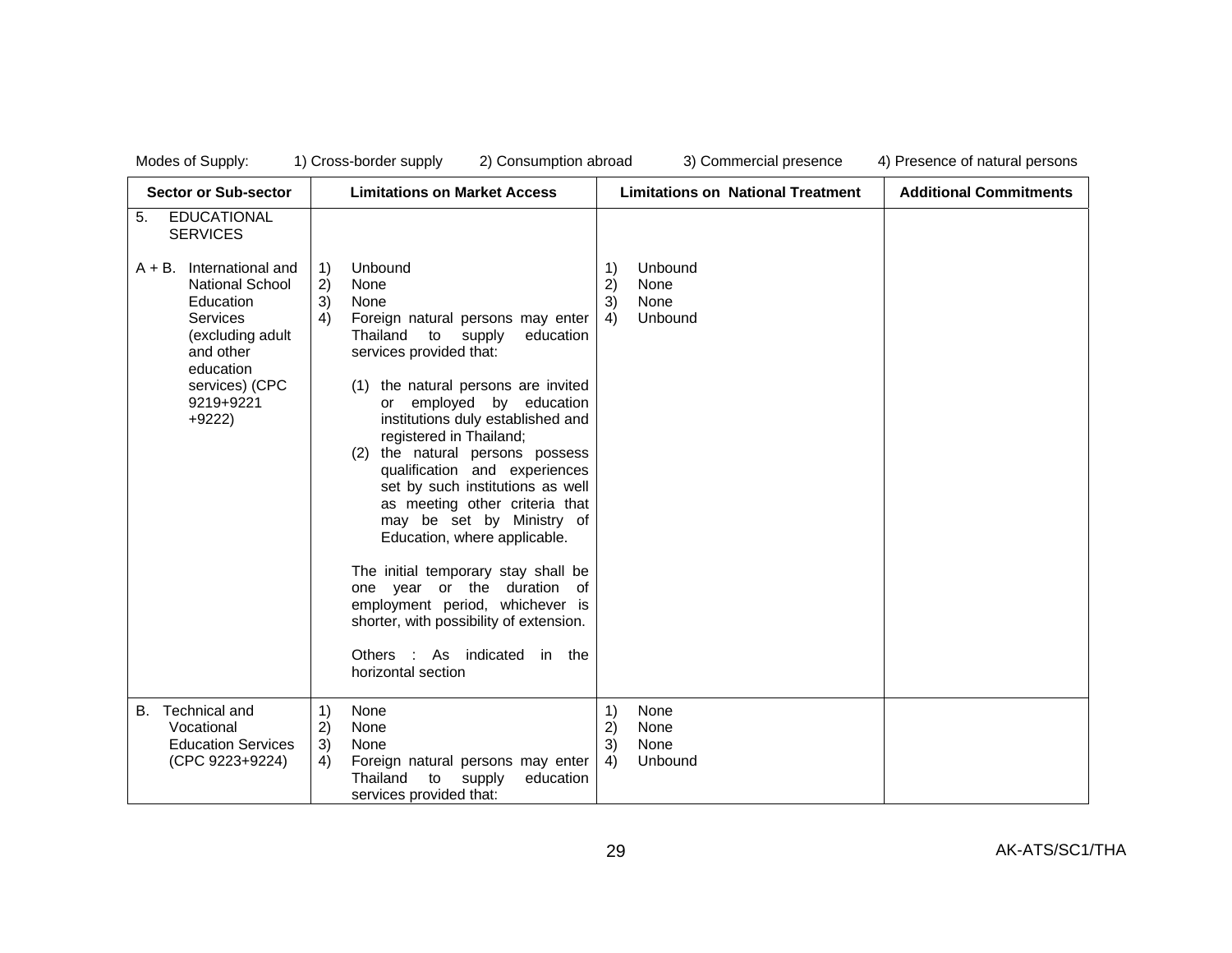| Modes of Supply |  |  |  |
|-----------------|--|--|--|
|-----------------|--|--|--|

| <b>Sector or Sub-sector</b>                    | <b>Limitations on Market Access</b>                                                                                                                                                                                                                                                                                                                                                                                                                                                                                                                      | <b>Limitations on National Treatment</b>                      | <b>Additional Commitments</b> |
|------------------------------------------------|----------------------------------------------------------------------------------------------------------------------------------------------------------------------------------------------------------------------------------------------------------------------------------------------------------------------------------------------------------------------------------------------------------------------------------------------------------------------------------------------------------------------------------------------------------|---------------------------------------------------------------|-------------------------------|
|                                                | (1) the natural persons are invited<br>employed by education<br>or<br>institutions duly established and<br>registered in Thailand;<br>the natural persons possess<br>(2)<br>qualification and experiences<br>set by such institutions as well<br>as meeting other criteria that<br>may be set by Ministry of<br>Education, where applicable<br>The initial temporary stay shall be<br>one year or the duration of<br>employment period, whichever is<br>shorter, with possibility of extension.<br>As indicated in the<br>Others :<br>horizontal section |                                                               |                               |
| C. Higher education<br>services<br>(CPC 92300) | 1)<br>Unbound<br>2)<br>None<br>3)<br>Unbound<br>4)<br>Foreign natural persons may enter<br>Thailand<br>to supply<br>education<br>services provided that:<br>the natural persons are invited<br>(1)<br>or employed by education<br>institutions duly established and<br>registered in Thailand;<br>the natural persons possess<br>(2)<br>qualification and experiences<br>set by such institutions as well<br>as meeting other criteria that                                                                                                              | Unbound<br>1)<br>2)<br>None<br>3)<br>Unbound<br>Unbound<br>4) |                               |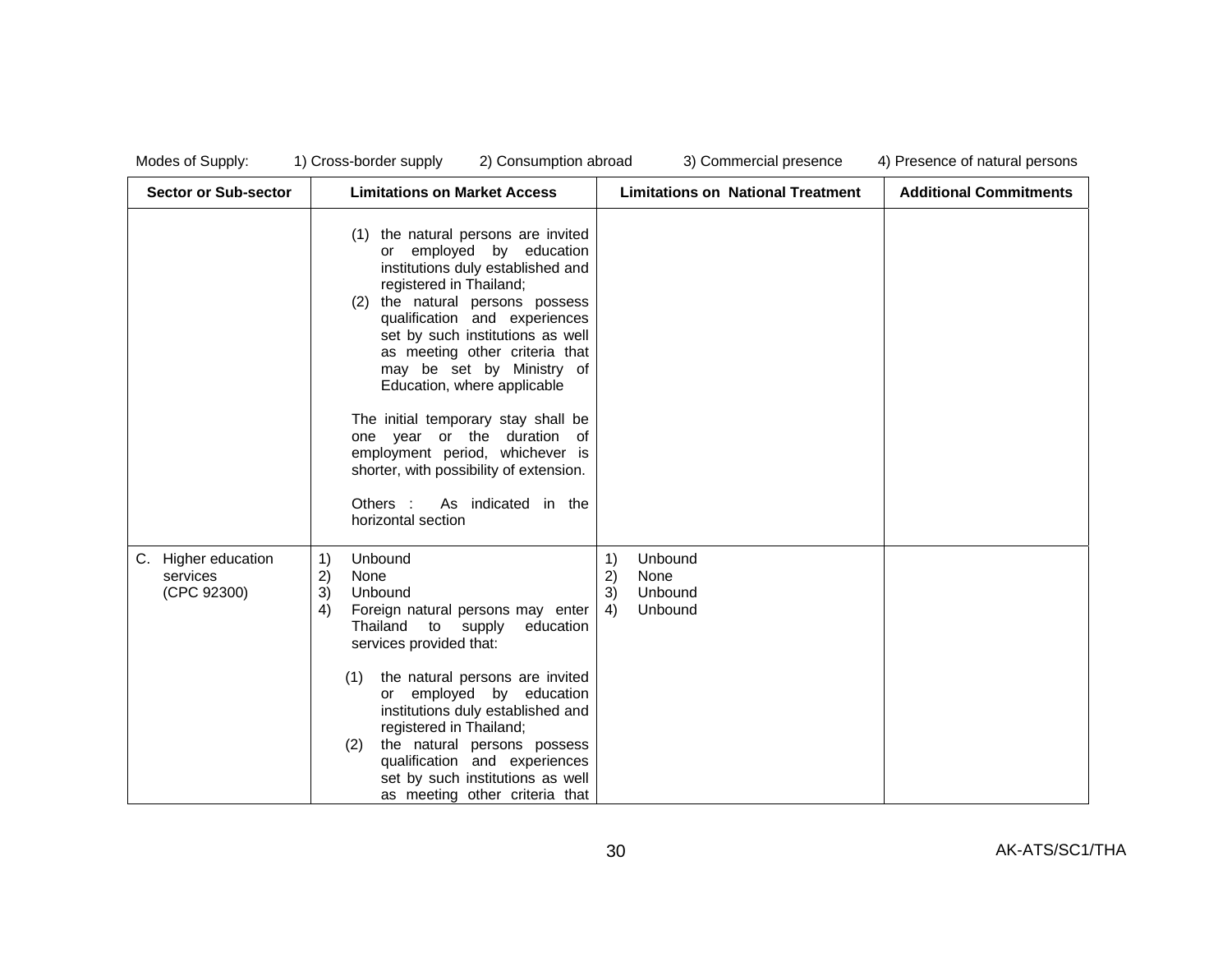| <b>Sector or Sub-sector</b>                                                                   | <b>Limitations on Market Access</b>                                                                                                                                                                                                                                                                                                                                                                                                                                                                                                                                                                                                                                                      | <b>Limitations on National Treatment</b>                                                               | <b>Additional Commitments</b> |
|-----------------------------------------------------------------------------------------------|------------------------------------------------------------------------------------------------------------------------------------------------------------------------------------------------------------------------------------------------------------------------------------------------------------------------------------------------------------------------------------------------------------------------------------------------------------------------------------------------------------------------------------------------------------------------------------------------------------------------------------------------------------------------------------------|--------------------------------------------------------------------------------------------------------|-------------------------------|
|                                                                                               | may be set by Ministry of<br>Education where applicable<br>The initial temporary stay shall be<br>one year or the duration<br>of<br>employment period, whichever is<br>shorter, with possibility of extension.<br>Others : As indicated<br>in the<br>horizontal section                                                                                                                                                                                                                                                                                                                                                                                                                  |                                                                                                        |                               |
| Professional and/or<br>D.<br><b>Short Courses</b><br><b>Education Services</b><br>(CPC 92400) | Unbound<br>1)<br>2)<br>None<br>3)<br>None<br>4)<br>Foreign natural persons may enter<br>Thailand<br>to supply<br>education<br>services provided that:<br>(1) the natural persons are invited<br>or employed by education<br>institutions duly established and<br>registered in Thailand;<br>the natural persons possess<br>(2)<br>qualification and experiences<br>set by such institutions as well<br>as meeting other criteria that<br>may be set by Ministry of<br>Education, where applicable<br>The initial temporary stay shall be<br>one year or the duration of<br>employment period, whichever is<br>shorter, with possibility of extension.<br>Others :<br>As indicated in the | Unbound<br>$\left( \begin{matrix} 1 \end{matrix} \right)$<br>2)<br>None<br>3)<br>None<br>4)<br>Unbound |                               |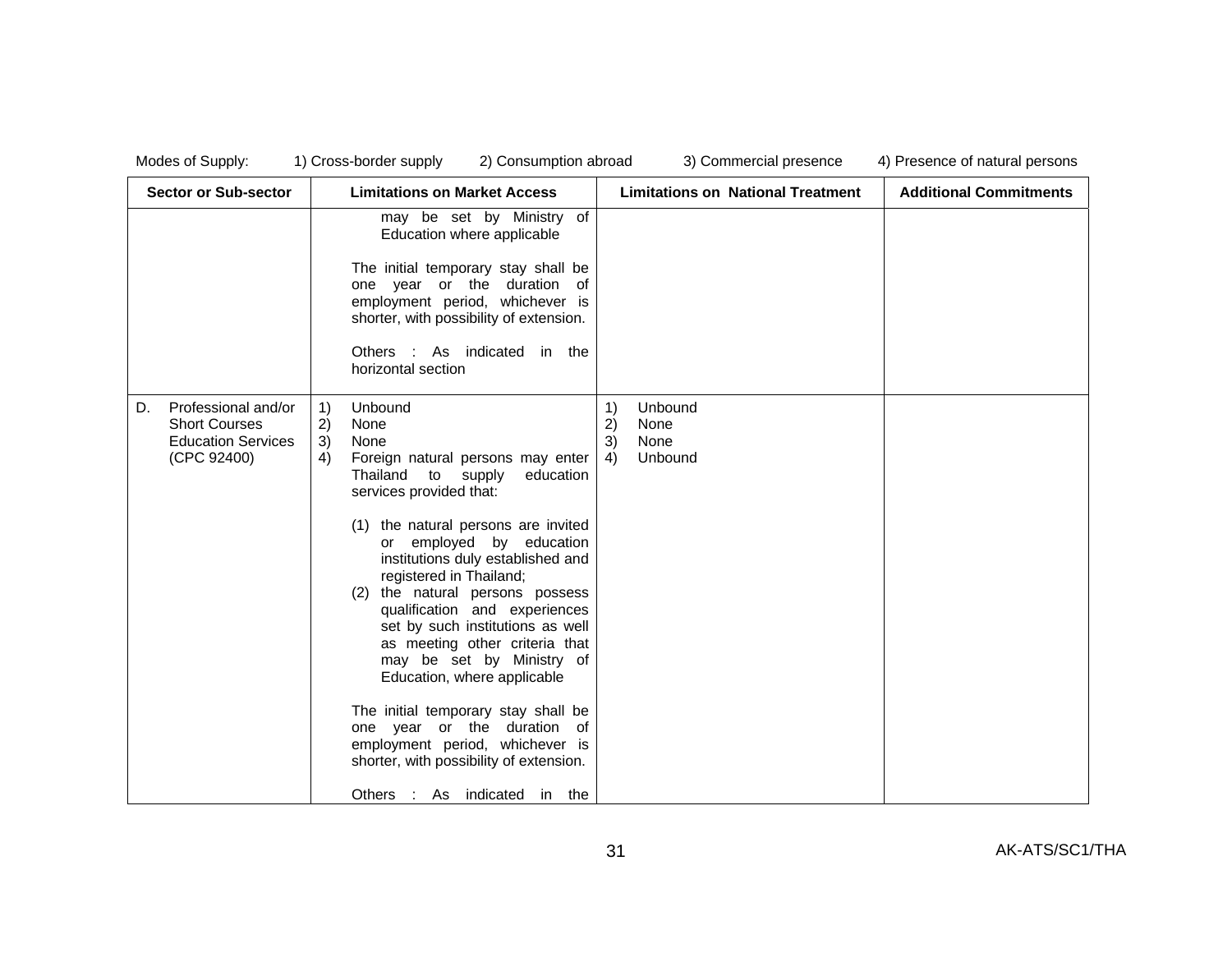|    | <b>Sector or Sub-sector</b>                                                                               |                | <b>Limitations on Market Access</b>                                                                                                                                                                                                                                                                                                                                                                                                                                                                                                                                                                         |                | <b>Limitations on National Treatment</b>                                                                                                                                                                                                                                                                                              | <b>Additional Commitments</b> |
|----|-----------------------------------------------------------------------------------------------------------|----------------|-------------------------------------------------------------------------------------------------------------------------------------------------------------------------------------------------------------------------------------------------------------------------------------------------------------------------------------------------------------------------------------------------------------------------------------------------------------------------------------------------------------------------------------------------------------------------------------------------------------|----------------|---------------------------------------------------------------------------------------------------------------------------------------------------------------------------------------------------------------------------------------------------------------------------------------------------------------------------------------|-------------------------------|
|    |                                                                                                           |                | horizontal section                                                                                                                                                                                                                                                                                                                                                                                                                                                                                                                                                                                          |                |                                                                                                                                                                                                                                                                                                                                       |                               |
| Е. | Other education<br>services (CPC<br>92900)<br>Foreign language<br>tuition services<br>(part of CPC 92900) | 1)<br>2)<br>3) | Unbound<br>None<br>None                                                                                                                                                                                                                                                                                                                                                                                                                                                                                                                                                                                     | 1)<br>2)<br>3) | Unbound<br>None<br>Conditional upon the result of the<br>proposal to amend the definition of<br>'foreigner' in the Foreign Business<br>Act B.E. 2542, commercial presence<br>specified in the MA column which is<br>owned or controlled by the foreigner<br>be subject to certain<br>may<br>requirements stipulated under such<br>law |                               |
|    |                                                                                                           | 4)             | Foreign natural persons may enter<br>Thailand<br>to<br>supply<br>education<br>services provided that:<br>(1) the natural persons are invited<br>employed<br>by<br>education<br>or<br>institutions duly established and<br>registered in Thailand;<br>(2) the natural persons possess<br>qualification and experiences<br>set by such institutions as well<br>as meeting other criteria that<br>may be set by Ministry of<br>Education, where applicable<br>The initial temporary stay shall be<br>one year or the duration of<br>employment period, whichever is<br>shorter, with possibility of extension. | 4)             | Unbound                                                                                                                                                                                                                                                                                                                               |                               |

\*\* National treatment limitation in this mode of supply is subject to further negotiation in view of the outcome of the legislative deliberation in Thailand.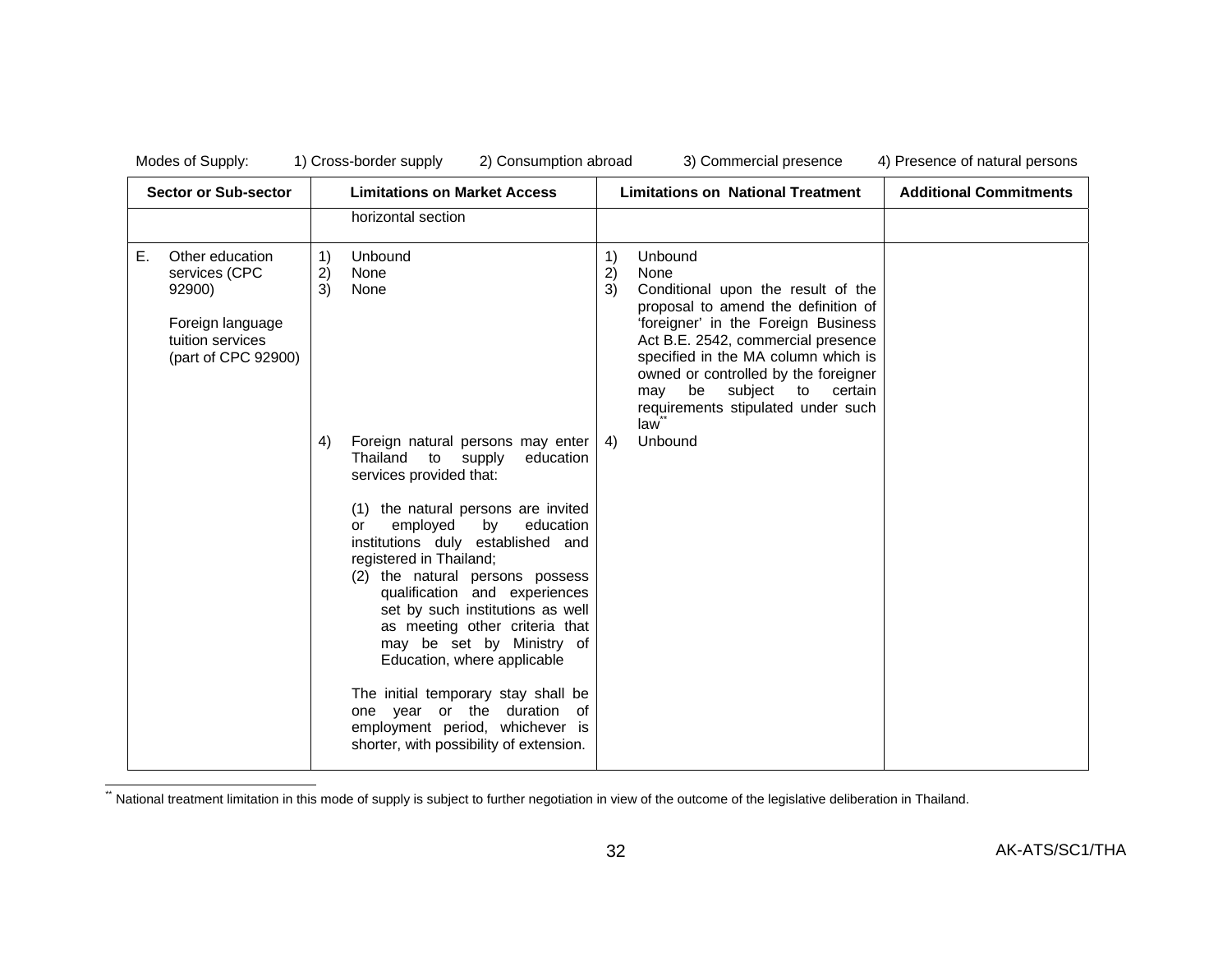| <b>Sector or Sub-sector</b> |                                                                                                                                                                                                                                              |                                                                  | <b>Limitations on Market Access</b>                                                                                                                                                                                                              |                      | <b>Limitations on National Treatment</b>                                            | <b>Additional Commitments</b> |
|-----------------------------|----------------------------------------------------------------------------------------------------------------------------------------------------------------------------------------------------------------------------------------------|------------------------------------------------------------------|--------------------------------------------------------------------------------------------------------------------------------------------------------------------------------------------------------------------------------------------------|----------------------|-------------------------------------------------------------------------------------|-------------------------------|
| 6.                          | ENVIRONMENTAL<br><b>SERVICES</b>                                                                                                                                                                                                             |                                                                  | As<br>indicated<br>the<br>Others :<br>in<br>horizontal section                                                                                                                                                                                   |                      |                                                                                     |                               |
| Α.                          | Environmental<br>Consultancy on<br>Sewage System,<br>Refuse Disposal,<br>Hazardous Waste<br>Management, Air<br><b>Pollution and Noise</b><br>Management,<br>Sanitation and<br>Other<br>Environmental<br>Management<br>Services (CPC<br>9401) | $\left( \begin{matrix} 1 \end{matrix} \right)$<br>2)<br>3)<br>4) | None<br>None<br>None<br>Entry<br>service<br>of<br>contractual<br>suppliers<br>subject<br>may<br>to<br>qualification requirements set by<br>Ministry of Natural Resources and<br>Environment, otherwise as indicated<br>in the horizontal section | 1)<br>2)<br>3)<br>4) | None<br>None<br>None<br>Unbound, except as provided in the<br>horizontal section    |                               |
|                             | Environmental<br>Protection and<br>Environmental<br><b>Abatement Services</b><br>(CPC 9401)                                                                                                                                                  | 1)<br>2)<br>3)<br>4)                                             | None<br>None<br>None<br>Entry<br>service<br>of<br>contractual<br>suppliers<br>subject<br>may<br>to<br>qualification requirements set by<br>Ministry of Natural Resources and<br>Environment, otherwise as indicated<br>in the horizontal section | 1)<br>2)<br>3)<br>4) | None<br>None<br>None<br>Unbound, except as provided in the<br>horizontal section    |                               |
|                             | <b>Sewage Services</b><br>(including industrial<br>waste water<br>treatment system)<br>(CPC 9401)                                                                                                                                            | 1)<br>2)<br>3)<br>4)                                             | Unbound<br>None<br>None<br>Entry<br>of<br>service<br>contractual<br>suppliers<br>subject<br>may<br>to<br>qualification<br>requirements set<br>by                                                                                                 | 1)<br>2)<br>3)<br>4) | Unbound<br>None<br>None<br>Unbound, except as provided in the<br>horizontal section |                               |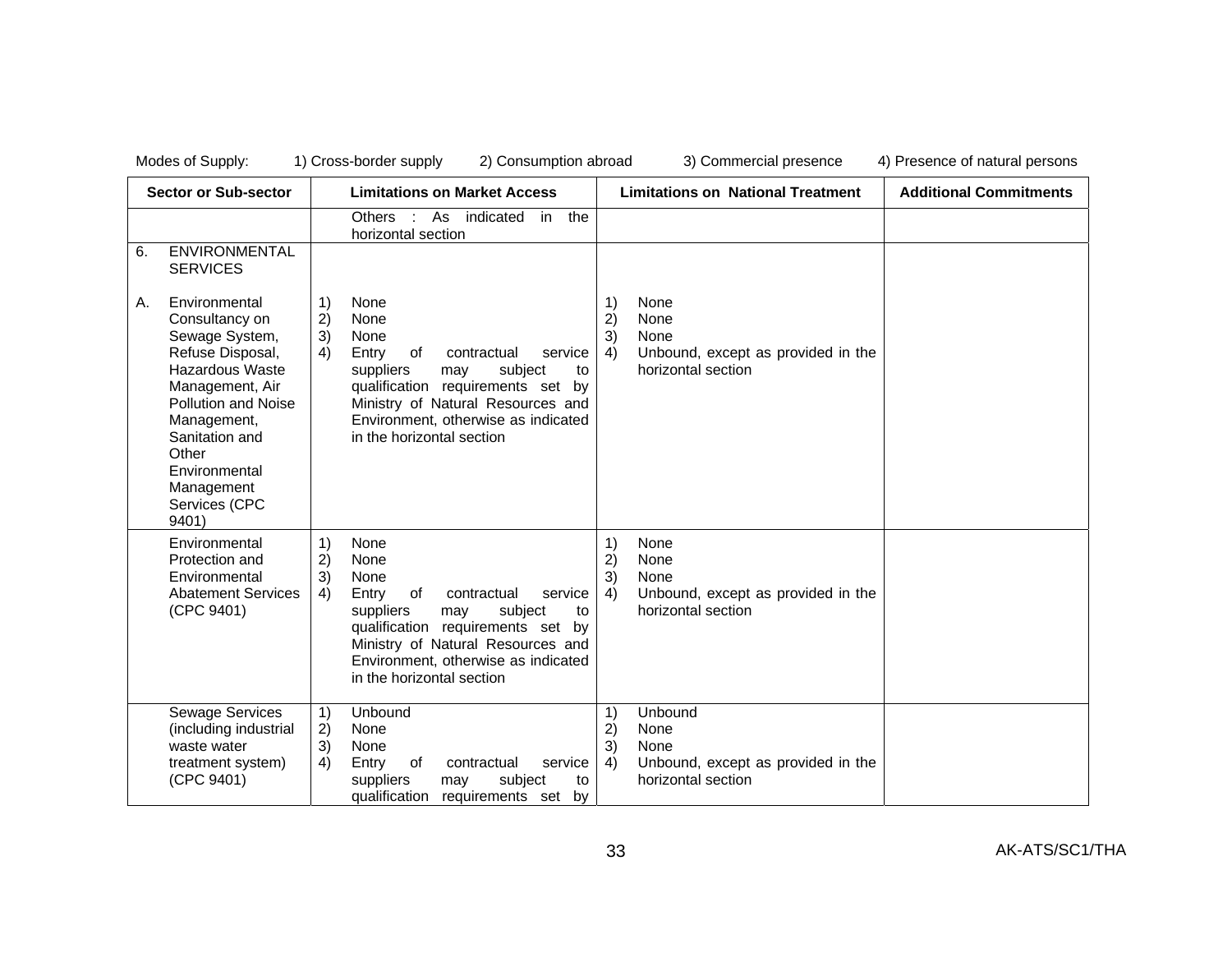| <b>Sector or Sub-sector</b> |                                                                                                                 |                      | <b>Limitations on Market Access</b>                                                                                                                                                                                                                 |                      | <b>Limitations on National Treatment</b>                                                   | <b>Additional Commitments</b> |
|-----------------------------|-----------------------------------------------------------------------------------------------------------------|----------------------|-----------------------------------------------------------------------------------------------------------------------------------------------------------------------------------------------------------------------------------------------------|----------------------|--------------------------------------------------------------------------------------------|-------------------------------|
|                             |                                                                                                                 |                      | Ministry of Natural Resources and<br>Environment, otherwise as indicated<br>in the horizontal section                                                                                                                                               |                      |                                                                                            |                               |
| В.                          | Refuse Disposal<br>Services (including<br>hazardous waste<br>management and<br>incinerator)<br>(CPC 9402)       | 1)<br>2)<br>3)<br>4) | Unbound<br>None<br>None<br>Entry<br>of<br>contractual<br>service<br>suppliers<br>subject<br>may<br>to<br>qualification requirements set by<br>Ministry of Natural Resources and<br>Environment, otherwise as indicated<br>in the horizontal section | 1)<br>2)<br>3)<br>4) | Unbound<br>None<br><b>None</b><br>Unbound, except as provided in the<br>horizontal section |                               |
| C.                          | Sanitation and<br><b>Similar Services</b><br>(CPC 9403)                                                         | 1)<br>2)<br>3)<br>4) | Unbound<br>None<br>None<br>Entry<br>of<br>service<br>contractual<br>suppliers<br>subject<br>to<br>may<br>qualification requirements set by<br>Ministry of Natural Resources and<br>Environment, otherwise as indicated<br>in the horizontal section | 1)<br>2)<br>3)<br>4) | Unbound<br>None<br>None<br>Unbound, except as provided in the<br>horizontal section        |                               |
| D.                          | Other<br>Cleaning services of<br>exhaust gases<br>(including industrial<br>emission<br>abatement) (CPC<br>9404) | 1)<br>2)<br>3)<br>4) | Unbound<br>None<br>None<br>of<br>Entry<br>contractual<br>service<br>suppliers<br>subject<br>may<br>to<br>qualification requirements set by<br>Ministry of Natural Resources and                                                                     | 1)<br>2)<br>3)<br>4) | Unbound<br>None<br>None<br>Unbound, except as provided in the<br>horizontal section        |                               |
|                             |                                                                                                                 |                      | Environment, otherwise as indicated<br>in the horizontal section                                                                                                                                                                                    |                      |                                                                                            |                               |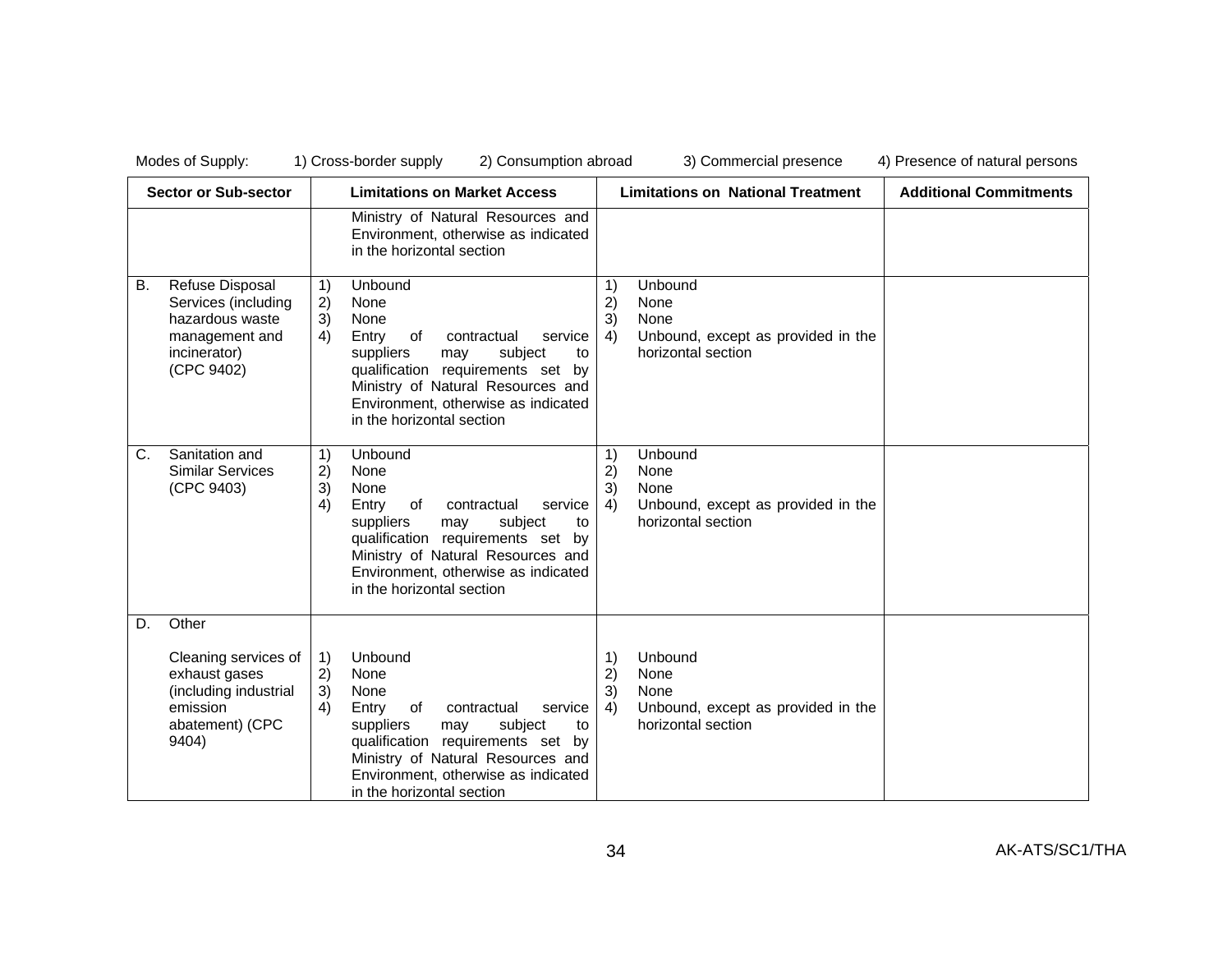| <b>Sector or Sub-sector</b>                                  | <b>Limitations on Market Access</b>                                                                                                                                                                                                                                            | <b>Limitations on National Treatment</b>                                                                                                                | <b>Additional Commitments</b> |
|--------------------------------------------------------------|--------------------------------------------------------------------------------------------------------------------------------------------------------------------------------------------------------------------------------------------------------------------------------|---------------------------------------------------------------------------------------------------------------------------------------------------------|-------------------------------|
| Noise abatement<br>services (CPC<br>9405)                    | Unbound<br>1)<br>2)<br>None<br>3)<br>None<br>4)<br>Entry<br>of<br>contractual<br>service<br>suppliers<br>subject<br>may<br>to<br>qualification requirements set<br>by<br>Ministry of Natural Resources and<br>Environment, otherwise as indicated<br>in the horizontal section | 1)<br>Unbound<br>2)<br>None<br>None<br>3)<br>Unbound, except as provided in the<br>4)<br>horizontal section                                             |                               |
| Nature and<br>landscape<br>protection services<br>(CPC 9406) | Unbound<br>1)<br>2)<br>None<br>3)<br>None<br>Entry<br>contractual<br>4)<br>of<br>service<br>suppliers<br>may<br>subject<br>to<br>qualification requirements set by<br>Ministry of Natural Resources and<br>Environment, otherwise as indicated<br>in the horizontal section    | Unbound<br>$\left( \begin{matrix} 1 \end{matrix} \right)$<br>2)<br>None<br>3)<br>None<br>Unbound, except as provided in the<br>4)<br>horizontal section |                               |
| Other environmental<br>protection services<br>(CPC 9409)     | Unbound<br>1)<br>2)<br>None<br>3)<br>None<br>4)<br>Entry<br>of<br>contractual<br>service<br>suppliers<br>subject<br>may<br>to<br>qualification requirements set by<br>Ministry of Natural Resources and<br>Environment, otherwise as indicated<br>in the horizontal section    | Unbound<br>$\left( \begin{matrix} 1 \end{matrix} \right)$<br>2)<br>None<br>3)<br>None<br>4)<br>Unbound, except as provided in the<br>horizontal section |                               |

permitted to operate the sector or sub-sector of banking and other financial services only to the extent that their respective governing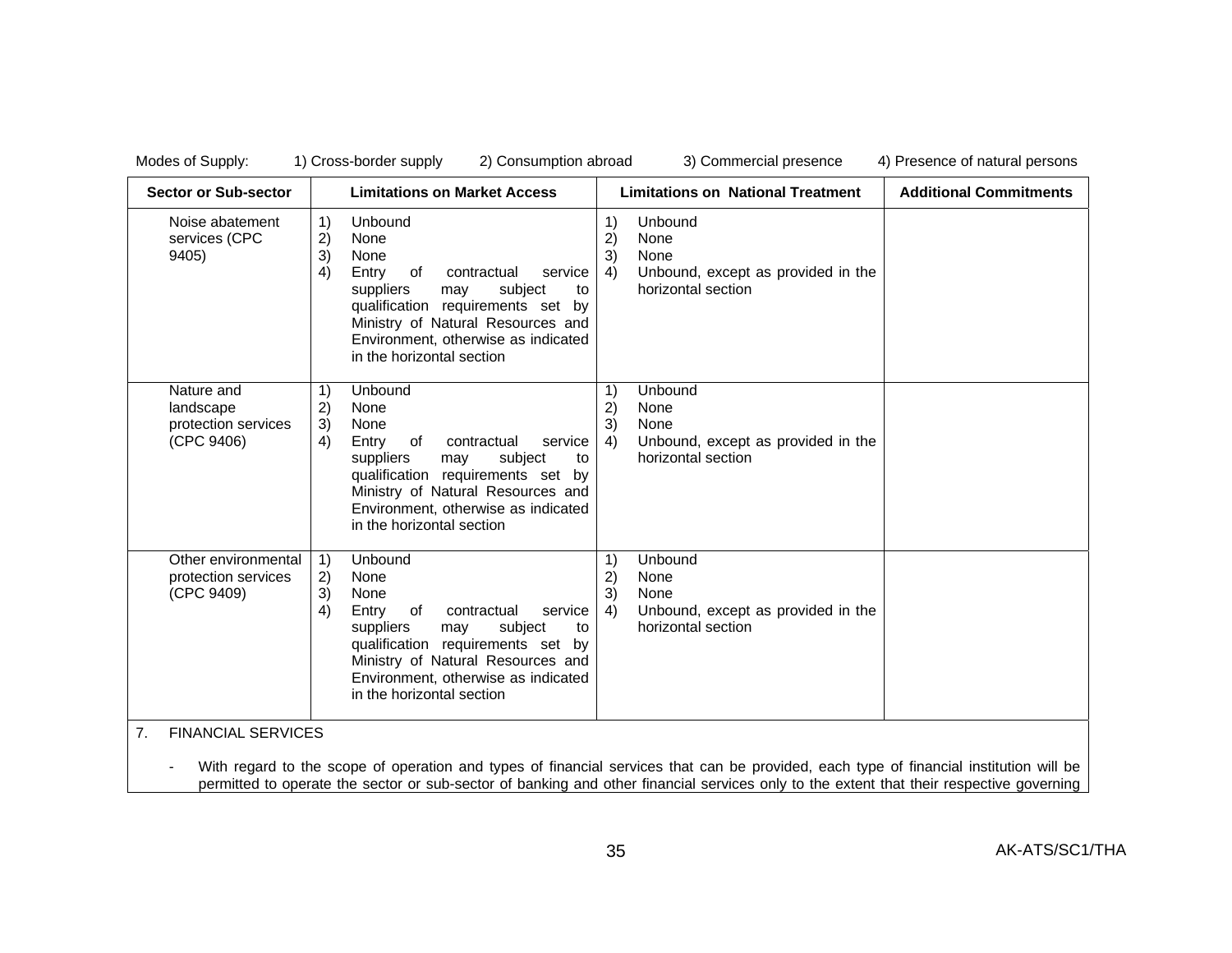|     | Modes of Supply:                                       | 2) Consumption abroad<br>1) Cross-border supply                                                                                                                                                                                   | 3) Commercial presence<br>4) Presence of natural persons                                                                                        |
|-----|--------------------------------------------------------|-----------------------------------------------------------------------------------------------------------------------------------------------------------------------------------------------------------------------------------|-------------------------------------------------------------------------------------------------------------------------------------------------|
|     | <b>Sector or Sub-sector</b>                            | <b>Limitations on Market Access</b>                                                                                                                                                                                               | <b>Additional Commitments</b><br><b>Limitations on National Treatment</b>                                                                       |
|     | legislation permit them to do so.                      |                                                                                                                                                                                                                                   | All commitments in this sector are subject to horizontal commitments in Thailand's GATS schedule of specific commitments.                       |
| Α.  | Insurance including<br>Reinsurance and<br>retrocession |                                                                                                                                                                                                                                   |                                                                                                                                                 |
| (a) | Life insurance<br>services (CPC<br>81211)              | None<br>1)<br>2)<br>None                                                                                                                                                                                                          | 1)<br>None<br>2)<br>Life insurance premium is tax<br>deductible up to a certain amount for<br>holders of policies issued by local<br>companies. |
|     |                                                        | 3)<br>Foreign equity<br>participation<br>(a)<br>limited to 25 per cent of<br>registered share capital.<br>New establishment is subject to<br>(b)<br>licence<br>approved<br>by the<br>Minister with the consent of the<br>Cabinet. | None other than that indicated in the<br>3)<br>MA column                                                                                        |
|     |                                                        | Only senior managerial personnel,<br>4)<br>specialists and technical assistants<br>with the approval of the Insurance<br>Commissioner.                                                                                            | Unbound, except as provided in the<br>4)<br>horizontal section                                                                                  |
|     | (b) Non-life insurance<br>services<br>(CPC 8129)       | Unbound except for international<br>1)<br>marine, aviation and transit and all<br>classes of reinsurance.                                                                                                                         | Unbound<br>$\left( \begin{matrix} 1 \end{matrix} \right)$                                                                                       |
|     |                                                        | 2)<br>None<br>3)<br>participation<br>(a) Foreign<br>equity<br>limited to 25 per cent of<br>registered share capital.                                                                                                              | 2)<br>None<br>None other than that indicated in the<br>3)<br>MA column                                                                          |
|     |                                                        | (b) New establishment is subject to<br>license approved by the Minister<br>with the consent of the Cabinet.<br>Only senior managerial personnel,<br>4)                                                                            | Unbound, except as provided in the<br>4)                                                                                                        |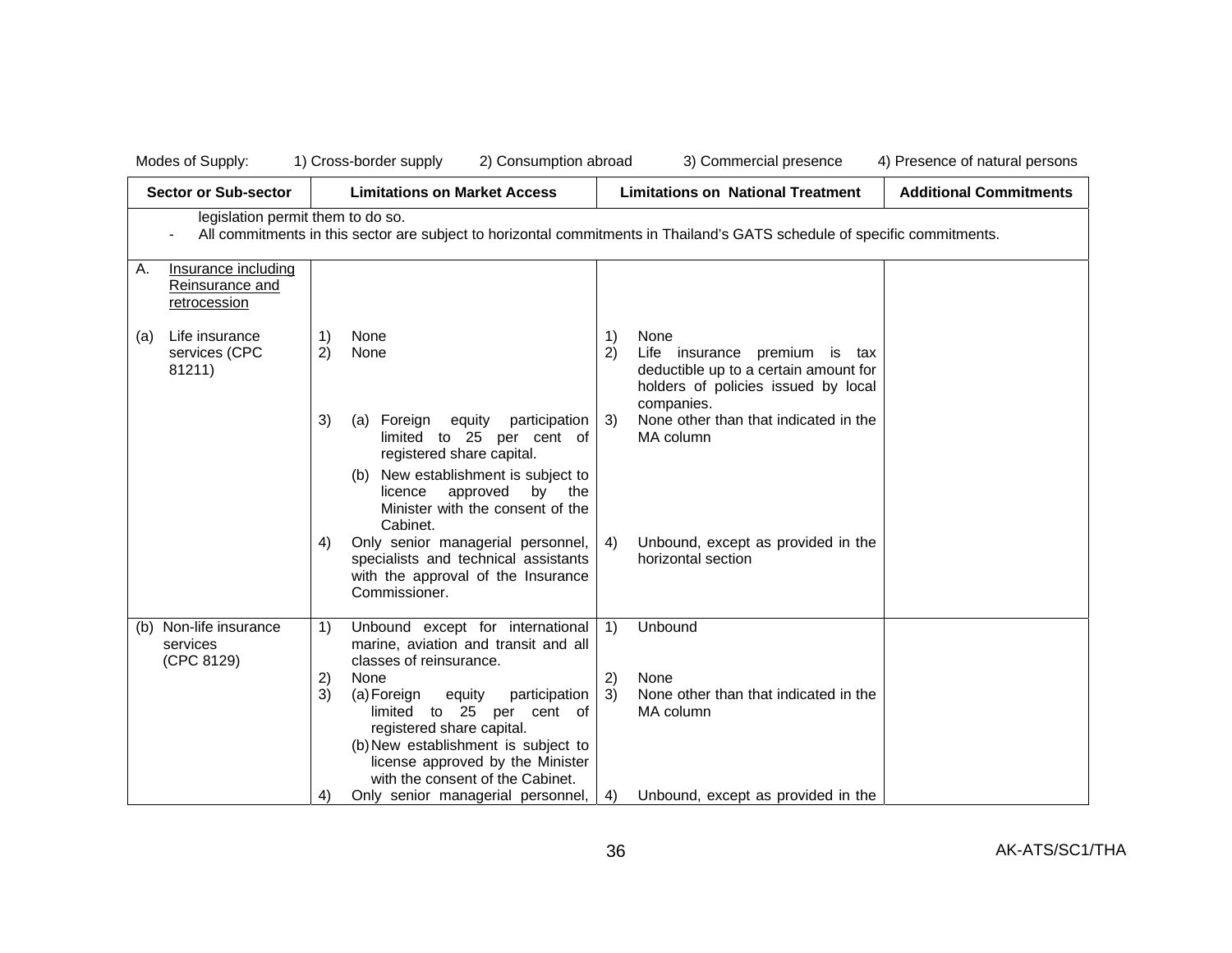|     | <b>Sector or Sub-sector</b>                                                                                                                                                                                                                                                                                                                 |                                                                  | <b>Limitations on Market Access</b>                                                                                                                                                                                                                                                              |                      | <b>Limitations on National Treatment</b>                                                                                             | <b>Additional Commitments</b> |
|-----|---------------------------------------------------------------------------------------------------------------------------------------------------------------------------------------------------------------------------------------------------------------------------------------------------------------------------------------------|------------------------------------------------------------------|--------------------------------------------------------------------------------------------------------------------------------------------------------------------------------------------------------------------------------------------------------------------------------------------------|----------------------|--------------------------------------------------------------------------------------------------------------------------------------|-------------------------------|
|     |                                                                                                                                                                                                                                                                                                                                             |                                                                  | specialists and technical assistants<br>with the approval of the Insurance<br>Commissioner.                                                                                                                                                                                                      |                      | horizontal section                                                                                                                   |                               |
| (d) | Services auxiliary to<br>insurance<br>(excluding pension<br>funding services)<br>Insurance broking<br>and agency services<br>(CPC 81401)<br>(Brokers shall not<br>induce, advise or do<br>any acts so as to<br>cause any person to<br>enter into insurance<br>contracts with<br>insurers abroad,<br>except for<br>reinsurance<br>contracts) | 1<br>2)<br>3)<br>4)                                              | Unbound<br>Unbound<br>Foreign equity participation not to<br>exceed 25 per cent.<br>(a) Only<br>senior<br>managerial<br>specialists<br>personnel,<br>and<br>technical assistants with the<br>approval of the<br>Insurance<br>Commissioner.<br>Unbound for individual broker<br>(b)<br>and agent. | 1)<br>2)<br>3)<br>4) | Unbound<br>Unbound<br>None other than that indicated in the<br>MA column<br>Unbound, except as provided in the<br>horizontal section |                               |
|     | Insurance<br>consultancy<br>services excluding<br>pension consulting<br>services (CPC<br>81402)                                                                                                                                                                                                                                             | 1)<br>2)<br>3)<br>4)                                             | None<br>None<br>None<br>Only senior managerial personnel,<br>specialists and technical assistants<br>with the approval of the Insurance<br>Commissioner.                                                                                                                                         | 1)<br>2)<br>3)<br>4) | None<br>None<br>None<br>Unbound, except as provided in the<br>horizontal section                                                     |                               |
|     | Average and loss<br>adjustment services<br>(CPC 81403)                                                                                                                                                                                                                                                                                      | $\left( \begin{matrix} 1 \end{matrix} \right)$<br>2)<br>3)<br>4) | None<br>None<br>None<br>Only senior managerial personnel,                                                                                                                                                                                                                                        | 1)<br>2)<br>3)<br>4) | None<br>None<br>None<br>Unbound, except as provided in the                                                                           |                               |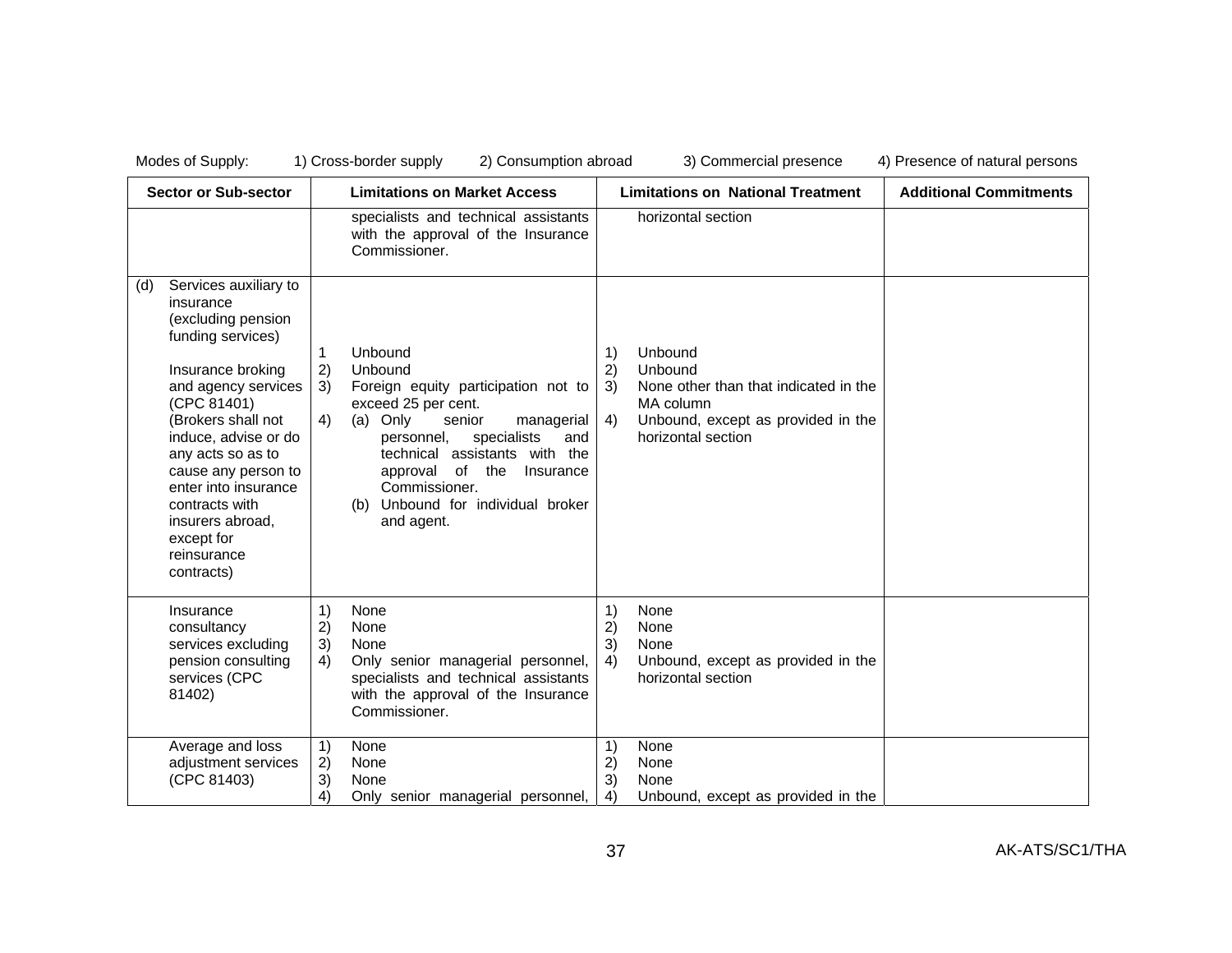| <b>Sector or Sub-sector</b>                                                                                                                | <b>Limitations on Market Access</b>                                                                                                                                                                                     | <b>Limitations on National Treatment</b>                                                                 | <b>Additional Commitments</b> |
|--------------------------------------------------------------------------------------------------------------------------------------------|-------------------------------------------------------------------------------------------------------------------------------------------------------------------------------------------------------------------------|----------------------------------------------------------------------------------------------------------|-------------------------------|
|                                                                                                                                            | specialists and technical assistants<br>with the approval of the Insurance<br>Commissioner.                                                                                                                             | horizontal section                                                                                       |                               |
| <b>Actuarial Services</b><br>(CPC 81404)                                                                                                   | 1)<br>None<br>2)<br>None<br>3)<br>None<br>4)<br>Only senior managerial personnel,<br>specialists and technical assistants<br>with the approval of the Insurance<br>Commissioner.                                        | None<br>1)<br>2)<br>None<br>3)<br>None<br>Unbound, except as provided in the<br>4)<br>horizontal section |                               |
| Services auxiliary to<br>financial<br>intermediation other<br>than to insurance<br>and pension funding<br>services                         |                                                                                                                                                                                                                         |                                                                                                          |                               |
| Credit card services<br>(CPC 81133)<br>(Mobilizing funds<br>from the public is<br>prohibited, unless<br>licensed under a<br>financial law) | None<br>1)<br>2)<br>None<br>3)<br>(a) As indicated in $B(3)(i)$ below.<br>Financial<br>institutions<br>(b)<br>must<br>obtain prior approval from the<br>Bank of Thailand.<br>As indicated<br>4)<br>in the<br>horizontal | None<br>1)<br>2)<br>None<br>3)<br>None<br>Unbound, except as provided in the<br>4)                       |                               |
|                                                                                                                                            | section.                                                                                                                                                                                                                | horizontal section                                                                                       |                               |
| Financial<br>consultancy<br>services (CPC<br>81332)                                                                                        | 1)<br>Unbound<br>2)<br>None<br>3)<br>None<br>4)<br>As indicated<br>in the<br>horizontal<br>section.                                                                                                                     | 1)<br>None<br>2)<br>None<br>3)<br>None<br>4)<br>Unbound, except as provided in the<br>horizontal section |                               |
| В.<br><b>Banking and Other</b>                                                                                                             |                                                                                                                                                                                                                         |                                                                                                          |                               |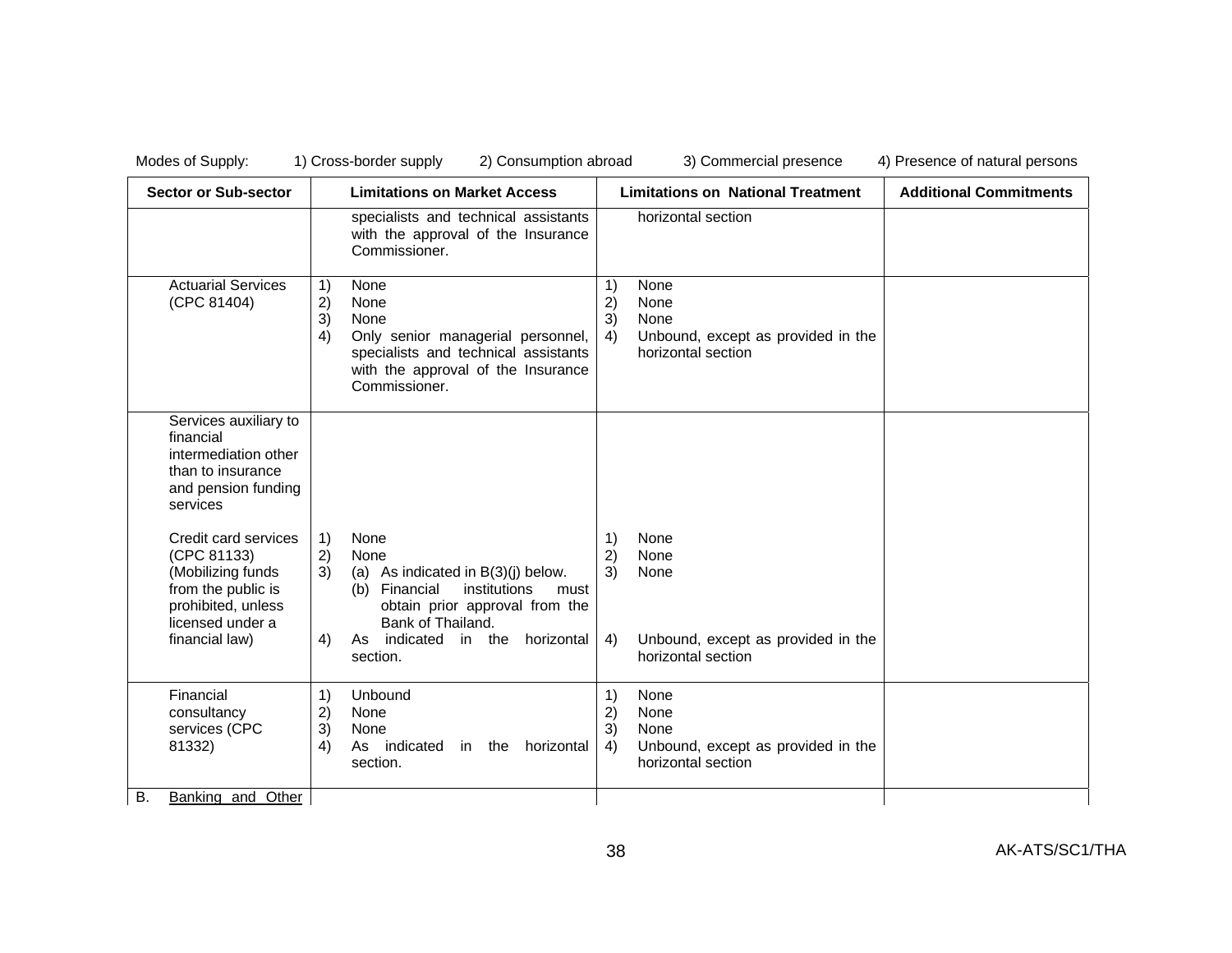| <b>Sector or Sub-sector</b>                                                                                                                                 | <b>Limitations on Market Access</b>                                                                                                                                                                                                                                                 | <b>Limitations on National Treatment</b>                  | <b>Additional Commitments</b> |
|-------------------------------------------------------------------------------------------------------------------------------------------------------------|-------------------------------------------------------------------------------------------------------------------------------------------------------------------------------------------------------------------------------------------------------------------------------------|-----------------------------------------------------------|-------------------------------|
| <b>Financial Services</b>                                                                                                                                   |                                                                                                                                                                                                                                                                                     |                                                           |                               |
| Acceptance<br>of<br>deposits and other<br>repayable<br>funds                                                                                                | 1)<br>None for financial advisory and<br>financial data processing. Unbound<br>for all other services.                                                                                                                                                                              | $\left( \begin{matrix} 1 \end{matrix} \right)$<br>None    |                               |
| from the public                                                                                                                                             | 2)<br>None for financial advisory and<br>financial data processing. Unbound                                                                                                                                                                                                         | 2)<br>None                                                |                               |
| Lending of all types,<br>including consumer<br>credit,<br>mortgage<br>credit, factoring and                                                                 | for all other services.<br>Representative office of banks:<br>3)<br>(a)<br>None.                                                                                                                                                                                                    | 3)<br>Representative office of banks:<br>(a)<br>None      |                               |
| financing<br>0f<br>commercial                                                                                                                               | Foreign bank branches:<br>(b)                                                                                                                                                                                                                                                       | Foreign bank branches:<br>(b)                             |                               |
| transactions<br>Financial leasing                                                                                                                           | None for existing foreign bank<br>branches<br>under<br>present<br>shareholding structure.                                                                                                                                                                                           | None, except as indicated in the<br>market access column. |                               |
|                                                                                                                                                             | New establishment is subject to<br>approved<br>licence<br>by<br>the<br>Minister of Finance with the<br>consent of the Cabinet.                                                                                                                                                      |                                                           |                               |
| Payment and<br>money transmission<br>services including<br>credit, charge and<br>debit cards,<br>travellers cheques<br>and bankers drafts<br>Guarantees and | ATM<br>operations<br>permitted<br>Ш.<br>under the following conditions<br>only:<br><b>ATM</b><br>joining<br>pools<br>(i)<br>operated by Thai banks; or<br>within<br>operation<br>(ii)<br>own<br>premises or sharing the<br>other<br>facilities<br>with<br>commercial<br>banks<br>in |                                                           |                               |
| commitments<br>Trading for own                                                                                                                              | Thailand.<br>III. Existing foreign banks which                                                                                                                                                                                                                                      |                                                           |                               |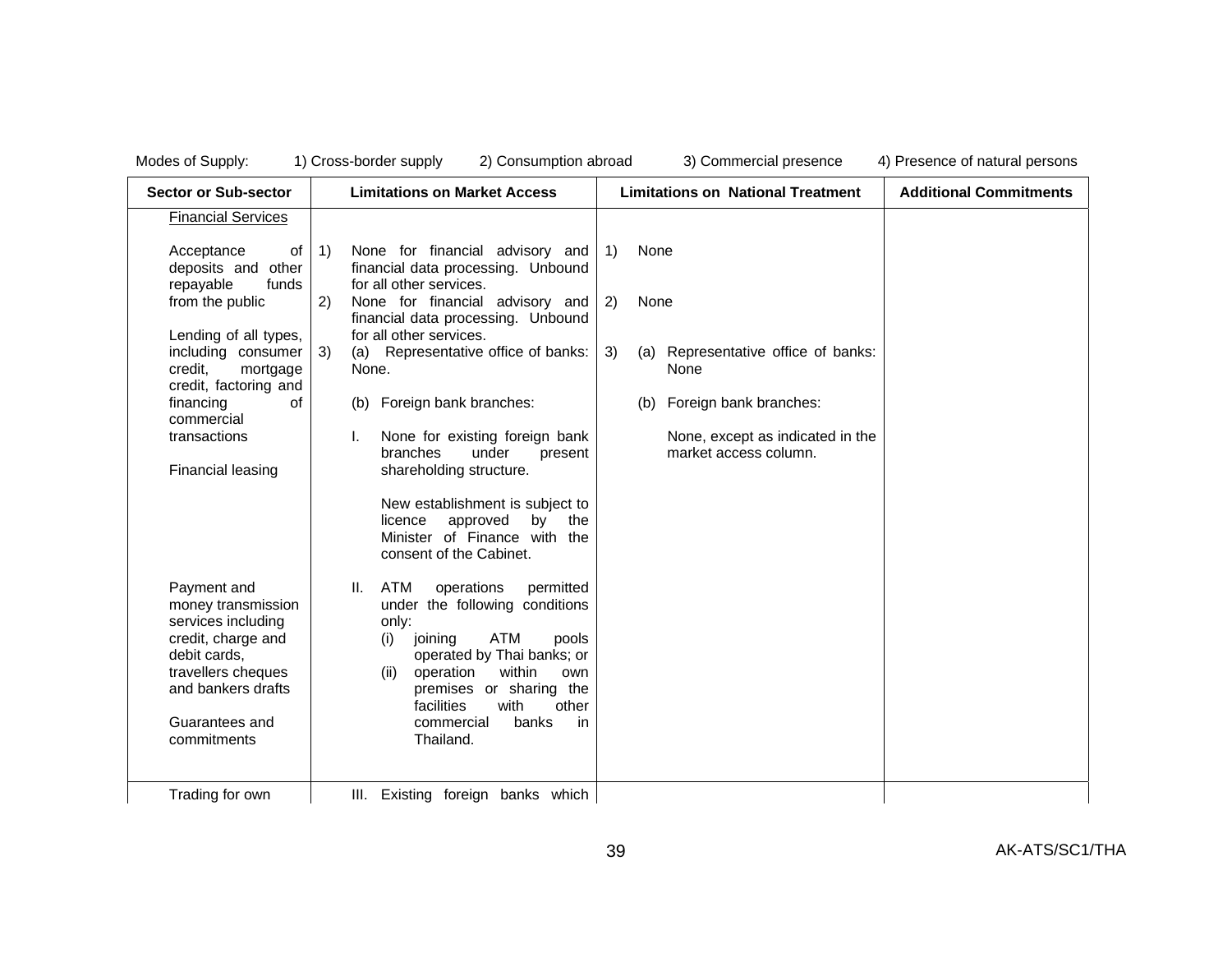| <b>Sector or Sub-sector</b>                                                                                                                                                                                                                                                                                                                                                                                                                         | <b>Limitations on Market Access</b>                                                                                                                                                                                                                                                                                                                                                                                                                                                                                                                                                                                                             | <b>Limitations on National Treatment</b>                                                      | <b>Additional Commitments</b> |
|-----------------------------------------------------------------------------------------------------------------------------------------------------------------------------------------------------------------------------------------------------------------------------------------------------------------------------------------------------------------------------------------------------------------------------------------------------|-------------------------------------------------------------------------------------------------------------------------------------------------------------------------------------------------------------------------------------------------------------------------------------------------------------------------------------------------------------------------------------------------------------------------------------------------------------------------------------------------------------------------------------------------------------------------------------------------------------------------------------------------|-----------------------------------------------------------------------------------------------|-------------------------------|
| account, or for<br>account of<br>customers in the<br>following:<br>money market<br>(a)<br>instruments<br>(b) foreign<br>exchange<br>(c) exchange rate<br>and interest<br>rate<br>instruments<br>transferable<br>(d)<br>securities<br>Participation in<br>issues of all kinds of<br>securities, including<br>underwriting and<br>placement as<br>agents (whether<br>publicly or privately)<br>and provision of<br>services related to<br>such issues | already had the first branch<br>office in Thailand prior to July<br>1995 will each be permitted to<br>open no more<br>than<br>two<br>additional branches.<br>IV. None for participation in cheque<br>clearing and settlement system.<br>Locally incorporated banks<br>(c)<br>Market access limited to the<br>acquisition of shares of existing<br>banks.<br>Maximum foreign equity<br>Ш.<br>(i)<br>participation limited to 25<br>of<br>paid-up<br>per<br>cent<br>registered<br>capital.<br>Combined shareholding of<br>an individual and his/her<br>related<br>persons not to<br>exceed 5 per cent of<br>bank's paid-up registered<br>capital. | Locally incorporated banks<br>(C)<br>None, except as indicated in the<br>market access column |                               |
| Asset management<br>as follows:<br>cash or portfolio<br>management<br>collective<br>investment<br>management                                                                                                                                                                                                                                                                                                                                        | The Minister of Finance<br>(ii)<br>upon recommendation of<br>the Bank of Thailand may<br>relax the above-mentioned<br>limits on maximum foreign<br>equity participation and<br>combined shareholding of                                                                                                                                                                                                                                                                                                                                                                                                                                         |                                                                                               |                               |
| custodian and<br>depository                                                                                                                                                                                                                                                                                                                                                                                                                         | an individual and his/her<br>related persons, subject to                                                                                                                                                                                                                                                                                                                                                                                                                                                                                                                                                                                        |                                                                                               |                               |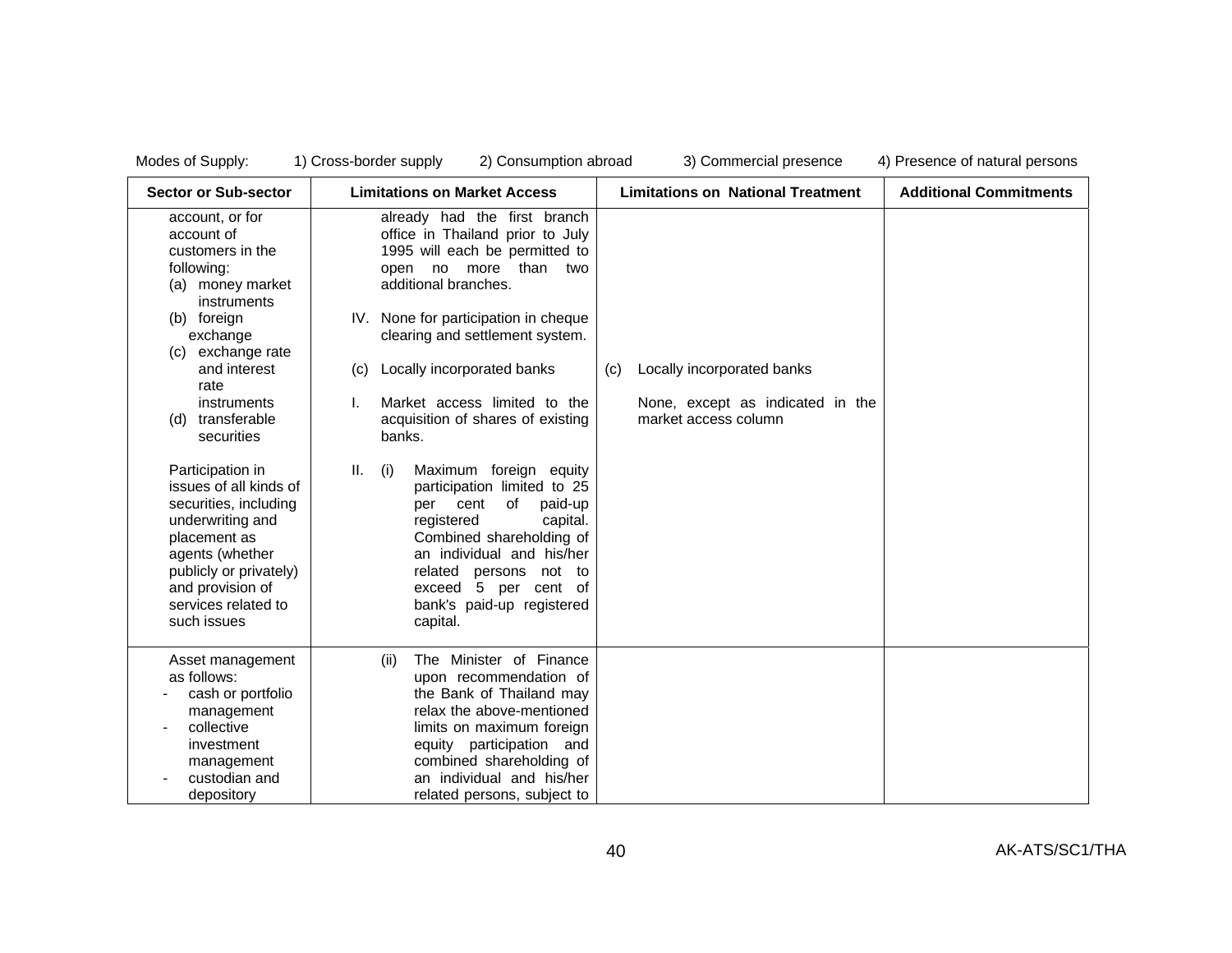| Sector or Sub-sector                                                                                                                                                                                       | <b>Limitations on Market Access</b>                                                                                                                                                                                                                                                                                                                                                                                                                                    | <b>Limitations on National Treatment</b>                                                          | <b>Additional Commitments</b> |
|------------------------------------------------------------------------------------------------------------------------------------------------------------------------------------------------------------|------------------------------------------------------------------------------------------------------------------------------------------------------------------------------------------------------------------------------------------------------------------------------------------------------------------------------------------------------------------------------------------------------------------------------------------------------------------------|---------------------------------------------------------------------------------------------------|-------------------------------|
| services<br>Advisory,<br>intermediation and<br>other auxiliary<br>financial services<br>Provision and<br>transfer of financial<br>information, and<br>financial data<br>processing and<br>related software | the terms and conditions<br>announced by the Minister<br>of Finance, including the<br>following:<br>the relaxation is deemed<br>necessary to improve the<br>condition or business of<br>the commercial bank;<br>such equity participation<br>will be authorized for a<br>period of up to 10 years,<br>with foreign shareholders<br>who enter in this period<br>grandfathered<br>being<br>thereafter with respect to<br>the absolute amount of<br>their equity holding. |                                                                                                   |                               |
|                                                                                                                                                                                                            | III. At least three-fourths of the<br>directors must be of Thai<br>nationality.<br>The Minister of<br>Finance upon recommendation<br>of the Bank of Thailand may<br>allow more foreign nationals<br>than specified above subject to<br>the same terms and conditions<br>as stated in II (ii) above.<br>International Banking Facility <sup>5</sup><br>(d)<br>New establishment is subject to<br>licence<br>approved<br>by<br>the<br>Minister of Finance                | International Banking Facility<br>(d)<br>None, except as indicated in the<br>market access column |                               |

 $<sup>5</sup>$  IBF units permitted to operate only the banking and investment banking business as specified in the Ministerial Order issued on 16 September 1992, and Notification of the</sup> Bank of Thailand dated 14 December 1993.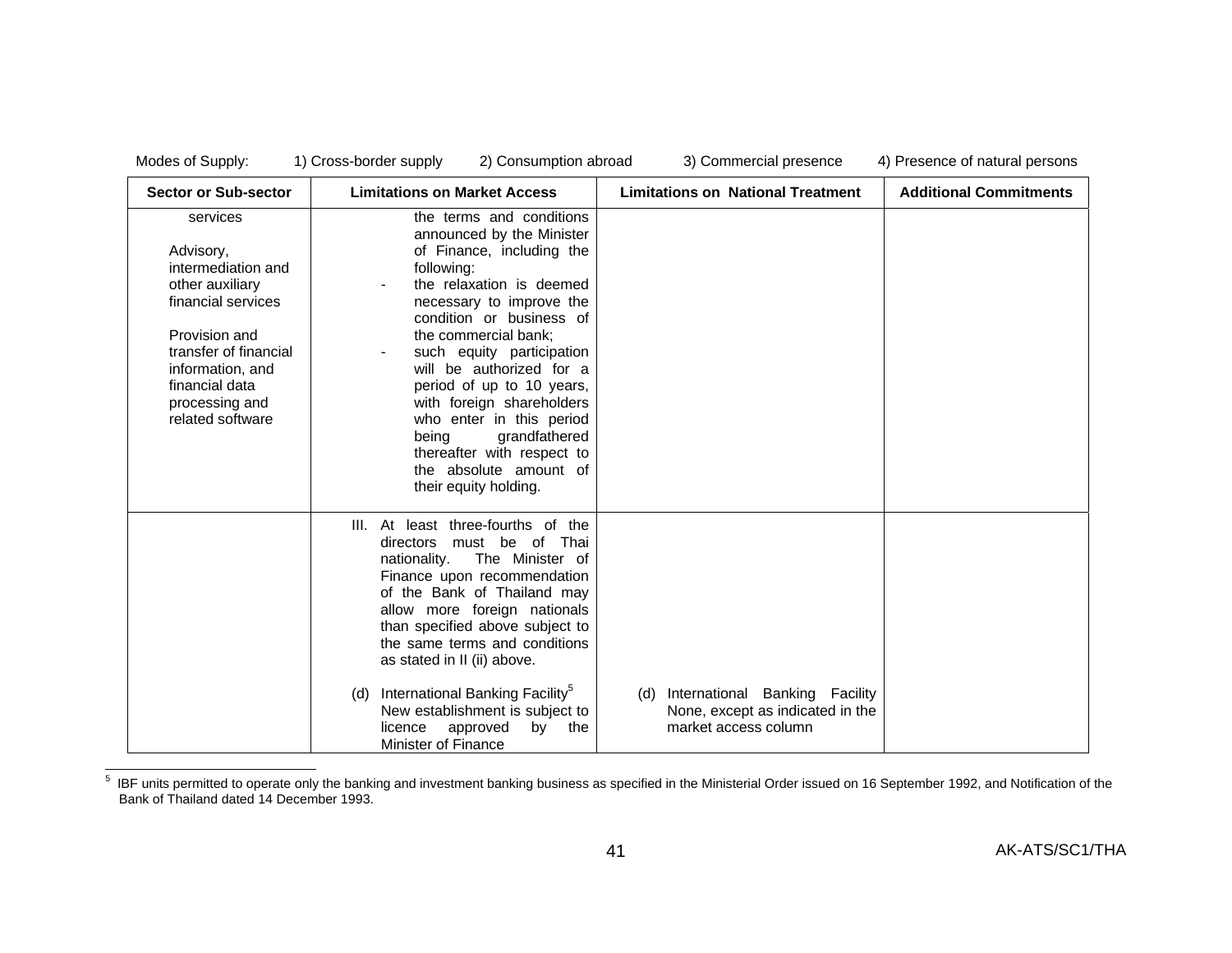| Modes of Supply:            | 1) Cross-border supply<br>2) Consumption abroad                                                                                                                                                                                                                                                                                                                                                                                      | 3) Commercial presence                                                                                               | 4) Presence of natural persons |
|-----------------------------|--------------------------------------------------------------------------------------------------------------------------------------------------------------------------------------------------------------------------------------------------------------------------------------------------------------------------------------------------------------------------------------------------------------------------------------|----------------------------------------------------------------------------------------------------------------------|--------------------------------|
| <b>Sector or Sub-sector</b> | <b>Limitations on Market Access</b>                                                                                                                                                                                                                                                                                                                                                                                                  | <b>Limitations on National Treatment</b>                                                                             | <b>Additional Commitments</b>  |
|                             | Finance companies and credit<br>(e)<br>foncier companies<br>None for representative offices.<br>Ι.<br>Market access limited to the<br>II.<br>acquisition of shares of existing<br>companies.<br>Maximum foreign equity<br>$III.$ (i)<br>participation limited to 25<br>of<br>paid-up<br>per cent<br>registered<br>capital.<br>Combined shareholding of<br>an individual and his/her<br>related persons not to<br>exceed 10 per cent. | Finance companies and credit<br>(e)<br>foncier companies<br>None, except as indicated in the<br>market access column |                                |
|                             | The Minister of Finance<br>(ii)<br>upon recommendation of<br>the Bank of Thailand may<br>relax the above-mentioned<br>limits on maximum foreign<br>equity participation and<br>combined shareholding of<br>an individual and his/her<br>related persons, subject to<br>the terms and conditions<br>announced by the Minister<br>of Finance, including the<br>following:<br>relaxation<br>the<br>deemed<br>is                         |                                                                                                                      |                                |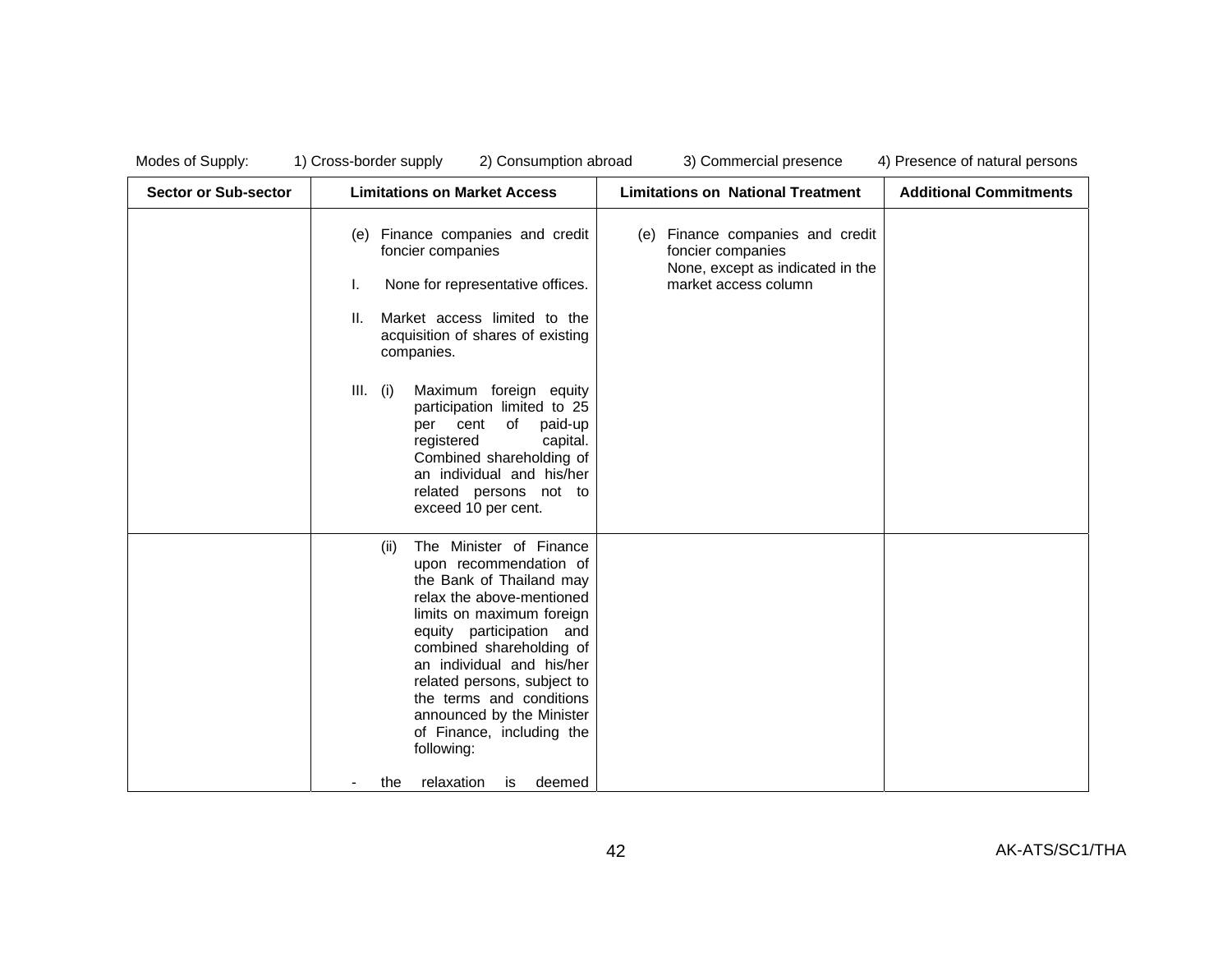| <b>Sector or Sub-sector</b> | <b>Limitations on Market Access</b>                                                                                                                                                                                                                                                             | <b>Limitations on National Treatment</b>                                                   | <b>Additional Commitments</b> |
|-----------------------------|-------------------------------------------------------------------------------------------------------------------------------------------------------------------------------------------------------------------------------------------------------------------------------------------------|--------------------------------------------------------------------------------------------|-------------------------------|
|                             | necessary to improve<br>the<br>condition or business of the<br>finance company and credit<br>foncier company.                                                                                                                                                                                   |                                                                                            |                               |
|                             | such equity participation will be<br>authorized for a period of up to<br>with<br>10<br>years,<br>foreign<br>shareholders who enter in this<br>being grandfathered<br>period<br>thereafter with respect to the<br>absolute amount of their equity<br>holding.                                    |                                                                                            |                               |
|                             | IV. At least three-fourths of the<br>directors must be of Thai<br>nationality. The Minister of<br>Finance upon recommendation<br>of the Bank of Thailand may<br>allow more foreign nationals<br>than specified above subject to<br>the same terms and conditions<br>as stated in III(ii) above. |                                                                                            |                               |
|                             | Securities<br>(f)<br>companies,<br>Securities brokerage, securities<br>dealing, investment advisory<br>service<br>securities<br>and<br>underwriting:                                                                                                                                            | Securities<br>companies<br>(f)<br>None, except as indicated in the<br>market access column |                               |
|                             | None for representative offices.                                                                                                                                                                                                                                                                |                                                                                            |                               |
|                             | Market access limited to share<br>II.<br>acquisition<br>of<br>existing<br>companies only. Unbound for<br>new licences.                                                                                                                                                                          |                                                                                            |                               |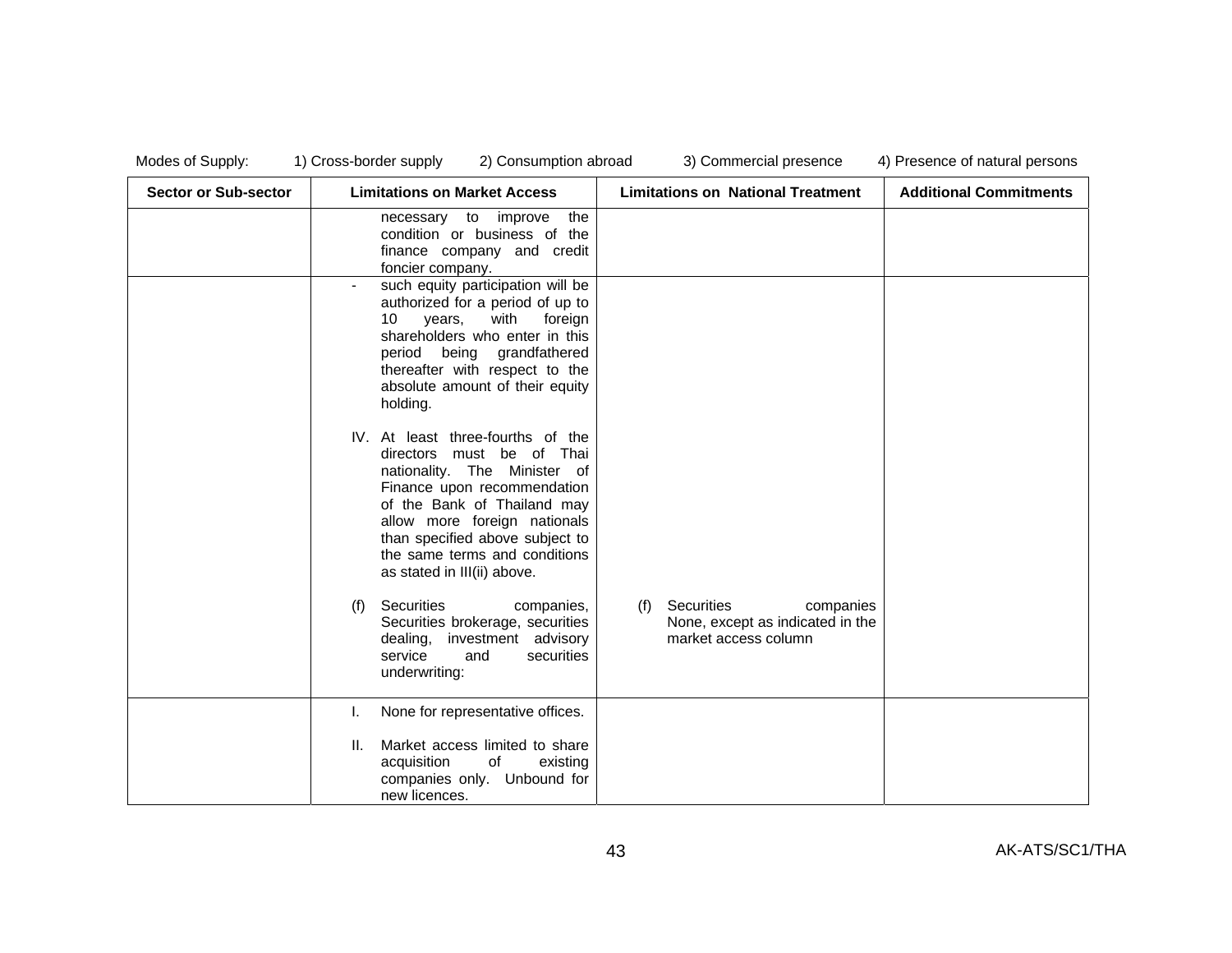| <b>Sector or Sub-sector</b> | <b>Limitations on Market Access</b>                                                                                                                                                                                                                              | <b>Limitations on National Treatment</b>                                                      | <b>Additional Commitments</b> |
|-----------------------------|------------------------------------------------------------------------------------------------------------------------------------------------------------------------------------------------------------------------------------------------------------------|-----------------------------------------------------------------------------------------------|-------------------------------|
|                             | Maximum<br>foreign<br>III.<br>equity<br>participation limited to 49 per<br>cent of paid-up<br>registered<br>capital.                                                                                                                                             |                                                                                               |                               |
|                             | IV.<br>At least one-half of the directors<br>locally<br>incorporated<br>of<br>a<br>securities firm must be Thai<br>national.                                                                                                                                     |                                                                                               |                               |
|                             | Asset management companies:<br>(g)<br>None for representative offices.<br>ı.                                                                                                                                                                                     | Asset management companies<br>(g)<br>None, except as indicated in the<br>market access column |                               |
|                             | Market access limited to share<br>II.<br>acquisition<br>of<br>existing<br>companies.                                                                                                                                                                             |                                                                                               |                               |
|                             | III. During the first five years after<br>the licence has been granted,<br>maximum<br>foreign<br>equity<br>participation is limited to 25 per<br>cent of paid-up registered<br>capital and at least three-<br>fourths of the directors must be<br>Thai national. |                                                                                               |                               |
|                             | IV. After five years, maximum<br>foreign equity participation<br>is.<br>limited to 49 per cent of paid-up<br>registered capital and at least<br>one-half of the directors must<br>be Thai national.                                                              |                                                                                               |                               |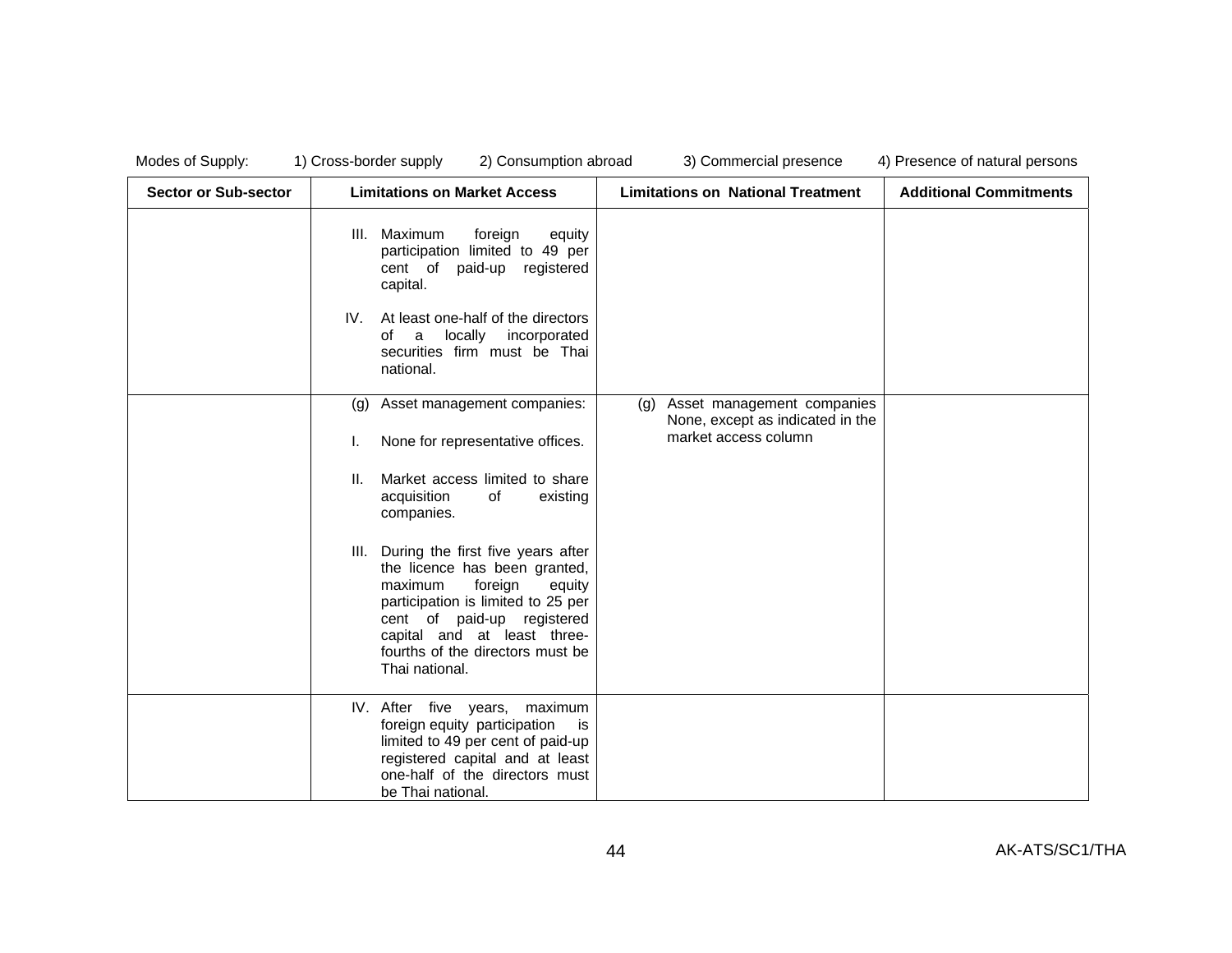| <b>Sector or Sub-sector</b> | <b>Limitations on Market Access</b>                                                                                                                                                                                                                                                                                                                                                                  | <b>Limitations on National Treatment</b>        | <b>Additional Commitments</b> |
|-----------------------------|------------------------------------------------------------------------------------------------------------------------------------------------------------------------------------------------------------------------------------------------------------------------------------------------------------------------------------------------------------------------------------------------------|-------------------------------------------------|-------------------------------|
|                             | Financial<br>leasing<br>services<br>(h)<br>Can only be provided by<br>leasing companies which are<br>subject to maximum foreign<br>equity participation of 49 per<br>cent of paid-up registered<br>by<br>capital,<br>or<br>finance<br>companies which are subject to<br>maximum<br>foreign<br>equity<br>participation of 25 per cent of<br>paid-up registered<br>capital,<br>except in (e) III (ii). | Financial<br>leasing<br>services<br>(h)<br>None |                               |
|                             | Factoring<br>(i)<br>services<br>be provided<br>Can only<br>by<br>factoring companies which are<br>subject to maximum foreign<br>equity participation of 49 per cent<br>of paid-up registered capital, or<br>by finance companies which are<br>subject to maximum foreign<br>equity participation of 25 per cent<br>of paid-up registered capital,<br>except in (e) III (ii).                         | Factoring<br>services<br>(i)<br>None            |                               |
|                             | Credit, charge and debit cards<br>(i)<br>Credit, charge and debit cards<br>can only be provided<br>by<br>companies which are subject to<br>maximum<br>foreign<br>equity<br>participation of 49 percent of<br>paid-up registered capital or<br>locally incorporated banks and<br>foreign bank branches.                                                                                               | Credit, charge and debit cards<br>(i)<br>None   |                               |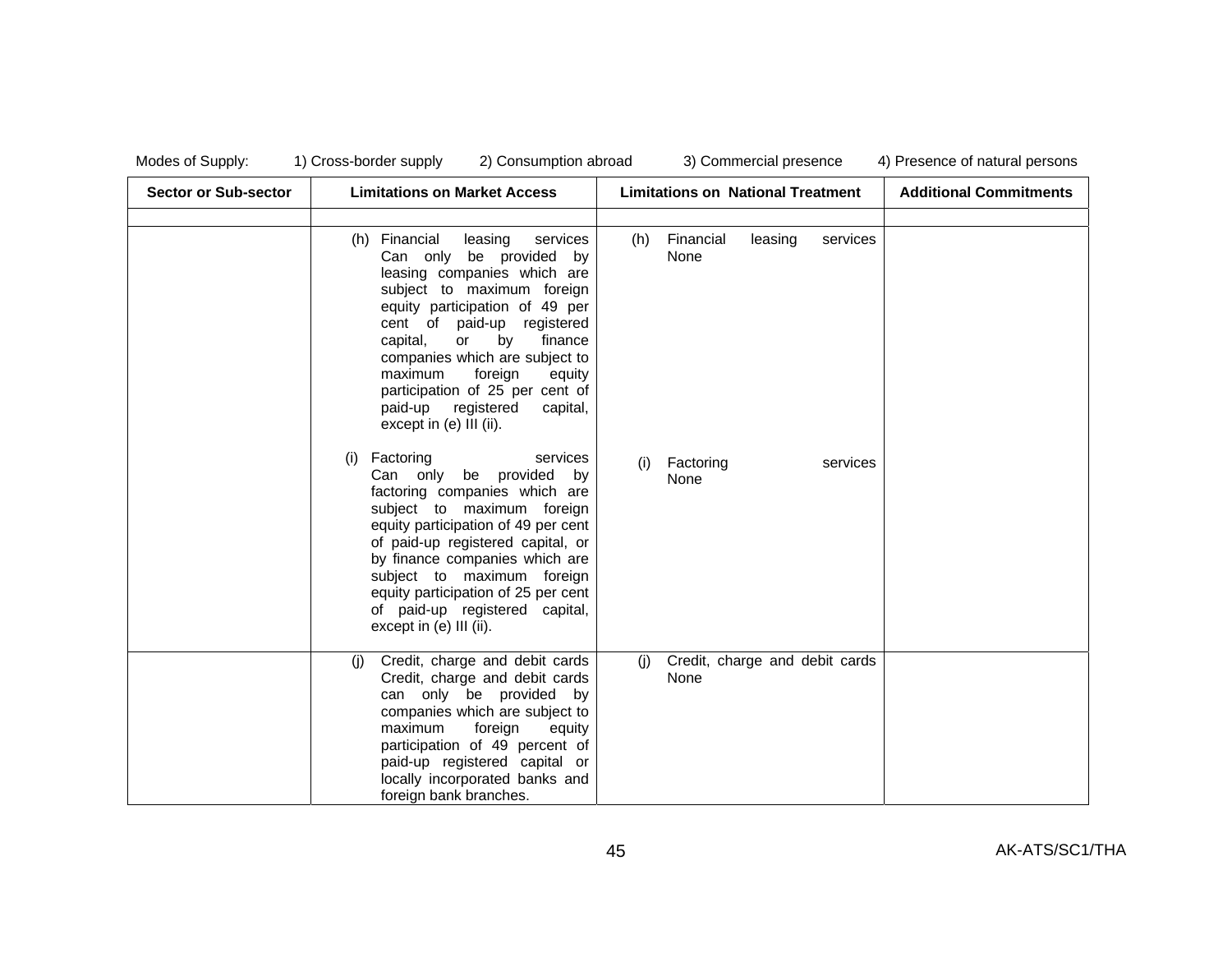| <b>Sector or Sub-sector</b> | <b>Limitations on Market Access</b>                                                                                                                                                                                                                                                                                                                                                                                                                                                                                                                                                                                                                                                                               | <b>Limitations on National Treatment</b> | <b>Additional Commitments</b> |
|-----------------------------|-------------------------------------------------------------------------------------------------------------------------------------------------------------------------------------------------------------------------------------------------------------------------------------------------------------------------------------------------------------------------------------------------------------------------------------------------------------------------------------------------------------------------------------------------------------------------------------------------------------------------------------------------------------------------------------------------------------------|------------------------------------------|-------------------------------|
|                             | The conduct of businesses under h),<br>i) and j) will be subject to licensing<br>and regulations to be announced.                                                                                                                                                                                                                                                                                                                                                                                                                                                                                                                                                                                                 |                                          |                               |
|                             | 4)<br>Limitations on the number of foreign<br>personnel per foreign bank office:<br>banks<br>two<br>persons<br>for<br>(a)<br>operating as representative<br>office;<br>six persons for each full-<br>(b)<br>licensed branch;<br>four persons for each BIBF<br>(C)<br>branch;<br>two persons for each PIBF<br>(d)<br>branch:<br>eight persons<br>for<br>banks<br>(e)<br>operating as full-licensed and<br>BIBF branch;<br>For finance companies:<br>for<br>two<br>persons<br>(a)<br>a<br>representative office;<br>Maximum of four<br>directors<br>(b)<br>permitted<br>for<br>finance<br>companies;<br>For securities companies and asset<br>and management companies: two<br>persons for a representative office. |                                          |                               |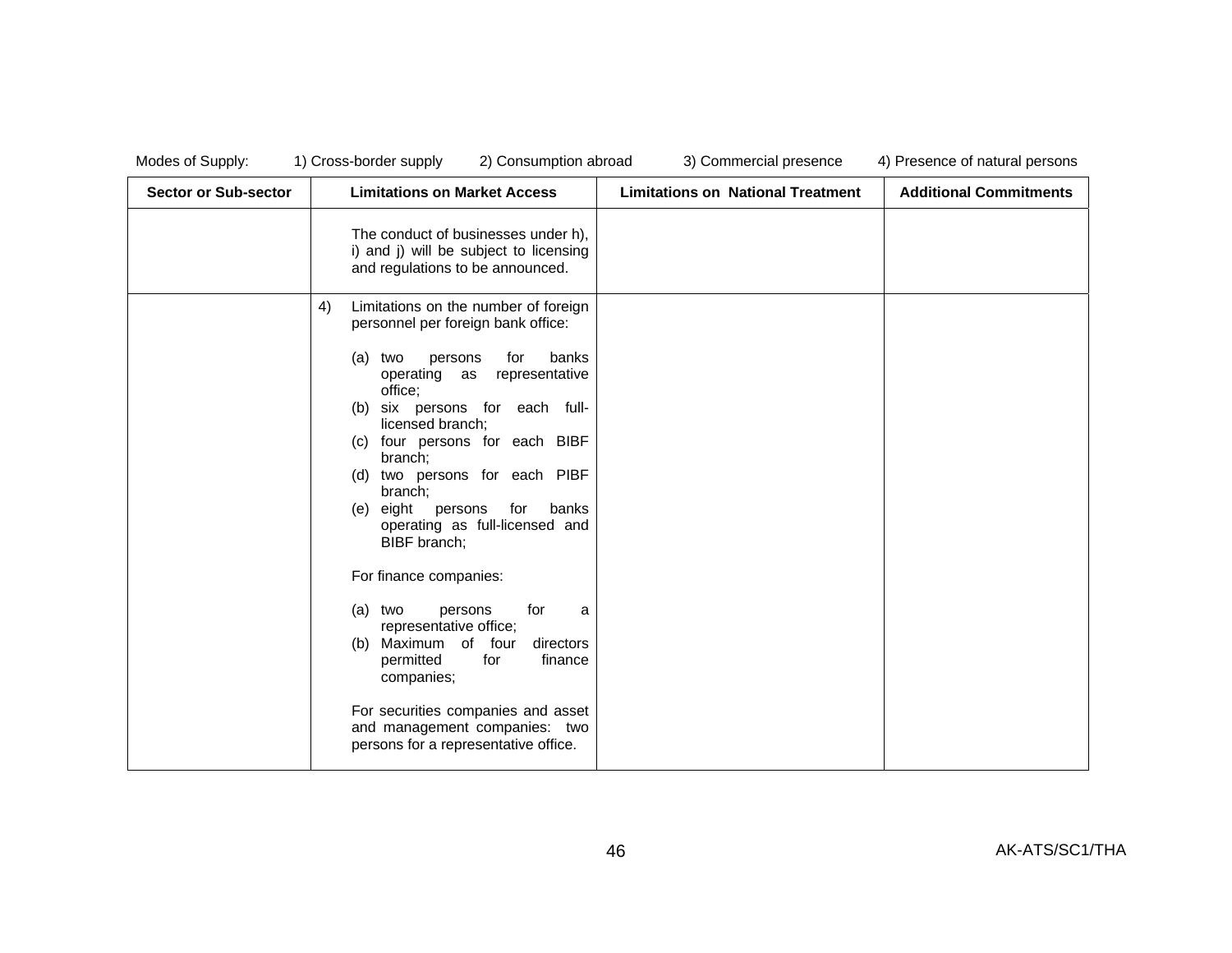Sector or Sub-sector | Limitations on Market Access | Limitations on National Treatment | Additional Commitments 9. TOURISM AND TRAVEL RELATED **SERVICES** A. Hotel Lodging Services(CPC 64110) 1) Unbound 2) None 3) None 4) As indicated in the horizontal section 1) Unbound 2) None 3) None 4) Unbound, except as provided in the horizontal section Camping and caravan site services (CPC 64195) 1) Unbound 2) None 3) None 4) As indicated in the horizontal section 1) Unbound 2) None 3) Conditional upon the result of the proposal to amend the definition of 'foreigner' in the Foreign Business Act B.E. 2542, commercial presence specified in the MA column which is owned or controlled by the foreigner may be subject to certain requirements stipulated under such law\*\* 4) Unbound, except as provided in the horizontal section Restaurant Services (CPC 64210) 1) Unbound 2) None 3) None 4) As indicated in the horizontal section 1) Unbound 2) None 3) None 4) Unbound, except as provided in the horizontal section Catering Services (CPC 64230) 1) Unbound 2) None 1) Unbound<br>2) None 2) None

National treatment limitation in this mode of supply is subject to further negotiation in view of the outcome of the legislative deliberation in Thailand.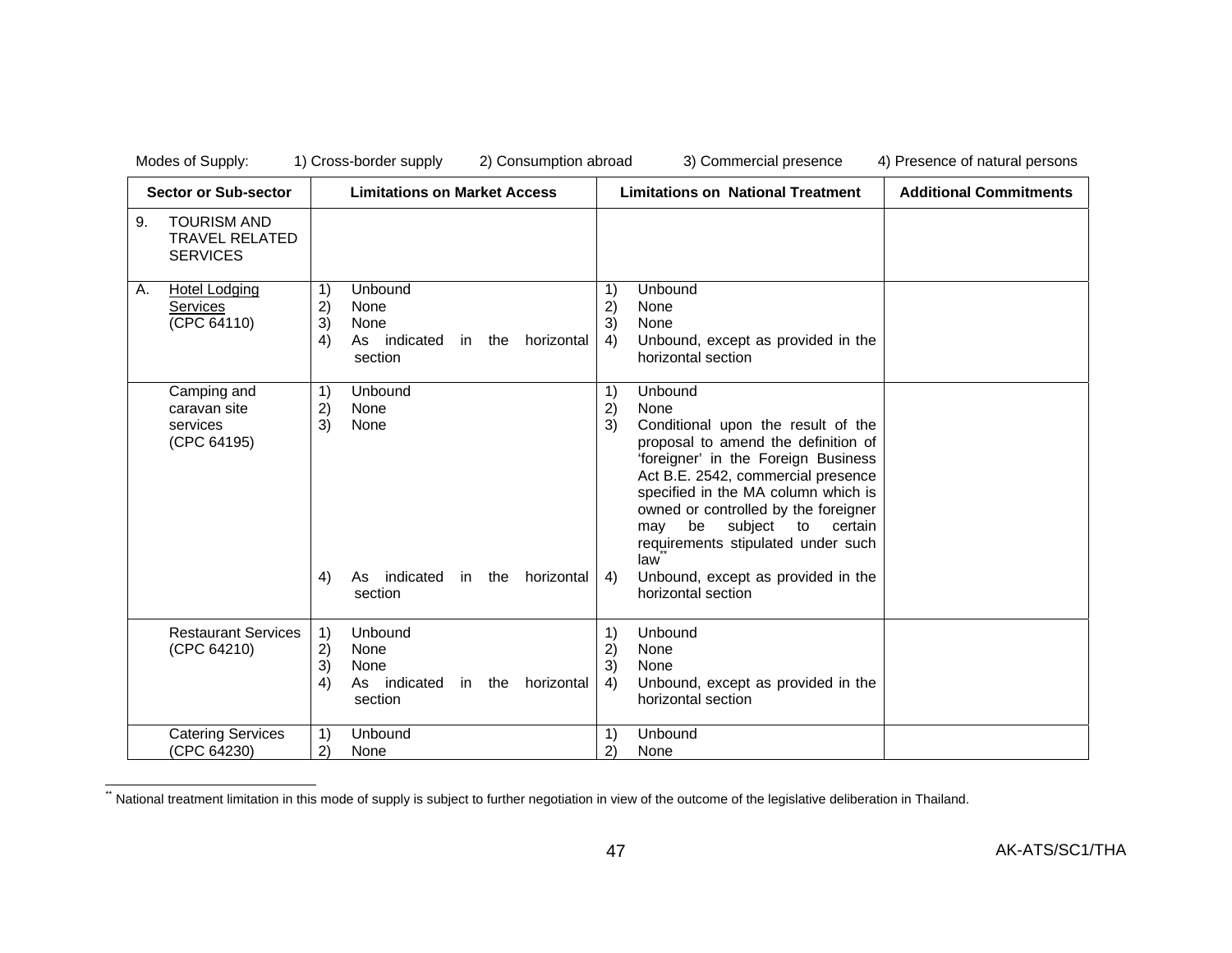| Modes of Supply:                                                                                                                     | 1) Cross-border supply<br>2) Consumption abroad                                                                                                                                                                                                        | 3) Commercial presence                                                                                                                                  | 4) Presence of natural persons |
|--------------------------------------------------------------------------------------------------------------------------------------|--------------------------------------------------------------------------------------------------------------------------------------------------------------------------------------------------------------------------------------------------------|---------------------------------------------------------------------------------------------------------------------------------------------------------|--------------------------------|
| <b>Sector or Sub-sector</b>                                                                                                          | <b>Limitations on Market Access</b>                                                                                                                                                                                                                    | <b>Limitations on National Treatment</b>                                                                                                                | <b>Additional Commitments</b>  |
|                                                                                                                                      | 3)<br>None<br>4)<br>As indicated<br>in the<br>horizontal<br>section                                                                                                                                                                                    | 3)<br><b>None</b><br>Unbound, except as provided in the<br>4)<br>horizontal section                                                                     |                                |
| <b>Travel Agency and</b><br>В.<br><b>Tour Operator</b><br><b>Services</b><br>(CPC 74710)                                             | 1)<br>Unbound<br>2)<br>None<br>3)<br>In addition to that indicated in the<br>horizontal section, not less than half<br>of the board of directors of the<br>company must have Thai nationality<br>As indicated<br>horizontal<br>in the<br>4)<br>section | Unbound<br>$\left( \begin{matrix} 1 \end{matrix} \right)$<br>2)<br>None<br>None<br>3)<br>Unbound, except as provided in the<br>4)<br>horizontal section |                                |
| D.<br>Other<br>Hotel management<br>services                                                                                          | Unbound<br>$\left( \begin{matrix} 1 \end{matrix} \right)$<br>2)<br>None<br>3)<br>None<br>4)<br>As indicated<br>horizontal<br>in the<br>section                                                                                                         | Unbound<br>1)<br>2)<br>None<br>3)<br>None<br>Unbound, except as provided in the<br>4)<br>Horizontal section                                             |                                |
| 10. RECREATIONAL,<br><b>CULTURAL AND</b><br><b>SPORTING</b><br><b>SERVICES</b>                                                       |                                                                                                                                                                                                                                                        |                                                                                                                                                         |                                |
| <b>Sporting Services</b><br>D.<br>(excluding other<br>sporting services<br>specified in CPC<br>96419) (CPC 96411<br>$+96412 + 96413$ | 1)<br>Unbound<br>2)<br>None<br>3)<br>None<br>4)<br>As indicated<br>in the<br>horizontal<br>sections                                                                                                                                                    | Unbound<br>1)<br>2)<br>None<br>3)<br>None<br>Unbound, except as provided in the<br>4)<br>horizontal section                                             |                                |
| Recreation Park and                                                                                                                  | Unbound<br>1)                                                                                                                                                                                                                                          | Unbound<br>1)                                                                                                                                           |                                |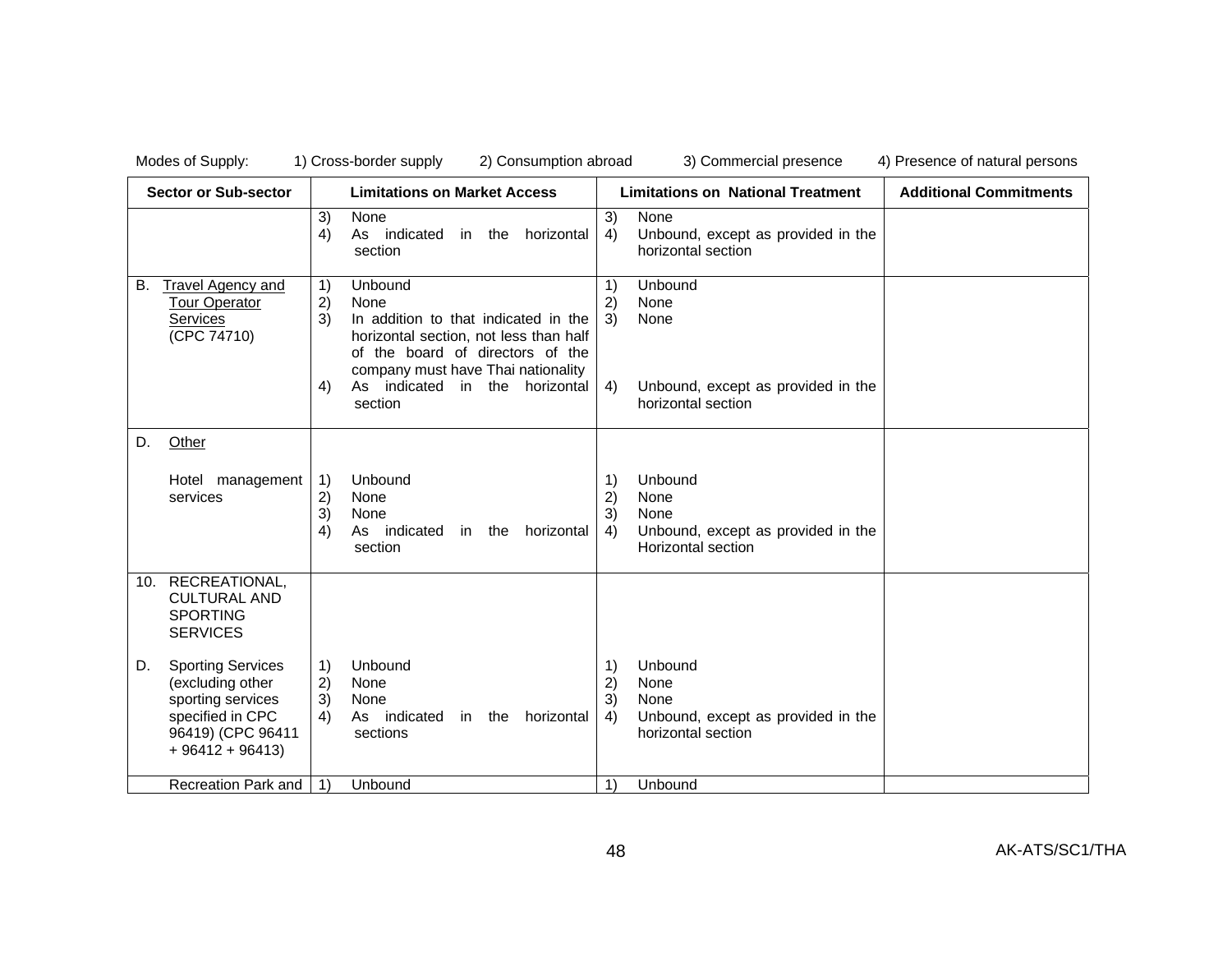| <b>Sector or Sub-sector</b>                                                                                                                                                                                |                       | <b>Limitations on Market Access</b>                                                                                                            |                | <b>Limitations on National Treatment</b>                                 |                             | <b>Additional Commitments</b>                                                                                                                                                                                                                                                                                                                                                                                              |
|------------------------------------------------------------------------------------------------------------------------------------------------------------------------------------------------------------|-----------------------|------------------------------------------------------------------------------------------------------------------------------------------------|----------------|--------------------------------------------------------------------------|-----------------------------|----------------------------------------------------------------------------------------------------------------------------------------------------------------------------------------------------------------------------------------------------------------------------------------------------------------------------------------------------------------------------------------------------------------------------|
| <b>Beach Services</b><br>(CPC 96491)                                                                                                                                                                       | 2)<br>3)<br>4)<br>As  | None<br>None<br>indicated<br>horizontal<br>the<br>in l<br>section                                                                              | 2)<br>3)<br>4) | None<br>None<br>Unbound, except as provided in the<br>horizontal section |                             |                                                                                                                                                                                                                                                                                                                                                                                                                            |
| <b>TRANSPORT</b><br>11.<br><b>SERVICES</b><br><b>Maritime Transport</b><br>Α.<br><b>Services</b><br>Passenger<br>(a)<br>transportation (CPC<br>7211 less cabotage<br>transport: as<br>defined below - 3.1) | 1)<br>2)<br>3)<br>(a) | None<br>None<br>Unbound for establishment of<br>juristic person for the purpose<br>of operating a fleet under the<br>national flag of Thailand | 1)<br>2)<br>3) | None<br>None<br>(a) Unbound                                              | the<br>1.<br>2.<br>3.<br>4. | The following services<br>at the port provided by<br>government<br>or<br>government enterprise<br>are made available, to<br>international maritime<br>transport suppliers on<br>reasonable and<br>non-<br>discriminatory<br>terms<br>and conditions:<br>Pilotage <sup>o</sup><br>Towing<br>and<br>tua<br>assistance<br>Provisioning,<br>fuelling<br>and<br>watering<br>Garbage collecting<br>and ballast waste<br>disposal |

 $6$  A Thai captain of a Thai ship which sails regularly in certain compulsory pilotage area may be permitted to pilot the ship in the area.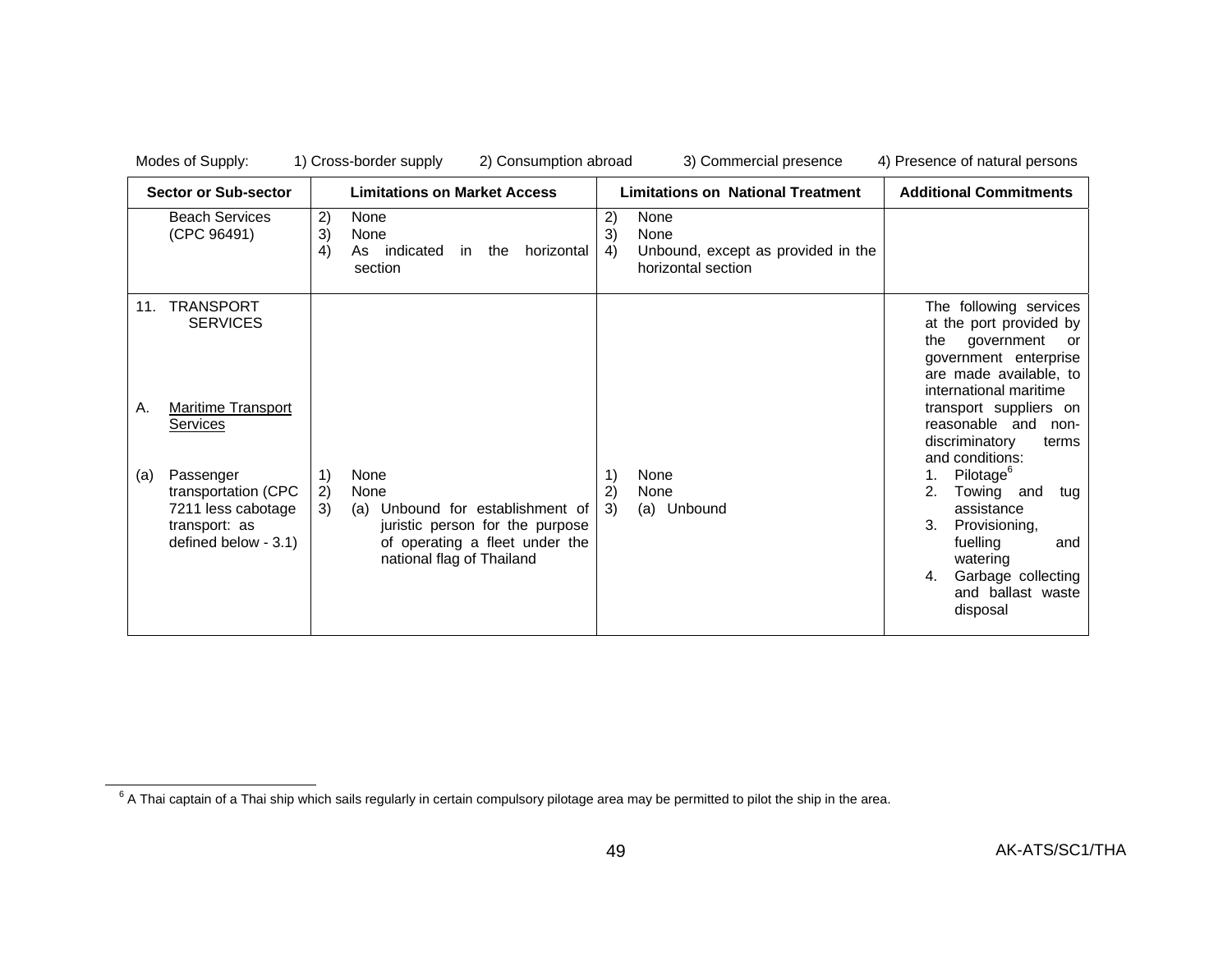| <b>Sector or Sub-sector</b>                                                                          | <b>Limitations on Market Access</b>                                                                                                                                                                                                                                                                                       | <b>Limitations on National Treatment</b>                                                                                                                                                                                                                         | <b>Additional Commitments</b>                                                                                                                                                                                                                                                                          |
|------------------------------------------------------------------------------------------------------|---------------------------------------------------------------------------------------------------------------------------------------------------------------------------------------------------------------------------------------------------------------------------------------------------------------------------|------------------------------------------------------------------------------------------------------------------------------------------------------------------------------------------------------------------------------------------------------------------|--------------------------------------------------------------------------------------------------------------------------------------------------------------------------------------------------------------------------------------------------------------------------------------------------------|
|                                                                                                      | Other forms of commercial<br>(b)<br>presence for the supply of<br>international maritime transport<br>services (as defined below -<br>3.2) except branch office: As<br>indicated in the horizontal<br>section.<br>Ships' crews: Unbound<br>4)<br>(a)<br>Other personnel: As indicated<br>(b)<br>in the horizontal section | (b) None<br>(a) Unbound<br>4)<br>(b) Unbound, except as provided in<br>the horizontal section                                                                                                                                                                    | Port<br>5.<br>captain's<br>service<br>Navigation aids<br>6.<br>7 <sub>1</sub><br>Shore-based<br>operational<br>services essential<br>to ship operations,<br>water<br>and<br>electrical supplies<br>Emergency<br>8.<br>repair<br>facilities<br>Anchorage,<br>9.<br>berth<br>berthing<br>and<br>services |
| Freight<br>(b)<br>transportation (CPC<br>7212 less cabotage<br>transport: as<br>defined below - 3.1) | None<br>1)<br>2)<br>None                                                                                                                                                                                                                                                                                                  | 1)<br>None<br>2)<br>None                                                                                                                                                                                                                                         | <b>Note</b><br>See<br>1)<br>to<br>the<br>schedule                                                                                                                                                                                                                                                      |
|                                                                                                      | 3)<br>Unbound for establishment of<br>(a)<br>juristic person for the purpose<br>of operating a fleet under the<br>national flag of Thailand                                                                                                                                                                               | (a) Unbound<br>3)                                                                                                                                                                                                                                                |                                                                                                                                                                                                                                                                                                        |
|                                                                                                      | Other forms of commercial presence<br>(b)<br>for the supply of international<br>maritime transport services (as<br>defined below - 3.2) except<br>branch office: As indicated in<br>the horizontal section                                                                                                                | None other than:<br>(b)<br>Shareholders<br>Thai<br>οf<br>(i)<br>maritime<br>transport<br>companies with ownership<br>of Thai flag vessels may be<br>granted<br>exemption<br>or<br>reduced rates of income tax<br>leviable on dividends paid<br>by such companies | See<br>Note<br>(b)<br>to<br>the<br>schedule                                                                                                                                                                                                                                                            |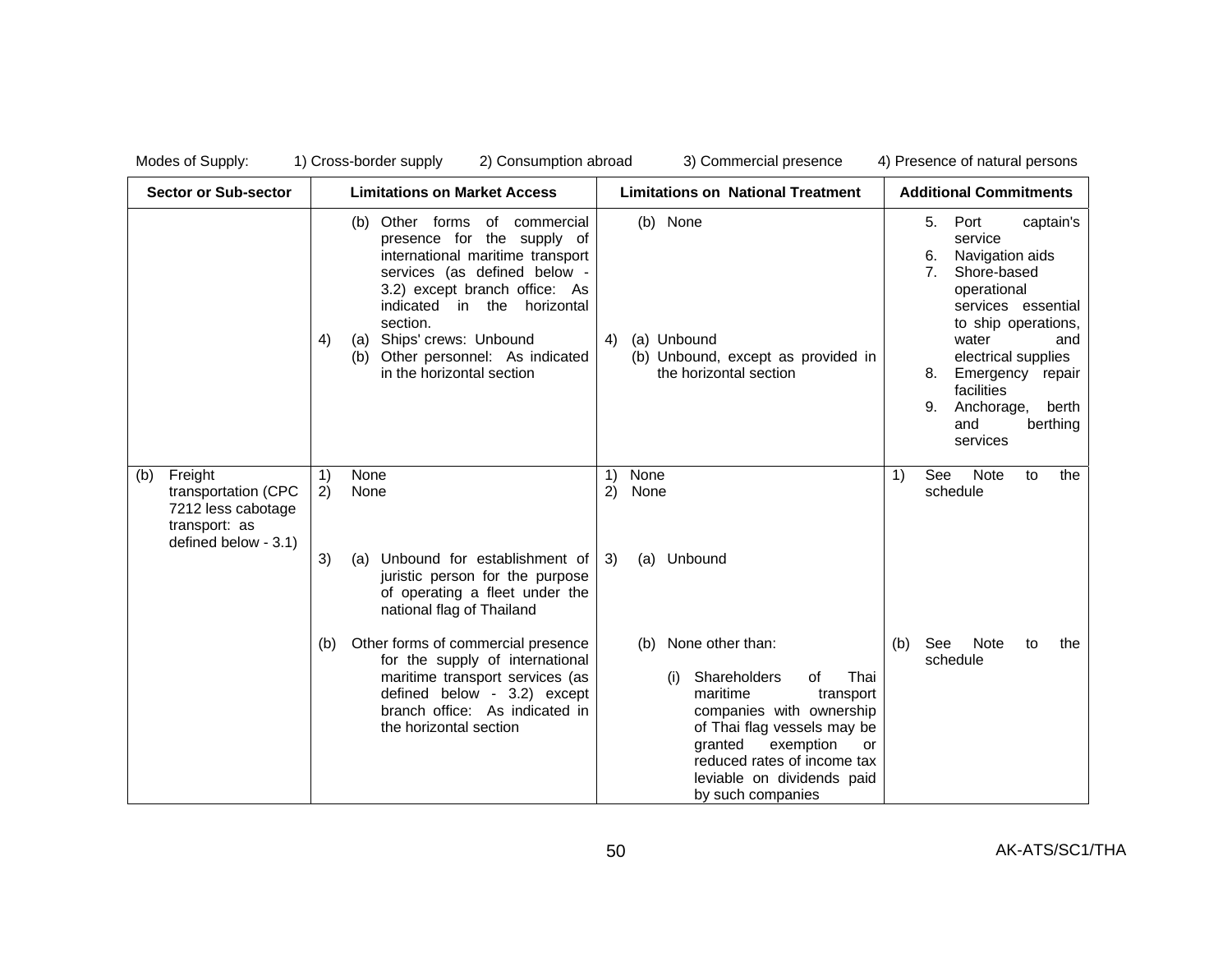| Sector or Sub-sector                      | <b>Limitations on Market Access</b>                                                                                                                                                                                                                                                                                                                                      | <b>Limitations on National Treatment</b>                                                                                                                                                                                                                                                                                                                                                                                                             | <b>Additional Commitments</b> |
|-------------------------------------------|--------------------------------------------------------------------------------------------------------------------------------------------------------------------------------------------------------------------------------------------------------------------------------------------------------------------------------------------------------------------------|------------------------------------------------------------------------------------------------------------------------------------------------------------------------------------------------------------------------------------------------------------------------------------------------------------------------------------------------------------------------------------------------------------------------------------------------------|-------------------------------|
|                                           | Ships' crews: Unbound<br>4)<br>(a)<br>Other personnel: As indicated<br>(b)<br>in the horizontal section                                                                                                                                                                                                                                                                  | (ii) Exporters or importers of<br>goods shipped from or to<br>Thailand<br>by Thai flag<br>vessels may be entitled to<br>special deduction of not<br>more than 50 per cent of<br>the freight values or other<br>expenses paid<br>in the<br>ordinary course of carriage<br>of such goods from their net<br>income for the purpose of<br>calculation of income tax<br>(a) Unbound<br>4)<br>(b) Unbound, except as provided in<br>the horizontal section |                               |
| International towing<br>(e)<br>(CPC 7214) | 1)<br>None<br>2)<br>None<br>3)<br>Unbound for establishment of<br>(a)<br>juristic person for the purpose<br>of operating a fleet under the<br>national flag of Thailand<br>Other forms of commercial<br>(b)<br>presence for the supply of<br>international towing service (as<br>defined below - 3.2) except<br>branch office: As indicated in<br>the horizontal section | 1)<br>None<br>2)<br>None<br>(a) Unbound<br>3)<br>(b) None                                                                                                                                                                                                                                                                                                                                                                                            |                               |
|                                           | Ships' crews: Unbound<br>4)<br>(a)<br>Other personnel: As indicated<br>(b)<br>in the horizontal section                                                                                                                                                                                                                                                                  | Unbound<br>4)<br>(a)<br>Unbound, except as provided in<br>(b)<br>the horizontal section                                                                                                                                                                                                                                                                                                                                                              |                               |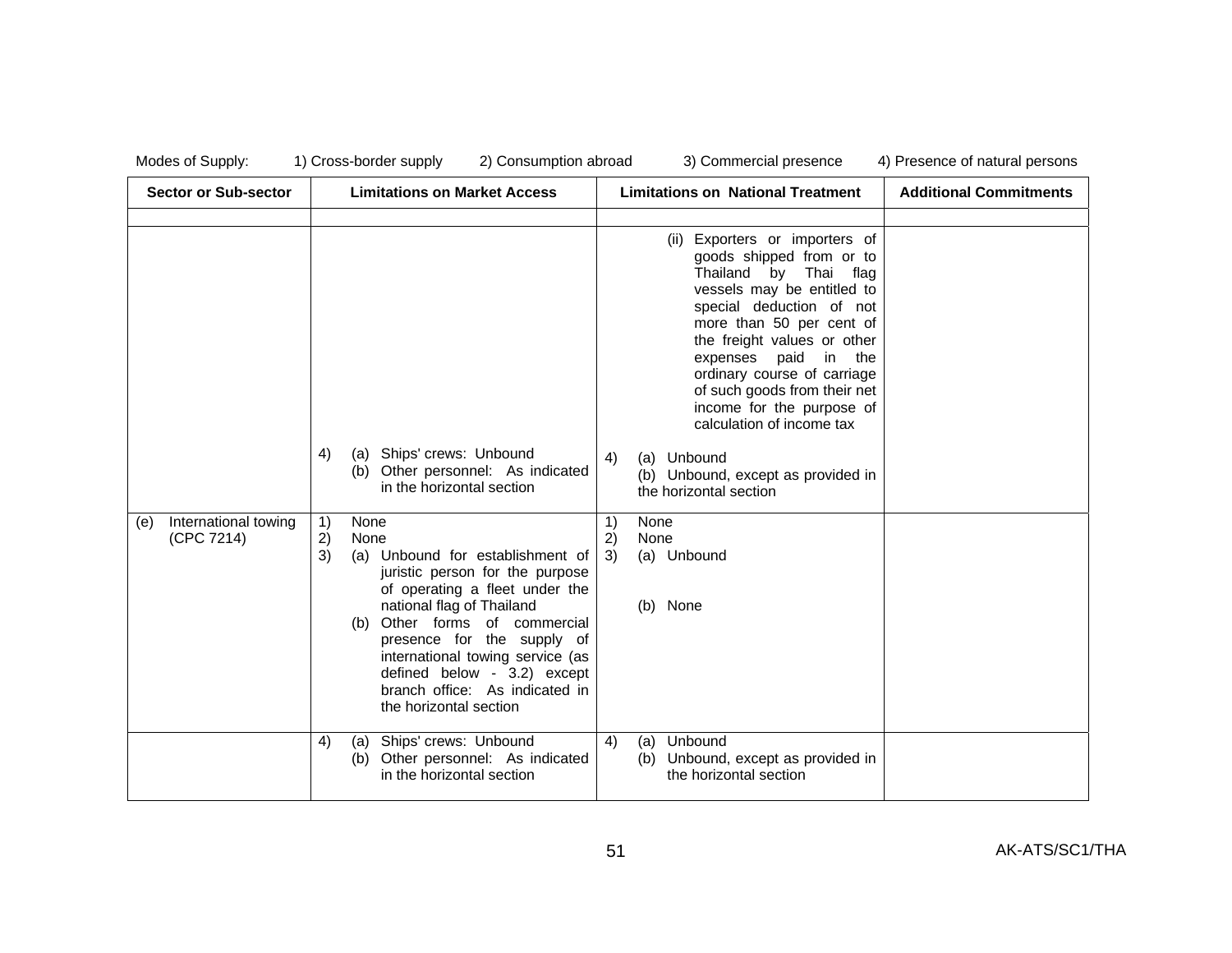| <b>Sector or Sub-sector</b>                                                                                                                                    | <b>Limitations on Market Access</b>                                                                                                                                                                                                                | <b>Limitations on National Treatment</b>                                                                                                                        | <b>Additional Commitments</b> |
|----------------------------------------------------------------------------------------------------------------------------------------------------------------|----------------------------------------------------------------------------------------------------------------------------------------------------------------------------------------------------------------------------------------------------|-----------------------------------------------------------------------------------------------------------------------------------------------------------------|-------------------------------|
| <b>Supporting Services</b><br>(f)<br>for maritime<br>transport<br>(CPC 745)<br>Shore reception<br>facilities (collection<br>of waste/oily water<br>from ships) | Unbound<br>1)<br>2)<br>None<br>3)<br>None<br>4)<br>As indicated<br>horizontal<br>in<br>the<br>section                                                                                                                                              | Unbound<br>1)<br>2)<br>None<br>3)<br>None<br>Unbound, except as provided in the<br>4)<br>horizontal section                                                     |                               |
| Port captain's<br>services attached to<br>specific foreign<br>vessels                                                                                          | 1)<br>None<br>2)<br>None<br>3)<br>None<br>As indicated in the horizontal section<br>4)                                                                                                                                                             | 1)<br>None<br>2)<br>None<br>3)<br>None<br>Unbound, except as provided in the<br>4)<br>horizontal section                                                        |                               |
| Marine surveys and<br>classification<br>societies for the<br>purpose of providing<br>accurate<br>documentation and<br>certification of<br>vessels              | other than<br>those<br>under<br>$\left( \begin{matrix} 1 \end{matrix} \right)$<br>None<br>stipulated<br>the<br>regulations<br>by<br><b>Harbour Department</b><br>None<br>2)<br>3)<br>None<br>4)<br>As indicated<br>horizontal<br>in the<br>section | 1)<br>None<br>2)<br>None<br>3)<br>None<br>4)<br>Unbound, except as provide in the<br>MA column                                                                  |                               |
| Freight forwarding<br>services                                                                                                                                 | Unbound<br>1)<br>2)<br>None<br>3)<br>None<br>As indicated<br>4)<br>horizontal<br>in the<br>section                                                                                                                                                 | Unbound<br>$\left( \begin{matrix} 1 \end{matrix} \right)$<br>2)<br>None<br>3)<br>None<br>Unbound, except as provided in the<br>4)<br>horizontal section         |                               |
| Maritime cargo<br>handling services (as<br>defined below $-3.5$ )                                                                                              | Unbound<br>1)<br>None<br>2)<br>Supplying services in the port area<br>3)<br>under the supervision of government<br>authorities is subject to certain                                                                                               | Unbound<br>1)<br>$\mathbf{2}$<br>None<br>3)<br>Conditional upon the result of the<br>proposal to amend the definition of<br>'foreigner' in the Foreign Business |                               |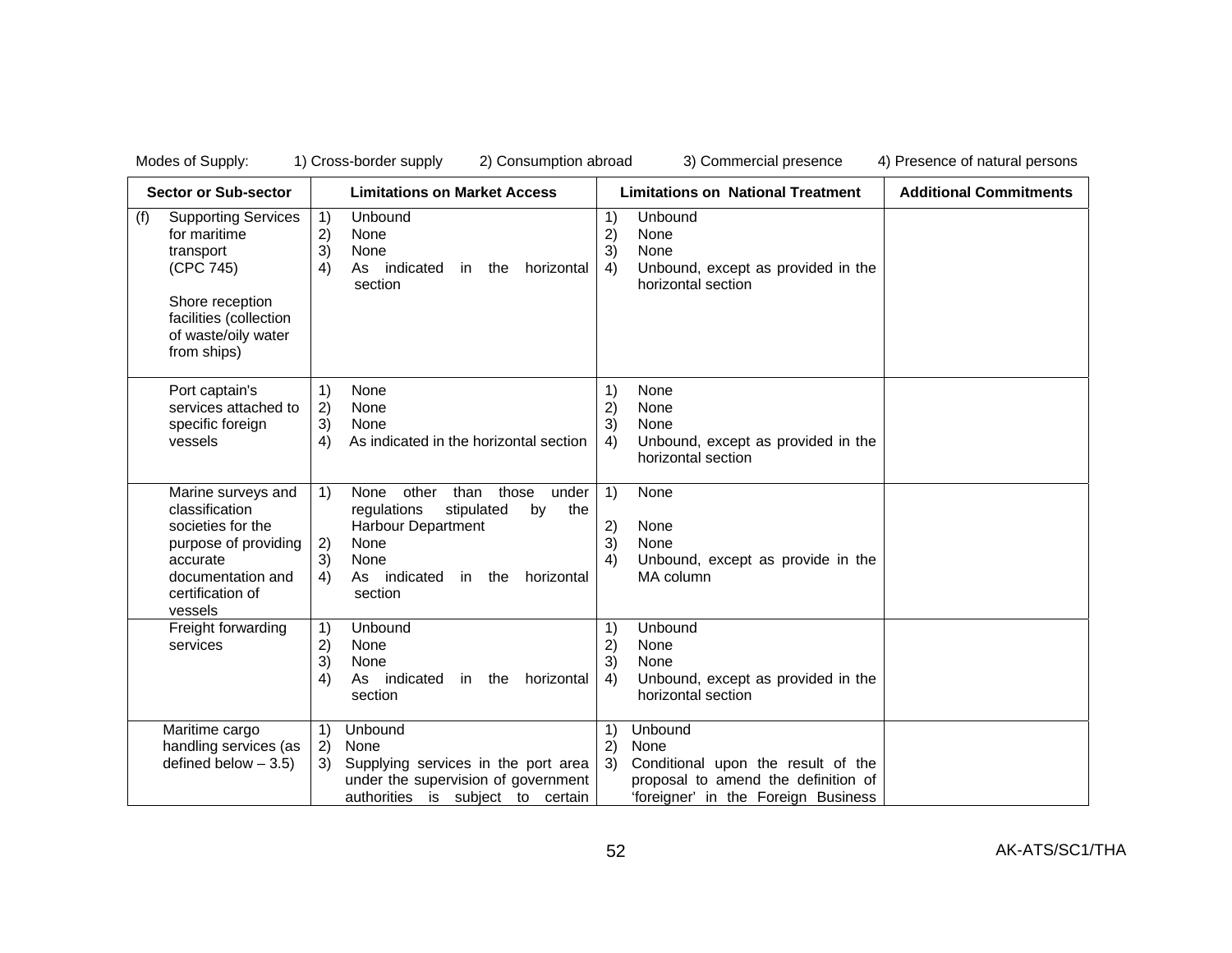| Sector or Sub-sector                                          | <b>Limitations on Market Access</b>                                                                                        | <b>Limitations on National Treatment</b>                                                                                                                                                                                                                                                                                                                                                                                     | <b>Additional Commitments</b> |
|---------------------------------------------------------------|----------------------------------------------------------------------------------------------------------------------------|------------------------------------------------------------------------------------------------------------------------------------------------------------------------------------------------------------------------------------------------------------------------------------------------------------------------------------------------------------------------------------------------------------------------------|-------------------------------|
|                                                               | conditions set up by relevant laws<br>and regulations of such authorities.<br>As indicated in the horizontal section<br>4) | Act B.E. 2542, commercial presence<br>specified in the MA column which is<br>owned or controlled by the foreigner<br>be<br>subject<br>certain<br>to<br>may<br>requirements stipulated under such<br>law<br>Unbound, except as provided in the<br>4)<br>horizontal section                                                                                                                                                    |                               |
| Maritime<br>agency<br>services (as defined<br>below $-3.6$ )  | 1)<br>Unbound<br>2)<br>None<br>None $7$<br>3)<br>4)<br>indicated<br>horizontal<br>in the<br>As<br>section                  | 1)<br>Unbound<br>2)<br>None<br>3)<br>Conditional upon the result of the<br>proposal to amend the definition of<br>'foreigner' in the Foreign Business<br>Act B.E. 2542, commercial presence<br>specified in the MA column which is<br>owned or controlled by the foreigner<br>be subject to<br>certain<br>may<br>requirements stipulated under such<br>law<br>Unbound, except as provided in the<br>4)<br>horizontal section |                               |
| C.<br><b>Transport</b><br>Air<br>Services                     |                                                                                                                            |                                                                                                                                                                                                                                                                                                                                                                                                                              |                               |
| Aircraft repair and<br>(d)<br>maintenance<br>(CPC<br>services | None<br>-1)<br>2)<br>None<br>3)<br>Services providers must perform                                                         | None<br>1)<br>2)<br>None<br>3)<br>Conditional upon the result of the                                                                                                                                                                                                                                                                                                                                                         |                               |

<sup>&</sup>quot; National treatment limitation in this mode of supply is subject to further negotiation in view of the outcome of the legislative deliberation in Thailand.<br><sup>7</sup> For transparency purposes, domestic regulations may require r discriminatory basis \*\*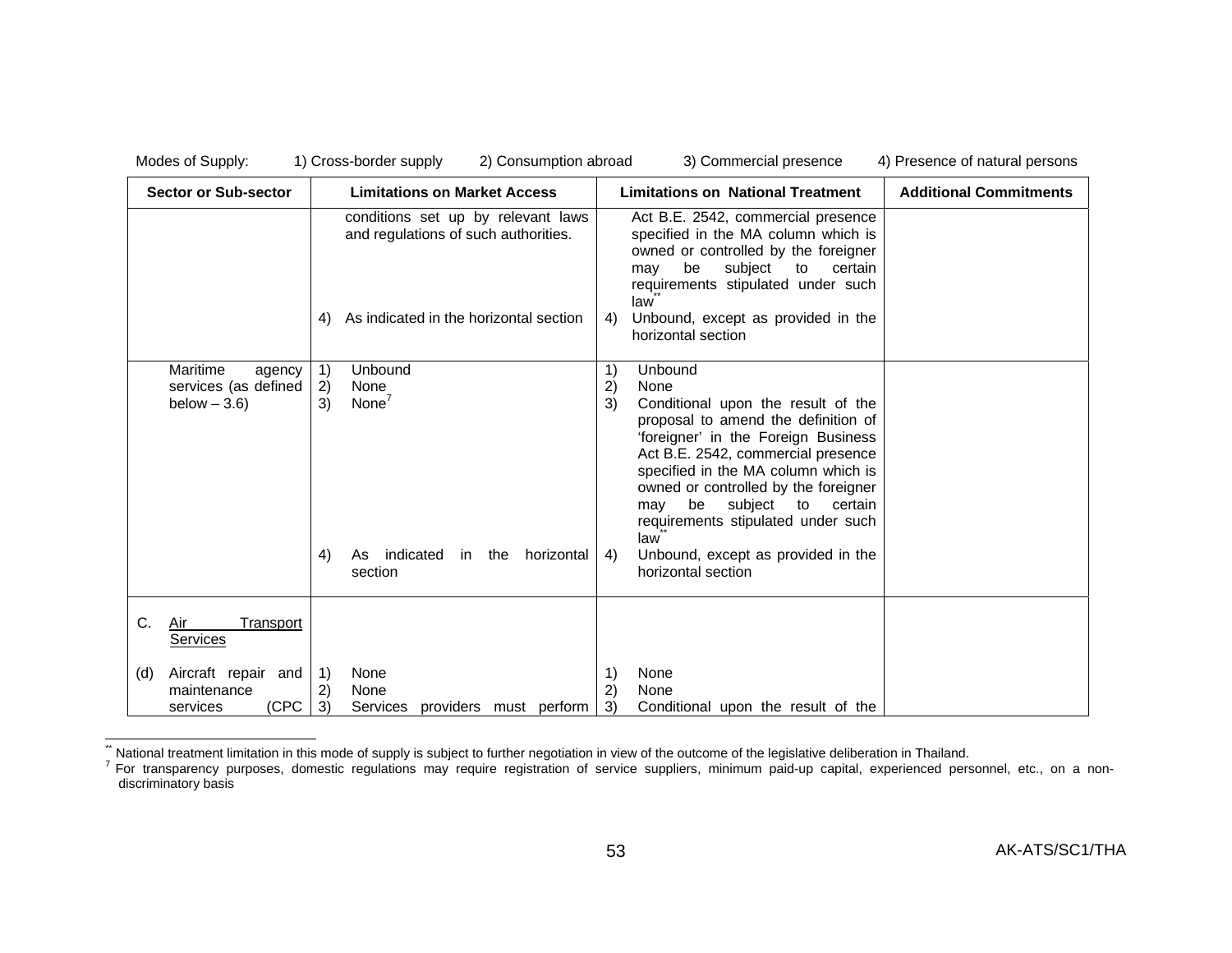| Modes of Supply:                                                                                                      | 1) Cross-border supply<br>2) Consumption abroad                                                                                                                                                                                                                       | 3) Commercial presence                                                                                                                                                                                                                                                                                                                                  | 4) Presence of natural persons |
|-----------------------------------------------------------------------------------------------------------------------|-----------------------------------------------------------------------------------------------------------------------------------------------------------------------------------------------------------------------------------------------------------------------|---------------------------------------------------------------------------------------------------------------------------------------------------------------------------------------------------------------------------------------------------------------------------------------------------------------------------------------------------------|--------------------------------|
| <b>Sector or Sub-sector</b>                                                                                           | <b>Limitations on Market Access</b>                                                                                                                                                                                                                                   | <b>Limitations on National Treatment</b>                                                                                                                                                                                                                                                                                                                | <b>Additional Commitments</b>  |
| 8868)                                                                                                                 | their services outside the prescribed<br>apron<br>indicated<br>4)<br>horizontal<br>in the<br>As<br>section                                                                                                                                                            | proposal to amend the definition of<br>'foreigner' in the Foreign Business<br>Act B.E. 2542, commercial presence<br>specified in the MA column which is<br>owned or controlled by the foreigner<br>be<br>subject<br>to<br>certain<br>may<br>requirements stipulated under such<br>law<br>Unbound, except as provided in the<br>4)<br>horizontal section |                                |
| Supporting services<br>(e)<br>for air transport<br>(CPC 746)<br>Selling and<br>marketing of air<br>transport services | 1)<br>None<br>2)<br>None<br>3)<br>None<br>4)<br>As indicated in the horizontal<br>section                                                                                                                                                                             | Unbound<br>1)<br>Unbound<br>2)<br>3)<br>None<br>Unbound<br>4)                                                                                                                                                                                                                                                                                           |                                |
| Computer reservation<br>system services                                                                               | None other than:<br>$\left( \begin{matrix} 1 \end{matrix} \right)$<br>(1) Service providers must use<br>public telecommunication<br>network under national<br>telecommunication authorities.<br>(2) Radio application service is<br>subject to frequency availability | None<br>1)                                                                                                                                                                                                                                                                                                                                              |                                |
|                                                                                                                       | 2)<br>None<br>3)<br>(1) Distribution<br>through CRS<br>is<br>allowed for airlines offices and<br>one General Sales Agent office                                                                                                                                       | 2)<br>None<br>3)<br>Unbound                                                                                                                                                                                                                                                                                                                             |                                |

\*\* National treatment limitation in this mode of supply is subject to further negotiation in view of the outcome of the legislative deliberation in Thailand.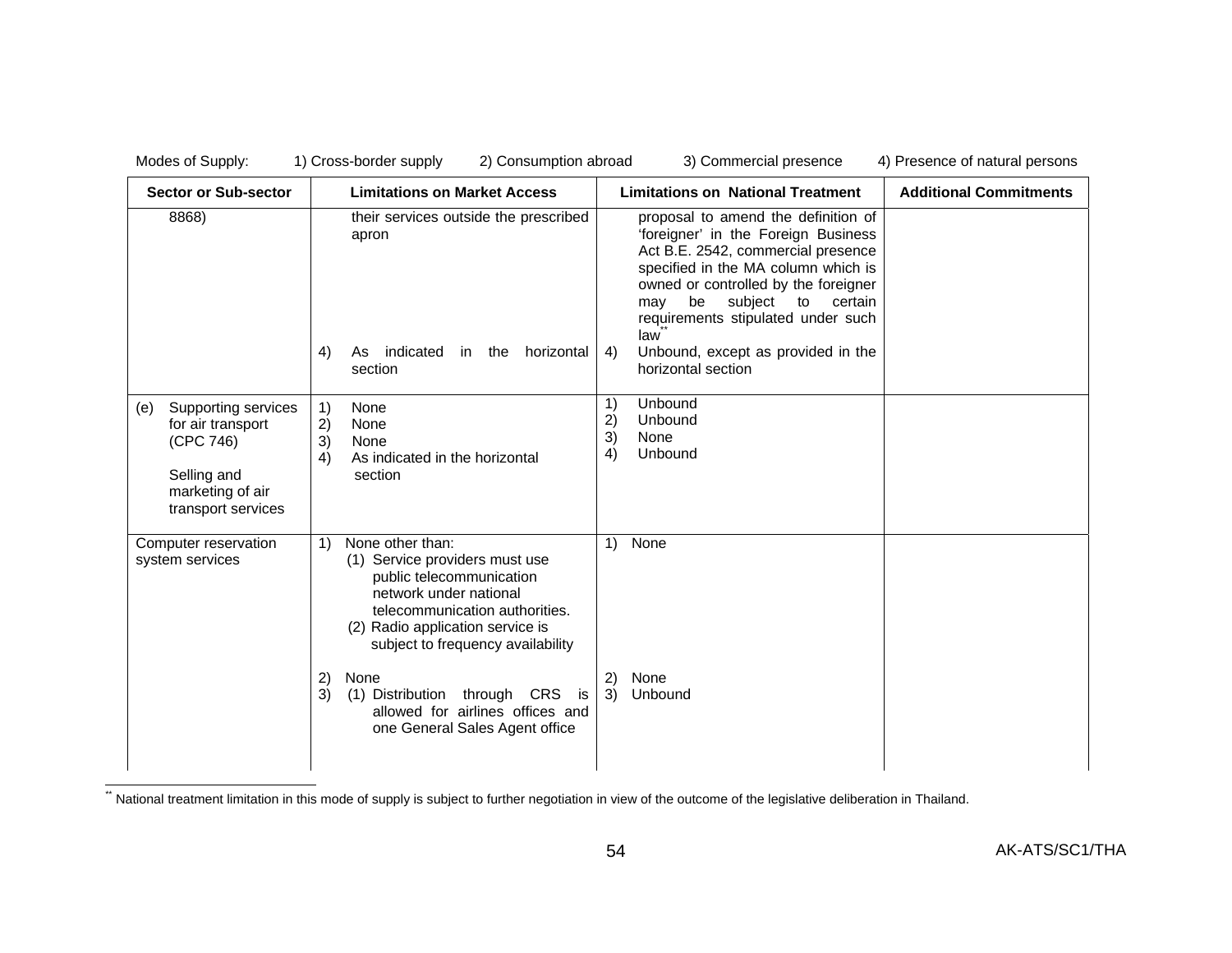| <b>Sector or Sub-sector</b>                                                                                                        | <b>Limitations on Market Access</b>                                                                                                                                                                                                                                            | <b>Limitations on National Treatment</b>                                                                 | <b>Additional Commitments</b> |
|------------------------------------------------------------------------------------------------------------------------------------|--------------------------------------------------------------------------------------------------------------------------------------------------------------------------------------------------------------------------------------------------------------------------------|----------------------------------------------------------------------------------------------------------|-------------------------------|
|                                                                                                                                    | (2) Service providers must use Thai<br>telecommunication<br>public<br>network<br>under<br>national<br>telecommunication<br>authorities<br>and have to comply with terms<br>conditions<br>and<br>set out<br>in<br>Thailand's<br><b>GATS</b><br>offer<br>on<br>Telecommunication |                                                                                                          |                               |
|                                                                                                                                    | As indicated in the horizontal section<br>4)                                                                                                                                                                                                                                   | 4)<br>Unbound                                                                                            |                               |
| Ε.<br>Rail Transport<br><b>Services</b>                                                                                            |                                                                                                                                                                                                                                                                                |                                                                                                          |                               |
| Maintenance and<br>(d)<br>repair of rail<br>transport equipment<br>(CPC 8868)                                                      | 1)<br>None<br>2)<br>None<br>3)<br>None<br>As indicated in the horizontal<br>4)<br>(a)<br>section<br>Unbound for civil engineer<br>(b)                                                                                                                                          | None<br>1)<br>2)<br>None<br>3)<br>None<br>Unbound, except as provided in the<br>4)<br>horizontal section |                               |
| <b>Supporting Services</b><br>(e)<br>for rail transport<br>services (CPC 743)<br>Passenger and<br>freight car<br>cleaning services | 1)<br>None<br>2)<br>None<br>3)<br>None<br>4)<br>As indicated<br>horizontal<br>in the<br>section                                                                                                                                                                                | None<br>1)<br>2)<br>None<br>3)<br>None<br>Unbound, except as provided in the<br>4)<br>horizontal section |                               |
| Security services<br>at railway station                                                                                            | 1)<br>None<br>2)<br>None<br>3)<br>None<br>4)<br>indicated<br>in the<br>horizontal<br>As<br>section                                                                                                                                                                             | 1)<br>None<br>2)<br>None<br>3)<br>None<br>4)<br>Unbound, except as provided in the<br>horizontal section |                               |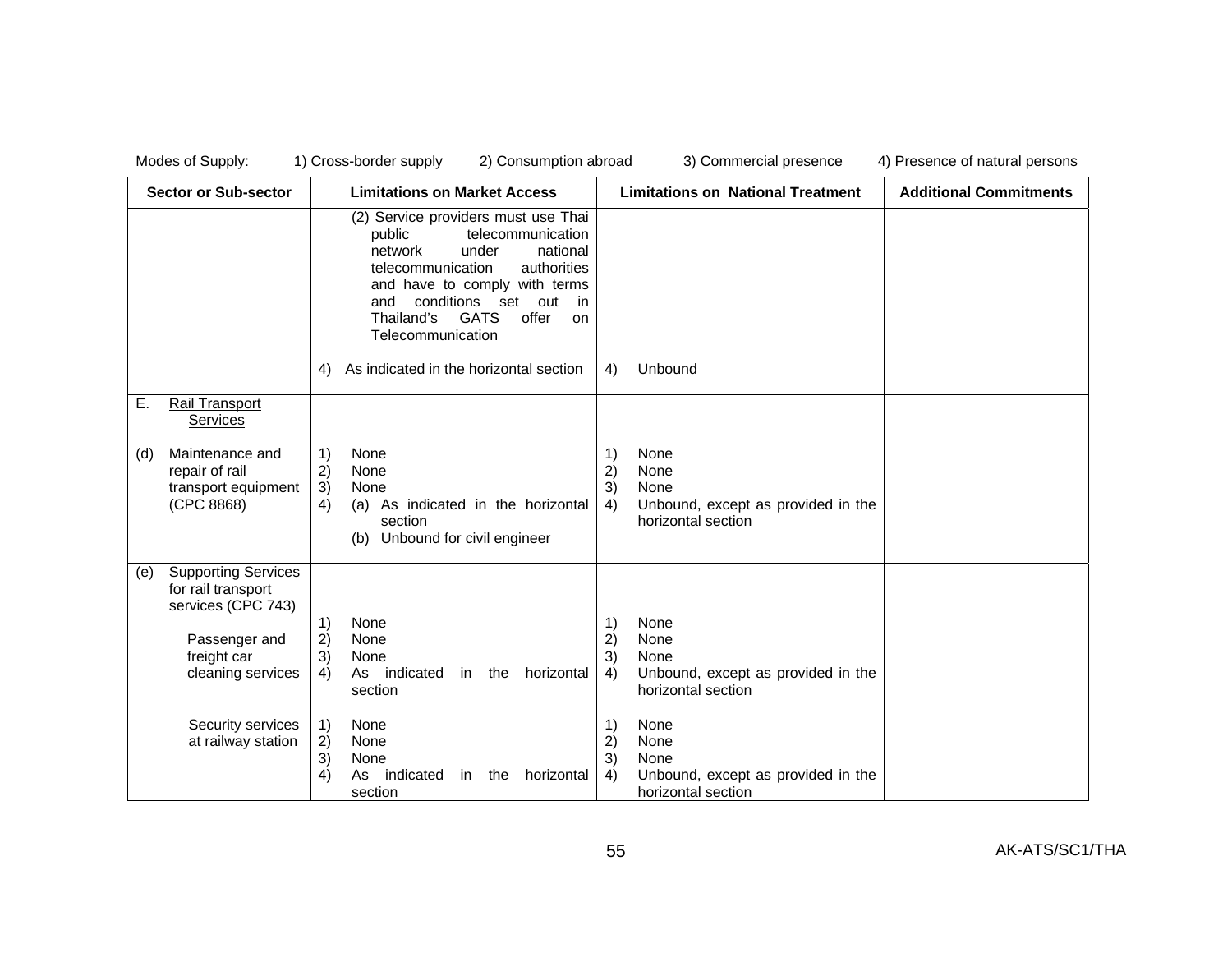| <b>Sector or Sub-sector</b> |                                                                                                                                 | <b>Limitations on Market Access</b> |                                                                                                                                                                                                               | <b>Limitations on National Treatment</b> |                                                               | <b>Additional Commitments</b> |
|-----------------------------|---------------------------------------------------------------------------------------------------------------------------------|-------------------------------------|---------------------------------------------------------------------------------------------------------------------------------------------------------------------------------------------------------------|------------------------------------------|---------------------------------------------------------------|-------------------------------|
|                             |                                                                                                                                 |                                     |                                                                                                                                                                                                               |                                          |                                                               |                               |
| F.                          | Road Transport<br>Services Other non-<br>scheduled<br>passenger<br>transportation                                               |                                     |                                                                                                                                                                                                               |                                          |                                                               |                               |
| (b)                         | Freight<br>transportation only<br>for frozen or<br>refrigerated goods,<br>bulk liquids or gases<br>and containerized<br>freight | 1)<br>2)<br>3)<br>4)                | Unbound<br>None<br>In addition to that indicated in the<br>horizontal section, not less than half<br>of the board of directors of the<br>company must have Thai nationality<br>As indicated in the horizontal | 1)<br>2)<br>3)<br>4)                     | Unbound<br>None<br>None<br>Unbound, except as provided in the |                               |
|                             | (CPC 71231 to<br>71233)                                                                                                         |                                     | section                                                                                                                                                                                                       |                                          | horizontal section                                            |                               |
| (c)                         | Rental services of<br>passenger cars with<br>operator<br>(CPC 71222)                                                            | 1)<br>2)<br>3)                      | Unbound<br>None<br>In addition to that indicated in the<br>horizontal section, not less than half<br>of the board of directors of the<br>Thai<br>have<br>company<br>must<br>nationality                       | 1)<br>2)<br>3)                           | Unbound<br>None<br>None                                       |                               |
|                             |                                                                                                                                 | 4)                                  | As indicated<br>in the<br>horizontal<br>section                                                                                                                                                               | 4)                                       | Unbound, except as provided in the<br>horizontal section      |                               |
| (c)                         | Rental services of<br>buses and coaches<br>with operator<br>(CPC 71223)                                                         | 1)<br>2)<br>3)                      | Unbound<br>None<br>In addition to that indicated in the<br>horizontal section, not less than half<br>of the board of directors of the<br>company must have Thai nationality                                   | 1)<br>2)<br>3)                           | Unbound<br>None<br>None                                       |                               |
|                             |                                                                                                                                 | 4)                                  | As indicated<br>in the horizontal<br>section                                                                                                                                                                  | 4)                                       | Unbound, except as provided in the<br>horizontal section      |                               |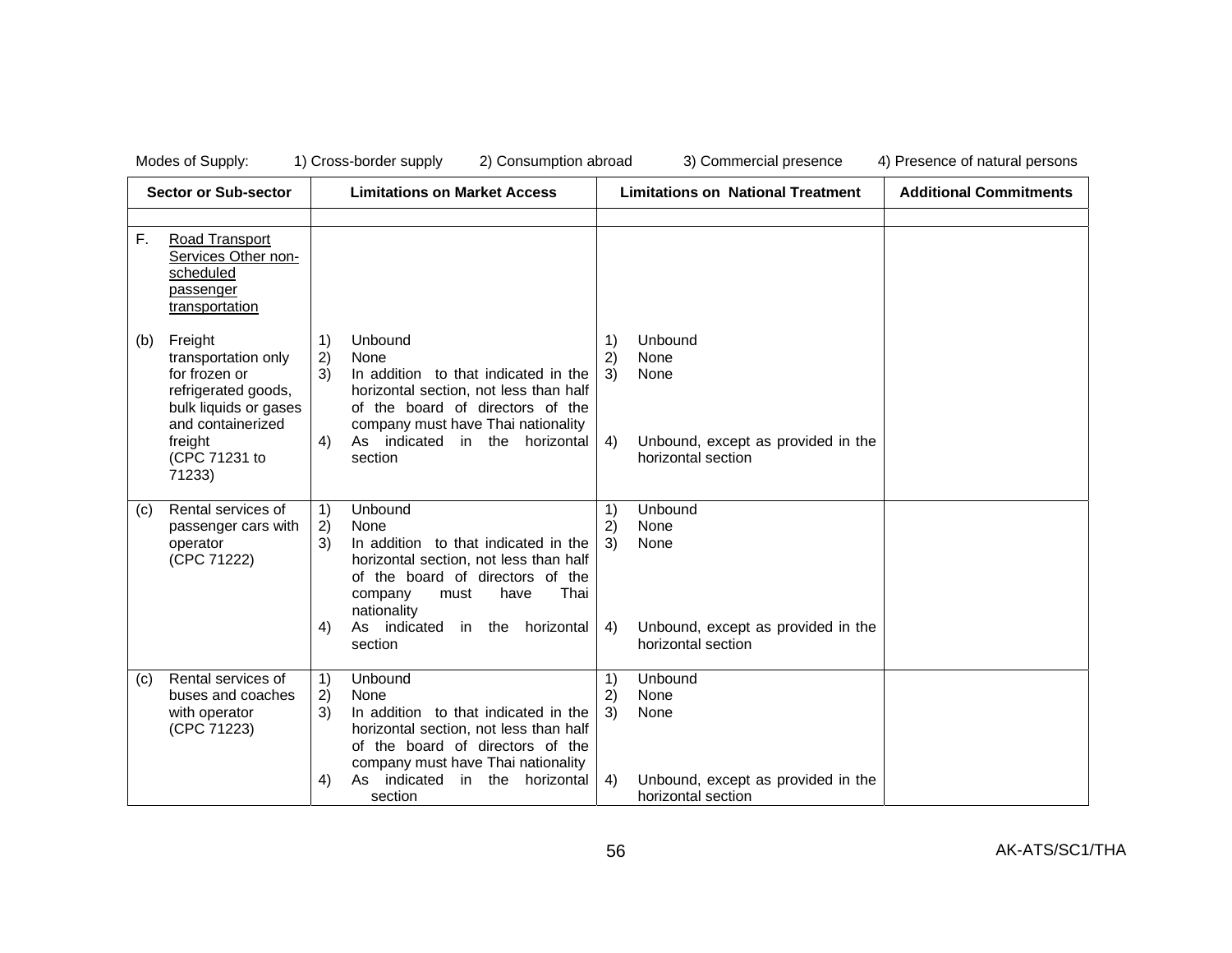| Modes of Supply:                                         | 1) Cross-border supply<br>2) Consumption abroad                                               | 3) Commercial presence                                                                                          | 4) Presence of natural persons |
|----------------------------------------------------------|-----------------------------------------------------------------------------------------------|-----------------------------------------------------------------------------------------------------------------|--------------------------------|
| <b>Sector or Sub-sector</b>                              | <b>Limitations on Market Access</b>                                                           | <b>Limitations on National Treatment</b>                                                                        | <b>Additional Commitments</b>  |
|                                                          |                                                                                               |                                                                                                                 |                                |
| Η.<br>Services Auxiliary to<br>All Modes of<br>Transport |                                                                                               |                                                                                                                 |                                |
| (b)<br>Storage and<br>warehousing<br>services (CPC 742)  | <b>Unbound</b><br>2)<br>None<br>3)<br>None<br>As indicated in the horizontal<br>4)<br>section | Unbound<br>$\mathbf{2}$<br>None<br>3)<br>None<br>4)<br>Unbound, except as provided in the<br>horizontal section |                                |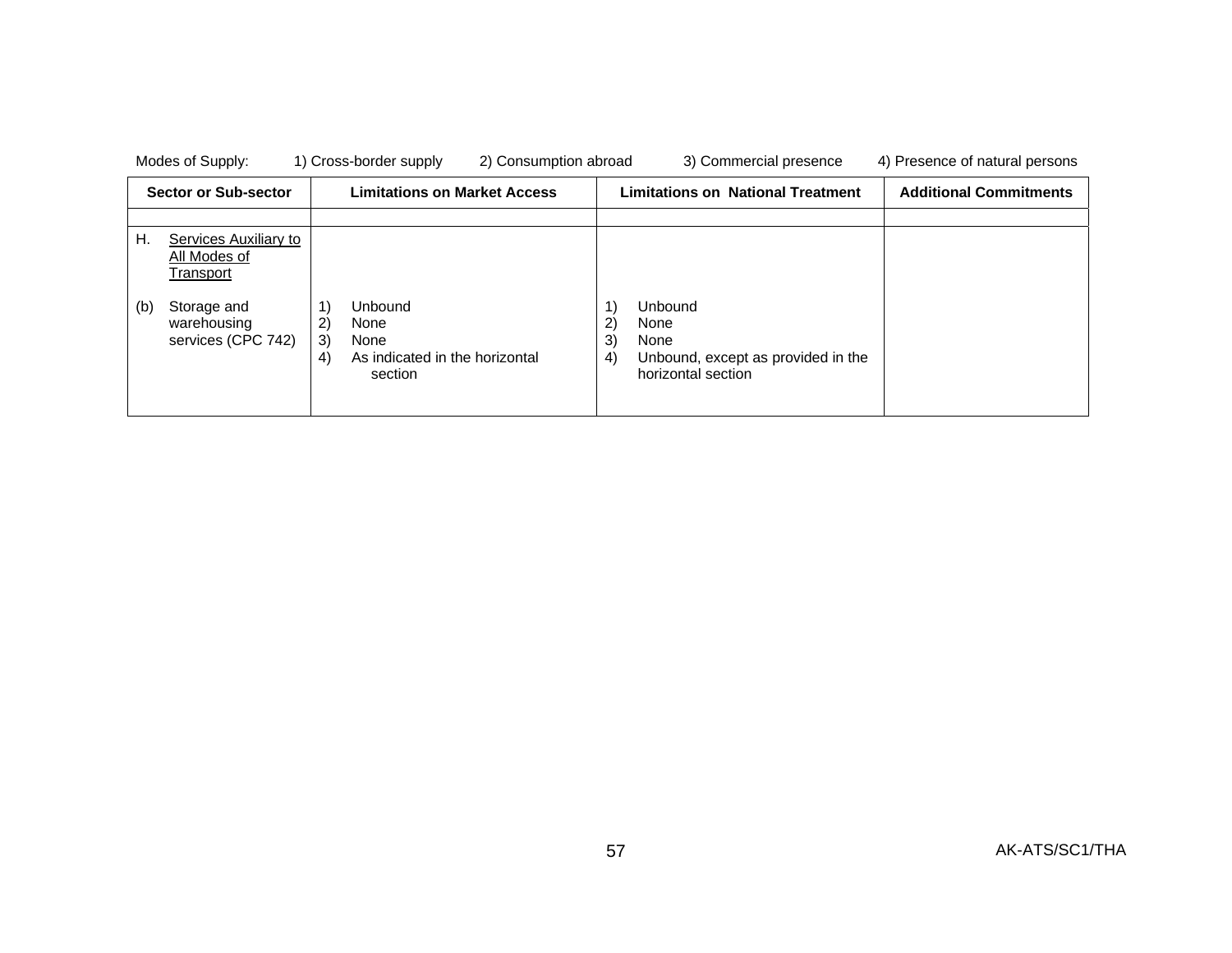# **Reference Paper**

# **NOTE TO THE SCHEDULE**

1. Where road, rail, inland waterways and related auxiliary services are not otherwise fully covered in this schedule, a multimodal transport operator shall have the ability to rent or lease trucks, railway carriages or barges, and related equipment, for the purpose of inland forwarding of cargoes, or have access to and use of these forms of multimodal activities on reasonable and non-discriminatory terms and conditions for the purpose of carrying out multimodal transport operations.

2. "Reasonable and non-discriminatory terms and conditions" means, for the purpose of multimodal transport operations, the ability of multimodal transport operator to arrange for the conveyance of its merchandise on a timely basis, including priority over other merchandise which enter the port at a later date.

3. Definitions:

3.1 "cabotage": for the purpose of this schedule, means the transportation or towage of passengers or goods, between a port or place located in Thai waters and another port or place located in Thai waters.

3.2 "Other forms of commercial presence for the supply of international maritime transport services": for the purpose of this schedule, means the ability for international maritime transport service suppliers of other members to undertake locally the following:

- (a) Marketing and sales of maritime transport services through direct contact with customers, from quotation to invoicing, these services being those operated or offered by the service supplier itself;
- (b) The procurement, on their own account of any transport and related services, necessary for the supply of the integrated service;
- (c) The preparation of documentation concerning transport documents, customer documents, or other document related to the origin and character of the goods transported;
- (d) Setting up of any business arrangements (including participation in the stock of a company) and the appointment of personnel recruited locally with any locally established shipping agency: As indicated in the horizontal section.

3.3 "Multimodal transport operator" means the person on whose behalf the bill of lading/multimodal transport document, or any other document evidencing a contract of multimodal carriage of goods, is issued and who is responsible for the carriage of goods pursuant to the contract of carriage.

3.4 "Freight forwarding services" means the activity consisting of organizing and monitoring shipment operations on behalf of shippers, through the procurement of transport and related services, preparation of documentation and provision of business information.